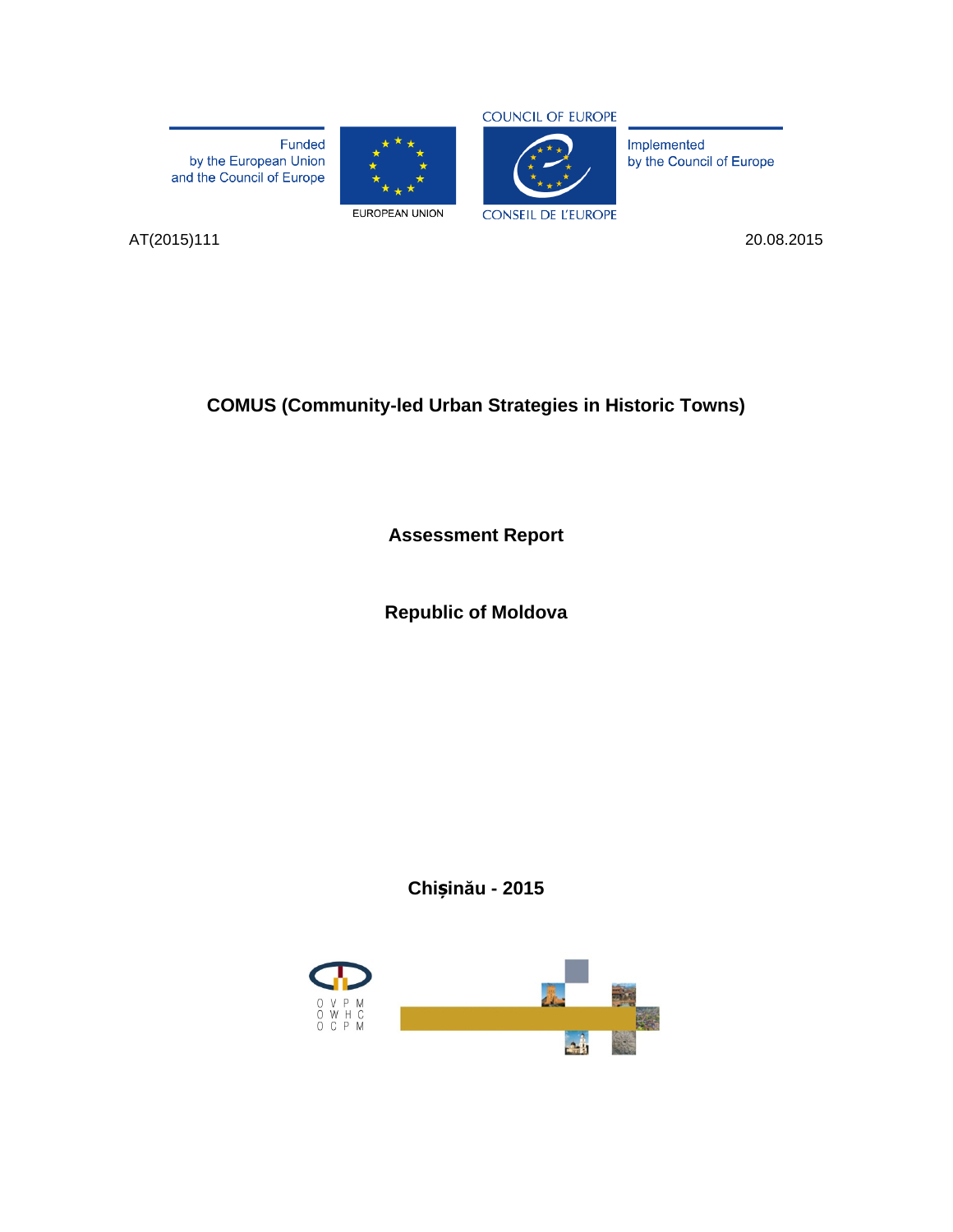This document was produced within the framework of the Joint Project EU/CoE "Community-led Urban Strategies in Historic Towns". The content does not necessarily represent the official position of the European Union and/or the Council of Europe.

Drafting team:

Dumitriţa Efremov, project coordinator Sergius Ciocanu Alexei Boşneaga Sergiu Musteaţă Vlad Moldovan

## Contents

1. Overview of the country's administrative system

2. Strategies and policies for sustaining development including sustaining the cultural heritage

- 3. Development of sustainable tourism strategies
- 4. Levels of administration for cultural heritage (including budget resources)
- 5. Staff resources and training requirements
- 6. Rights of the private sector and the third sector (physical and legal persons)
- 7. Financial assistance and rehabilitation agencies
- 8. Legal texts for cultural heritage
- 9. Relationship between legal texts for cultural heritage and other legal texts and policies
- 9.1 legal texts for cultural heritage and other legal texts and policies
- 9.2 Construction, Building, Development and Infrastructure provision
- 9.3 Other laws
- 10. Inventories, documentation systems and the planning process
- 11. Forms of immovable heritage protection
- 12. Education, awareness-raising and consultation mechanisms
- 13. Enforcement, Sanctions and Penal Measures
- 14. Conclusions and proposed actions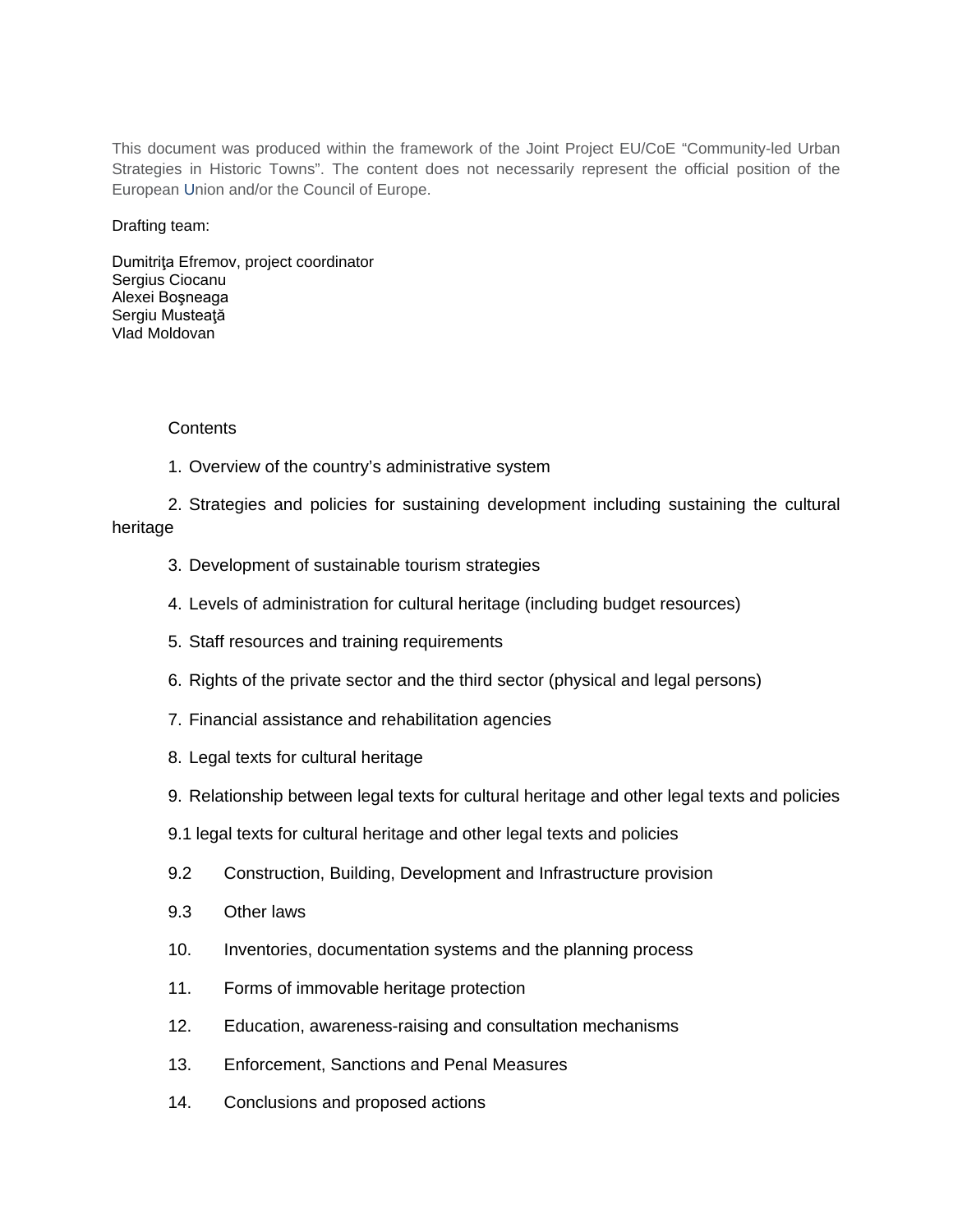#### **1. Overview of the country's administrative system**

According to the constitution adopted in 1994, the Republic of Moldova was declared a semi-presidential republic, but after the changes in political system in late 2000, it became a parliamentary republic, where the act of governance is divided among the legislative, executive and judicial power. The President is elected by Parliament for a term of four years. The head of the Government is the Prime Minister proposed by the President and approved by Parliament. Local governments are made up of district and village councils, council presidents and mayors elected by the citizens once in four years.

Moldova is organized in 32 districts and two regions with special status - Gagauz Yeri Territorial Administrative Unit and the separatist region - Transnistria<sup>1</sup>. The Moldavian capital is the city of Chişinău. The national legal framework also includes existence of local autonomy and decentralized administrative system.<sup>2</sup>

The Parliament is responsible for passing laws and policies in all areas, and the Government is the main executive institution.

The Constitution of the Republic of Moldova details that protection and conservation of historical and cultural monuments is the duty of every citizen. However, the Constitution does not refer in any way to the obligations of the state in this area.

At central level, the protection and management of cultural and natural heritage is the responsibility of the Ministry of Culture and, respectively, the Ministry of Environment. Sustainable building and regional development, construction and quality in construction works are the responsibility of Ministry of Regional Development and Construction. The Transport and Road Infrastructure Ministry is responsible for the development and modernization of roads in the Republic of Moldova. Tourism is managed by the Tourism Agency which is subordinated to the Government.

At regional and local levels of government, the specific responsibilities concerning these areas belong to the secondary tier of government, the local public authorities (regional and municipal councils) and to those with level one (city and village councils, level two being district councils with multiple cities and villages). However, the national legislation on local authorities does not specify their responsibilities as concerns cultural heritage.

*Actions need to be taken to improve collaboration between ministries and institutions in connection with cultural heritage:* 

- Improving the legislation on immovable cultural heritage by bringing it in line with the relevant internationally accepted standards;

 - Improving the co-ordination of intra-sectoral and inter-sectoral policies, particularly in the areas of sustainable development, construction, tourism, cultural heritage protection, etc.

- Integrating accurate and adequate provisions on cultural heritage in relevant areas of the legislation, outlining very clearly the powers, on the one hand – today some of them are diffuse, overlap or are even contradictory (in civil engineering legislation) – and, on the other, establishing interaction mechanisms and ways to settle and overcome any practical problems identified in the process.

- Defining clear and sufficient responsibilities for first and second level local authorities.

- Supplementing the Constitution with specific rules on state obligations in the field of cultural heritage.

<sup>&</sup>lt;sup>1</sup> Law on Territorial-Administrative Division of the Republic of Moldova no. 764-XV, 27.12.2001.in the Official Journal No. 16/53, 29.01.2002.

<sup>2</sup> Law on Administrative Decentralization no. 435-XVI, 28.12.2006.in the Official Journal No. 29-31, art.91, 2007.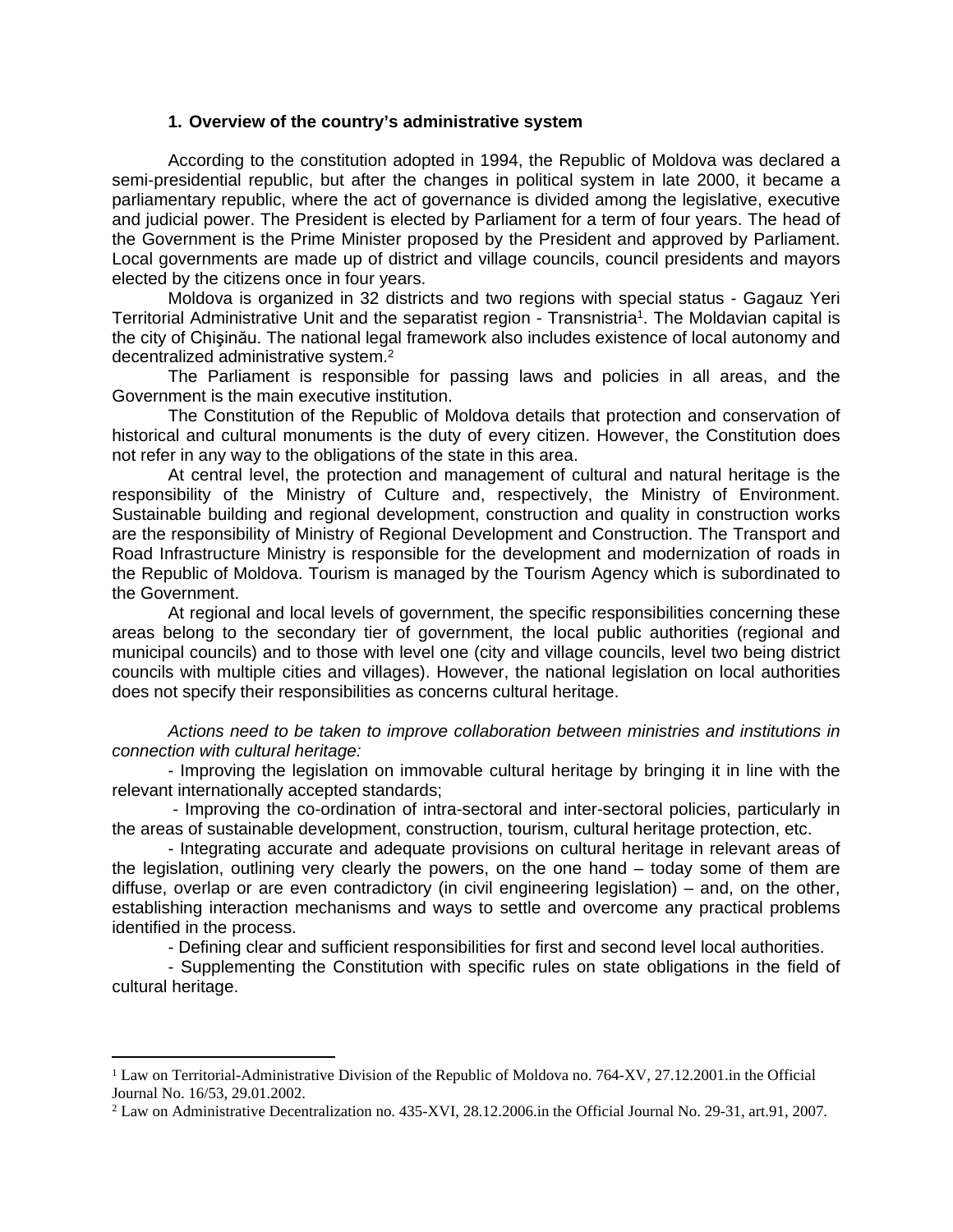#### **2. Strategies and policies for sustaining development including sustaining the cultural heritage**

*The National Development Strategy "Moldova 2020"* was approved by the Parliament on 11.07.2012 The area of culture, including cultural heritage, is not among the eight development priorities of the country.

Under these circumstances, the Ministry of Culture drafted the Culture Development *Strategy "Cultura 2020"*, approved by the Government of Moldova on the 29<sup>th</sup> January 2014. It is the first strategic document on culture in Moldova since the declaration of its independence in 1991. One of the four overall objectives of the Strategy is "*Safeguarding national cultural heritage".* The basic actions required to reach that objective include, among others:

- defining the national regulatory framework on the protection of cultural heritage by adopting the Historical Monuments Protection Law, which contains the first detailed national provisions including the protection of historical towns/built areas. The necessary amendments to the Criminal and Administrative Codes of the Republic of Moldova can then be made.

- completing the national institutional framework for the protection of cultural heritage by creating the national institution responsible for the record, documentation and inventory of built cultural heritage, including the protected construction areas/historic towns.

- creating a market for services of preservation/restoration of cultural heritage built by: forming a national system of training in the field; by ensuring competition in the provision of services such as design, operation and maintenance/restoration works based on such criteria as professionalism, knowledge and expertise in the field.

- integrating the cultural heritage protection system into the administrative-territorial units.

The strategy does not highlight/establish separate actions for protected built areas and historical towns.

To solve the existing problems it is important to promote the view of built cultural heritage, including urban heritage of historical towns, as an important resource for sustainable development of communities, and not as an "embarrassing obstacle to progress" ("progress" is usually associated with wide streets, large urban constructions of glass and concrete, which "inevitably" should replace buildings from historic centres). That perception was ingrained during the last decades of the Soviet era, and encouraged a system by which built heritage was demolished.

Overcoming the situation in the Republic of Moldova is possible by building a new system to protect cultural heritage through its integration into urban development plans of settlements (setting boundaries, buffer areas, management plan etc.), according to the principles outlined in the relevant documents (books, conventions, resolutions) of the Council of Europe and UNESCO and good practices.

## **3. Development of sustainable tourism strategies**

 In Moldova, the national authority that develops and promotes state policy in the field of tourism is the Tourism Agency, a central authority subordinated to the Government. The national regulatory basis underlying the Agency's activity is the tourism law.

According to the law, cultural and natural heritage form the resource upon which tourism development in Moldova is based.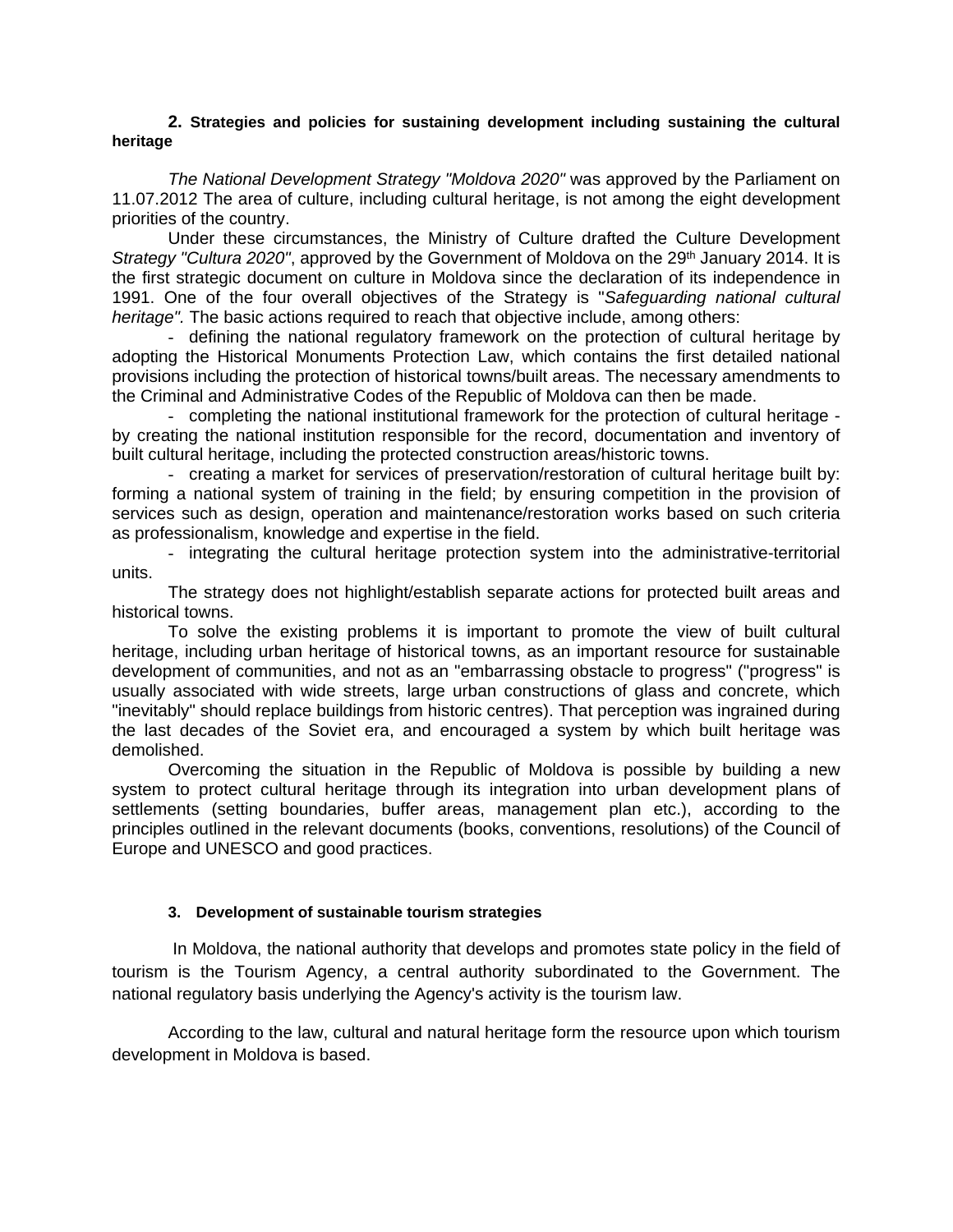In accordance with the relevant<sup>3</sup> legislation of the state policy in the area, tourism is considered a priority for the national economy and the state supports tourism activities through planning and protection of touristic heritage by creating conditions for its sustainable development. Tourism law does not refer directly to the country's cultural heritage, which is included in the concept of "anthropic tourist resources." In turn, anthropic tourism resources belong to the so-called "heritage tourism" which is a "*set of elements underlying conduct in tourist activity in a given territory, including natural and anthropic tourism resources, material and technical basis, general infrastructure, tourism infrastructure and goods for tourist consumption<sup>4</sup>* ."

Economic tourism activities should be developed within the rational limits for using existing resources and efficient exploitation.<sup>5</sup> The main funding sources comprise: state budgets for promotion; local businesses' revenue; domestic and foreign investments; and, specific loans.

In order to develop and promote domestic tourism in the Republic of Moldova, national tourism public areas that take into consideration public value are evaluated according to a set of criteria: geographical importance; landscaping; concentration of resources; and, tourism functionality. These are transferred to state ownership and are managed by the Ministry of Culture.<sup>6</sup> The legislation enables local businesses to reside in tourist areas and provides for financial assistance for them, in particular for young people*. The means of this financial support are, however, not specified. Furthermore, the legislation does not set out a system for protecting tourist attractions managed by private economic operators and nor does it establish clear regulations for use of a cultural heritage asset. The law also fails to stipulate penalties for improper management or destruction/damage to cultural heritage and natural resources.*

In Article 25, the law provides for a Special Fund for tourism promotion and development, which consists of assets collected from patenting the personnel working in tourism, tourist receipts from lotteries, revenues from advertising and editorial work and other sources not prohibited by law. There is no policy stipulated for fundraising from the activity of travel agencies, hotel and catering services or any access fees for cultural heritage sites. In effect, this fund is non-existent. No implementation mechanism has been developed. All tourism funding is directly included from the state fund through the National Fund for Regional Development. The law also provides for the establishment of National Tourist Areas, which have not been actually implemented, the main obstacle being the provision stating that all land in these tourist areas will be state-owned.

The *Automated Information System "Tourism Registry"* has been drafted, and includes all the objectives identified in the draft document "*methodological standards for the evaluation of the local administrative units in terms of their tourist potential*". Both documents guarantee a punctual mapping of the touristic attractions of the potential of tourist attractions but do not provide an integrated strategy for enhancing the tourist potential of urban or rural areas, an approach which builds on the concept underlying the *Tourism development strategy*. In other words, the local administrative units are assessed in terms of the existence of tourist sites and not on their tourist potential.

The development of certain sites, mainly religious ones, such as monasteries, churches or Orthodox cave settlements has caused much *in situ* damage with the use of modern building

<sup>&</sup>lt;sup>3</sup> Article 4, Law on the organization and development of tourism in the Republic of Moldova No 352-XVI of 24.11.2006

<sup>4</sup> Ibidem, Article 3

<sup>5</sup> Ibidem, Article 9

<sup>6</sup> Ibidem, Article 28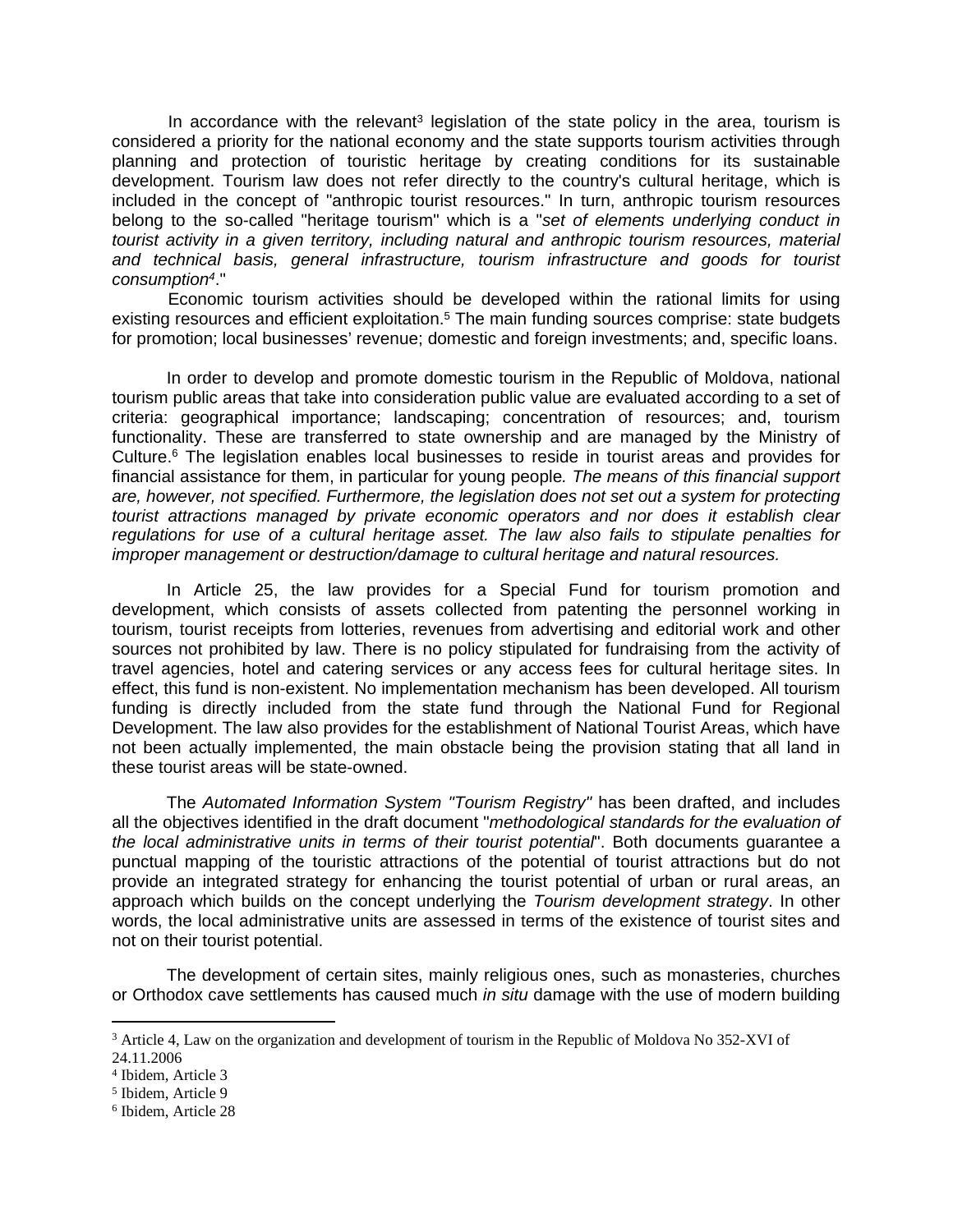materials and botched interventions, and the heritage value of such attractions have been irreversible affected. The church "Adormirea Maicii Domnului" from Butuceni and the monastic complexes from Saharna and Țipova serve as examples. A more coherent impression on the impact of tourism development can be seen in the village of Butuceni itself, where some of the effects are: a considerable increase in land prices in the area; the demolition of the existing traditional houses replaced by a number of boarding houses and tourist facilities constructed in a pseudo-ethnic style, mostly kitsch, using modern materials.

In 2014, the Government of the Republic of Moldova approved the Tourism development strategy 'Tourism 2020' and the Action plan for its implementation during the period 2014-2016. The document shows a great diversity of tourist attractions located at short distances from the major cities, especially listing archaeological sites from different historical periods, but also makes reference to the existence of six medieval fortresses made of stone, over 1,000 protected architectural monuments and about 50 Orthodox monasteries. The sites identified are perceived as individual tourist assets separated from a broader urban context but connected to historic cities. The strategy and the action plan have no provision for highlighting or valuing the quality of the cities. However, as concerns its objectives, the Tourism strategy includes a number of restoration projects for buildings with protected monument status in the Single Programming Document for 2013-2015. These will be funded from the National Fund for Regional Development. The 2014 report<sup>7</sup> includes, as historical-architectural rehabilitated monuments, the "Pommer Mansion" in the village of Țaul, Dondușeni Region and the historical heritage building "Manuc-Bey Mansion" in the city of Hâncesti. It is relevant that this Single Programming Document for 2013-15 is the sole functional instrument of government for financing interventions on historical monuments or their areas of protection, its provisions being included in the "Enhancing tourist activity" chapter. The main objection is that the planned interventions target renovation/rehabilitation services, rather than conservation/restoration works, thus deterring from the cultural heritage area and from historical authenticity.

For the implementation period of the Action Plan for 2014-2016, the development of an act is proposed on the construction and use of tourist signs in collaboration with the Ministry of Transport and Road Infrastructure. The aforementioned act will be applied to all future projects of tourist infrastructure.

 In terms of the cultural and natural heritage, the Strategy has a specific objective of improving the legal framework in accordance with the requirements of the tourism market and to capitalize on tourist potential by promoting Moldova's image internationally. The main measures proposed in order to improve the regulatory framework refer to its updating and compliance with the European standards:

*The development of the legal framework on the assessment of the tourist heritage and tourist zoning will provide for the development and approval of the Tourism Registry (...) the development of an evaluation mechanism for the tourist potential of the local administrative units based on the Tourism Registry and subsequently, the development of the country's criteria of tourist zoning and inclusion of tourist areas in the National Spatial Development Plan (establishing certain criteria for highlighting areas with a higher concentration of tourist resources, delimiting the highlighted areas, conditions/facilities for the operators investing in the highlighted areas, for the local public administration authorities that use the highlighted areas* 

<sup>&</sup>lt;sup>7</sup> Report on the implementation of the national strategy of regional development for 2014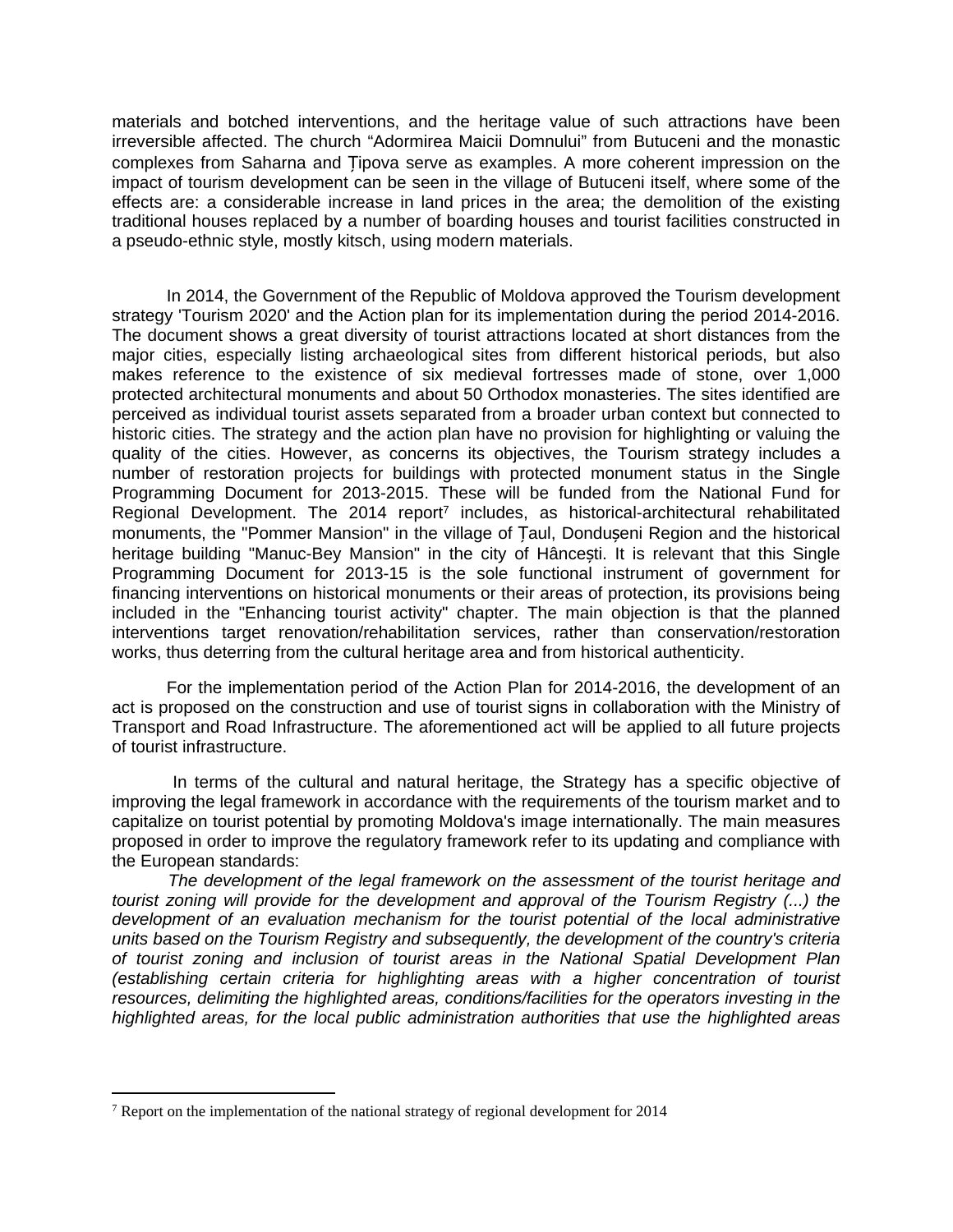*etc.)<sup>8</sup> .*However, a clear mechanism to support investment/tax incentives for the operators investing in tourist attractions is not specified.

Other provisions of the strategy focus on increasing the quality of tourist services, regulating the economic activities and their promotion mechanism, diversifying tourism categories and intensifying international collaboration. There is also a need to identify and capitalize on the investment opportunities in order to attract national and international funding to implement projects promoting tourism.

The action plan also provides for inter-ministerial collaboration for specific projects, including with the Ministry of Culture, so that the potential for tourism nationally is included in the international circuit. According to these provisions, the immovable cultural heritage will be included in new tourist routes, two of which are international. The organization of workshops on cultural topics and of handicraft outlets are mentioned as ways of promoting the built heritage.

The most important recommendation in this area is to include in Law No 352 of 24.11.2006<sup>9</sup> the specific requirements for monitoring and controlling tourist activities within the sites protected under the legislation on heritage conservation. It is also important to include in the legislation the liability for contravention in cases of abusive use of protected assets as a result of intensive tourism development (constructions not complying with the specificity of the area, inadequate developments, pollution, damages etc.). To achieve these objectives, it is necessary to foster institutional collaboration at local and national level for an integrated development of tourism in historic areas.

## **4. Levels of administration for cultural heritage**

The central public authority responsible for the development and promotion of state policy in the field of intangible cultural heritage is the Ministry of Culture. The Ministry of Culture is responsible for: developing and promoting relevant legal acts; preparing Intangible Cultural Heritage Registers (architectural and archaeological); the central organization of the process/activities for identifying, studying, inventory management, preservation/restoration; and, enhancement of built cultural heritage assets. The Responsible subdivision of the Ministry (Directorate of Cultural Heritage) currently has two (2) employees in the field: a specialist responsible for state policy in archaeological heritage and a specialist in charge of state policy in built cultural heritage. By 2005, the Ministry's special subdivision had five (5) employees in the area of built cultural heritage. In addition to the Ministry, the National Council of Historic Monuments is also active (specialized body representing scientific-methodical authority of the state in protecting historical monuments; endorsement and expertise documents/documentation relating to the reference field) and the National Archaeological Commission (advisory body representing scientific authority in the field of archaeological heritage protection; endorsement and expertise of the documents / documentation relating to the reference).

The Institutional tool of the Ministry of Culture responsible for the practical implementation of state policy in archaeological heritage is the National Archaeological Agency, responsible for preventative archaeology (5 TFE and 10 part-time posts). It was created in 2012 under the Law on protection of archaeological heritage (adopted in 2010).

The institutional instrument of the Ministry of Culture responsible for inspecting the legal estate in the built cultural heritage is the Monuments Inspection Agency, which is responsible for

<sup>8</sup> Chapter IV, pt.72, Tourism Strategy 2020

<sup>&</sup>lt;sup>9</sup> Law No 352 of 24.11.2006 on the organization and development of touristic activities in the Republic of Moldova (Official Gazette No 14-17, 2007)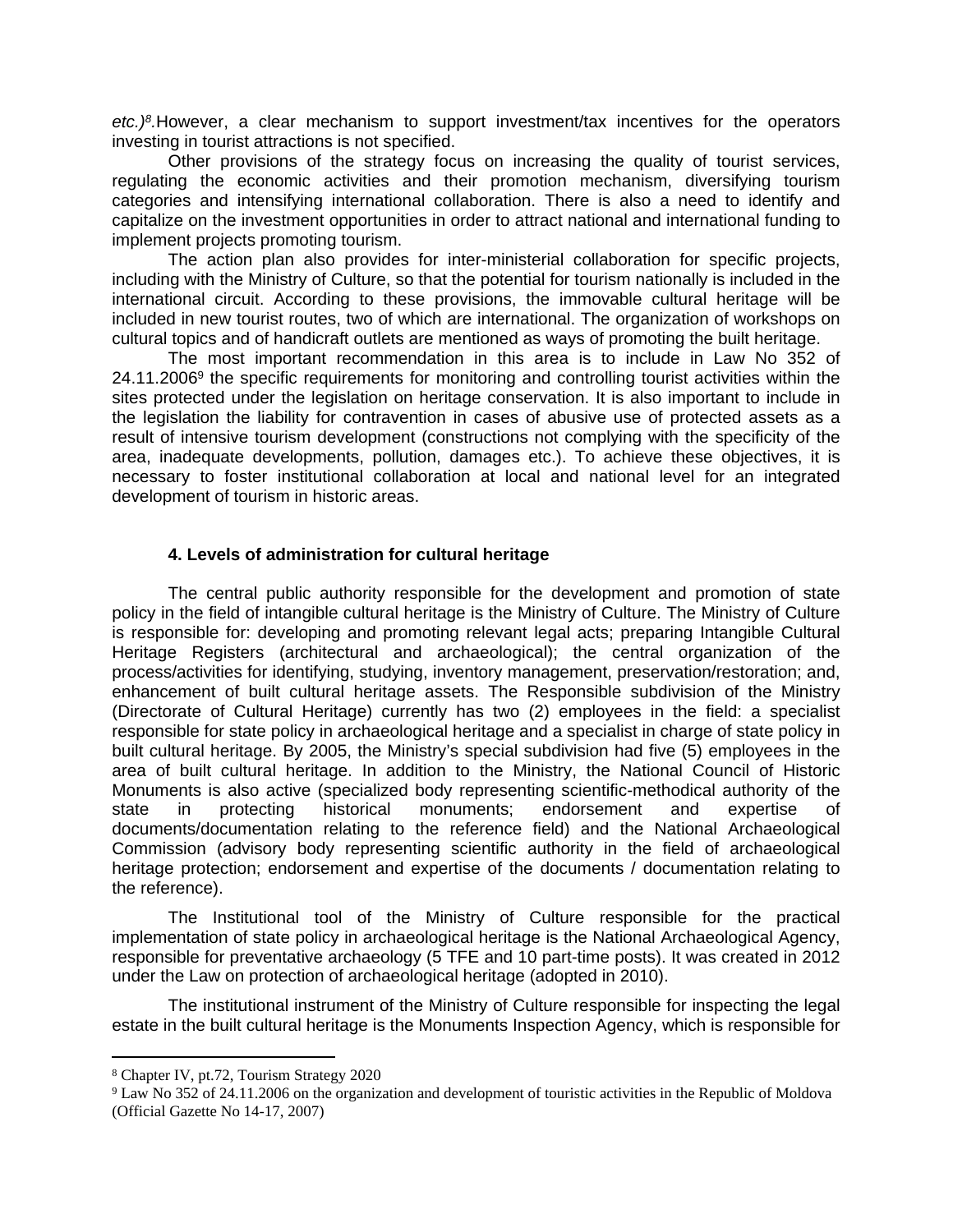inspecting the country's monuments and cultural heritage estate (with 6 FTE posts). It began its practical activity in 2009, operating under a government decision adopted in 2006. From 2013, the Agency's operation is based on a special provision inserted in the Monument Protection Act.

The Ministry of Culture lacks an institutional instrument on for implementing the state's policy on protecting the built cultural heritage. This was abolished abusively in the last decade of the twentieth century. Restoring or recreating it is on the agenda of the Ministry, as part of the government's action plan and Culture 2020 strategy.

At a local level, the responsibility to protect the intangible cultural heritage lies with the first and second level local public authorities, through the district Cultural Departments/Sections. These bodies are responsible for: preparing the Registers of district/municipal immovable cultural heritage; preparing special programs for financing the preservation/restoration of monuments; and the explanation/information of first level local public authorities on relevant legal provisions, etc. However, for intangible cultural heritage issues architecture directorates/departments at district/municipal level are directly involved, issuing permits for design works and constructive interventions on intangible cultural heritage assets.

The first-level local public authorities are responsible for drafting and approving the for the design works specifications for Urban development plans. Second-level local public authorities are responsible for drafting and approving the for the design work specifications for Urban landscaping plans, and respectively, the inclusion of sustainable development plans for immovable cultural heritage assets situated on the administered territory in these specifications.

The Ministry of Regional Development and Construction is the public authority responsible for: drawing up plans for administrative-territorial units; landscaping and urban plans of cities and towns; reflecting the immovable cultural heritage assets (including the protected construction areas/historic towns); and, integrating internationally accepted regulations on the protection and their sustainable management (issues reflected ambiguously/unclear legislation and thus without practical solving or partially resolved). Currently, the Ministry is responsible for granting A4 architects qualification level, which offers holders the right to provide design services in the field of interventions to cultural heritage assets (without requiring the applicant theoretical and practical skills in the field, in accordance with international best practice).

Legal acts in force in the Republic of Moldova do not provide for the existence of bodies responsible for co-ordinating the activities of state authorities or institutions with general or partial/sectoral powers in the field of immovable cultural heritage.

There are no local bodies/structures responsible for of the rehabilitation/regeneration of historical cities/towns nor is there any legislation that reflects/specifies the repertoire for the activities concerned. As concerns the international legal requirements for cultural heritage, the management of such sites is provided for only in the few cases where these sites are managed by cultural institutions with their own specific operating regulations (although these are in practice not guaranteed due to a lack of financial resources), such as for example: 1. The District of National Museum of Ethnography and Natural History in Chișinau or 2. Cultural-Natural Reservation from Orheiul Vechi territory.

The financial resources available may cover only a very small extent the existing and forthcoming needs of immovable cultural heritage sites.

Recommendations: To improve/streamline management structures for the implementation of state policy in protecting cultural heritage assets (including the protected construction areas - historic cities), the following is required: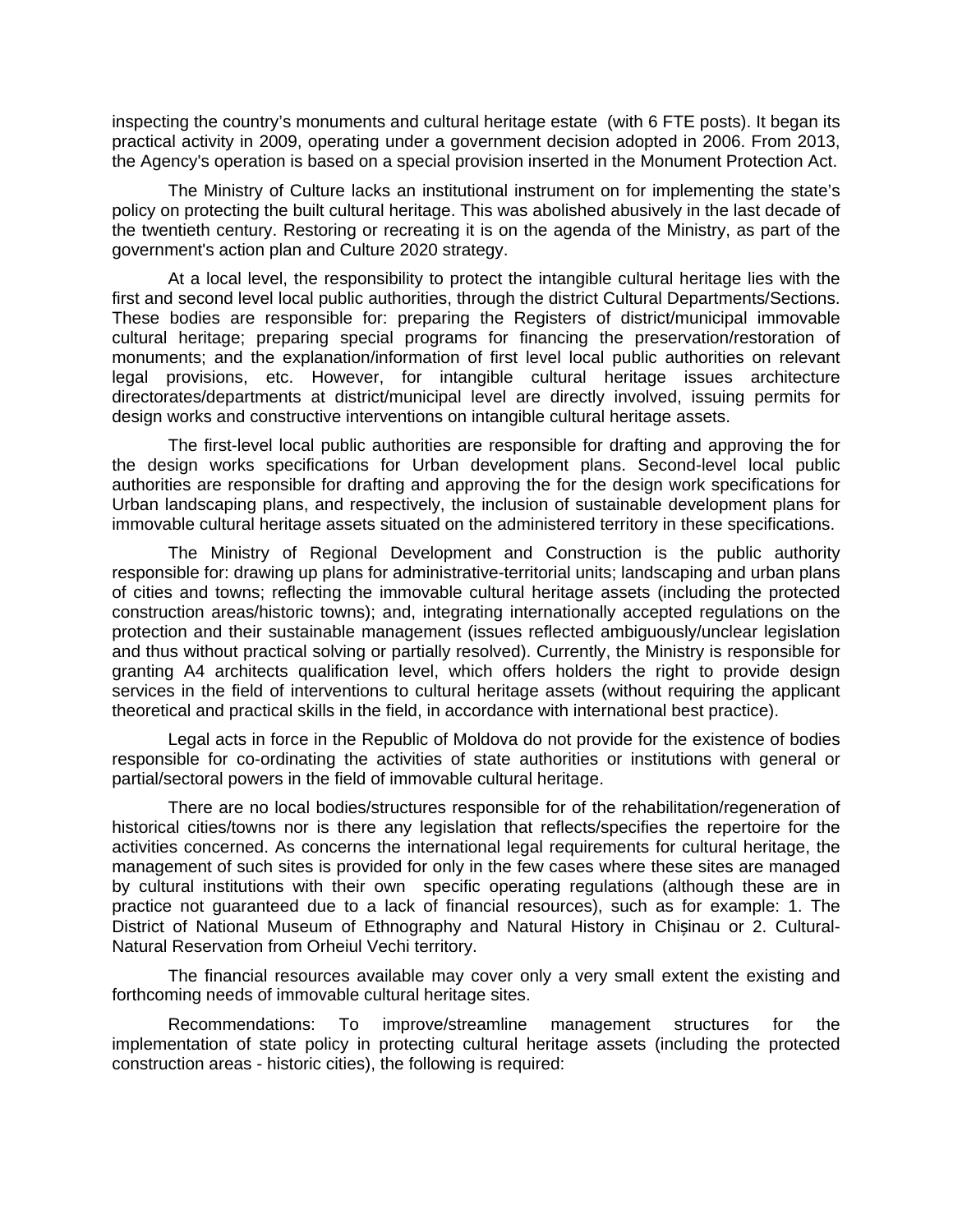- To develop and improve the national regulatory framework for protecting, inventory, keeping, maintenance, conservation/restoration, management of intangible cultural heritage and related areas identified (planning, construction, local public authorities).

- To restore staff of Ministry of Culture in the field of intangible cultural heritage, which will reinforce the institution's capacity to fulfil its obligations in this field.

- To restore the institutional framework of the Ministry of Culture in the area of built cultural heritage (through the formation of the National Institute of Historical Monuments), which will enable the Ministry to fulfil its obligations in the field of practical implementation of legal provisions on built cultural heritage.

- Supporting the second-level local public authorities (Cultural Divisions/Sections) by recruiting staff specialized in immovable cultural heritage and up-to-date obligations in that field. Securing the status of historical towns (built protected areas) with specialized subdivisions in the protection and their sustainable management.

- Ensuring that the Monuments Inspection Agency has enough employees to fulfil the tasks defined by law.

## **5. Staff resources and training requirements**

In Moldova there are a number of educational institutions and accreditation centres that train specialists in architecture, archaeology, history and other fields related to urban heritage. They usually cover only part of the spectrum of skills required for effective rehabilitation projects and focus on sectorial areas.

The Technical University of Moldova (Department of Architecture), which trains specialists in architecture, does not have a programme focused on heritage conservation and urban rehabilitation. The existing course on Restoration is not on a par with other courses taught within the department, and results in a negative impact on the perception of monument protection training of university graduates. Also, there are no programs for bachelor or master degrees for integrated urban management in general and historical cities in particular.

Other universities educating historians, archaeologists, engineers, managers, etc. have in most cases outdated academic curricula that no longer correspond to the current market requirements. There is little or no collaboration between educational institutions with different profiles, which leads to isolation by lack of professional personnel and constructive communication between them.

In addition to higher education institutions, there are independent centres or subordinate state structures providing advice and staff training in the areas concerned (see Chapter 4). The main weaknesses identified in the field of teacher training are: outdated curricula; absence of international standards; poor quality of practical training of graduates; and, lack of qualified staff for training. The poverty of training in this area is due to the lack of tradition in the conservation, rehabilitation and restoration. The knowledge and skills gained by professionals during their work in the Restoration Complex have been mostly lost after its abolition in 1995, and also due to death or emigration of qualified personnel. It is also noteworthy that no rules or regulations have been adopted by the Ministry of Culture for the execution of conservation and restoration<sup>10</sup> works. There are currently 119 certified architects and 26 historic buildings regulation inspectors of Architecture on the "historical architectural heritage". There are no specialists on "Building reliability" or "Building infrastructure", so full responsibility passes to architects and project

 $10$ Regulation on technical and professional certification of specialists with activities in construction, approved by Government Decision No 329 of 23.04.2009.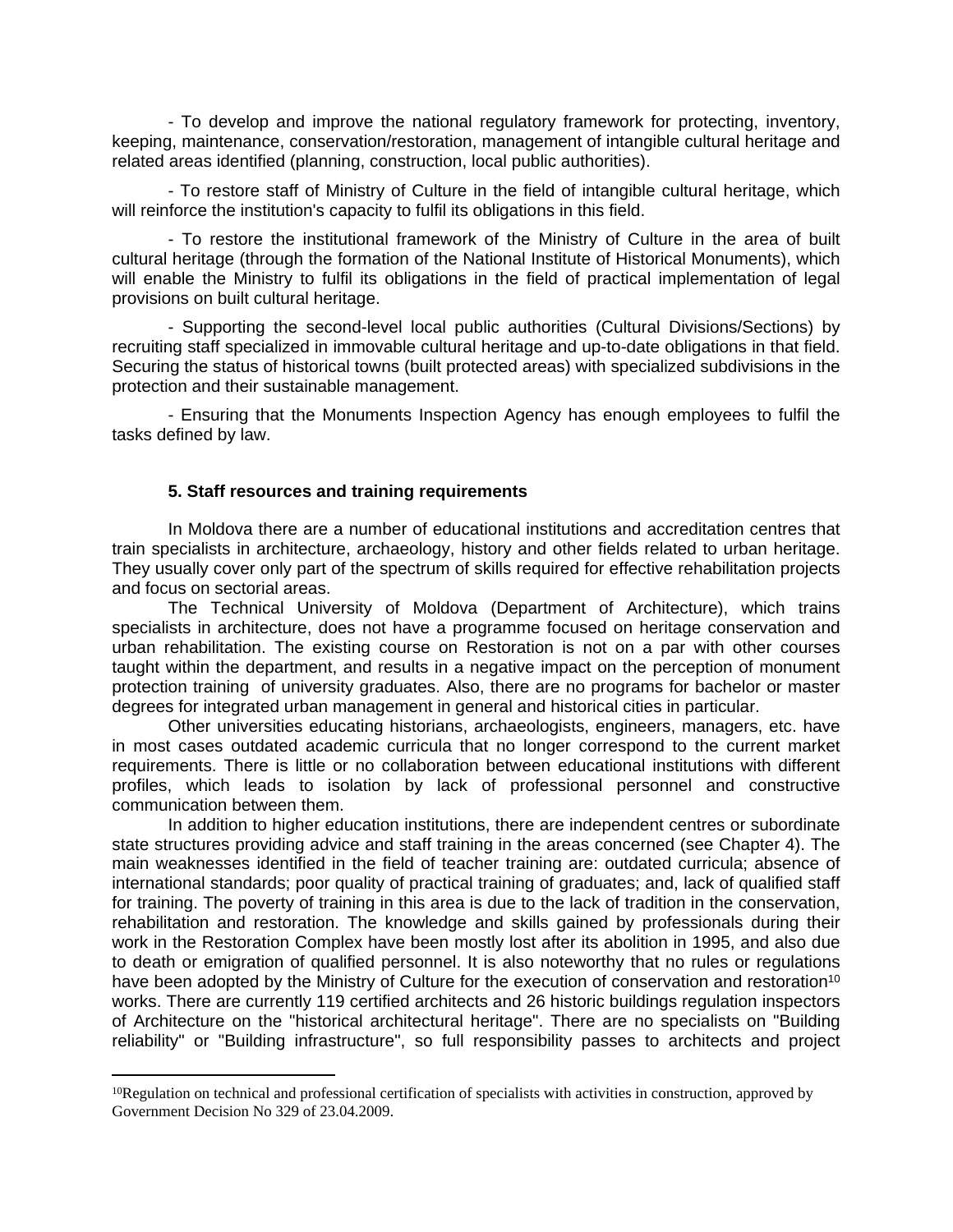evaluators from the Architecture department, resulting in a negative impact on the quality of the intervention works on the monuments. There is no training or professional certification scheme for a site supervisor and technician for architectural and historical heritage.

Initiatives involving project management, feasibility studies, accessing and managing funds to be passed on monuments and cultural heritage sites are private in nature and are mostly managed by people specialized in cultural heritage. Within the limits of available budget, those initiatives co-ordinated by specialists from agencies within the Ministry of Culture can be mentioned. National geospatial databases were populated with references by these same agencies and the same specialists are dealing with collecting and documenting built cultural heritage, dissemination and public engagement.

In archaeology non-invasive techniques are not in use, indeed they do not even exist. Such work only takes place in co-operation with foreign experts. However, metal detectors are widely used. In 2014, the Association of Historians of Moldova purchased a magnetometer. Also, specialists guide themselves in many cases by satellite images so as to identify possible archaeological sites.

In the field of architectural monuments there are no accredited restoration specialists. There are no engineers and architects specialized in restoration or intervention projects in protected areas. The Ministry of Regional Development and Construction issues licenses for qualifying architects on architectural and historical heritage, without criteria consistent with international practices. On a practical level these architects propose interventions that are not in accordance with international restoration practices, and as such, these projects are mostly rejected by the National Council of Historical Monuments. The same situation is also found in urban and spatial planning projects, that are ultimately approved by the Ministry of Culture.

Craftsmen skilled in traditional building methods and materials are becoming scarce and are extremely difficult to find. Vernacular Traditions for processing stone, wood and iron are only described in ethnographic research papers. Few experts can still be found in the national museums which specialize in restoration and conservation.

Overall, it is possible to identify two trends concerning the level of professional qualification of professionals and authorities responsible for management of protected historic areas:

1. There is satisfactory professional competence in technical fields found in relation to the classical approach to urban planning that involves statistical records and data.

2. In relatively recent fields such as integrated management and use of mechanisms and modern technologies for tracking and planning, there is a lack of professional qualifications. The same situation is also encountered in the fundraising, use of modern financial instruments, promotion at local community-level and involvement of interest groups.

In these conditions, there is a need for measures to improve the situation of the teaching staff of national and local government and the professionals responsible for the management of built urban heritage, with the following objectives:

- To develop a conceptual framework and practical knowledge in the field of integrated management of built cultural heritage and urban environment.

- To increase the supply of education and training programmes in the fields of urban management, preservation, restoration and rehabilitation, engineering, archaeological research, including architects working in the private sector.

- To organize study visits, vocational training and exchange of experience assisted by external experts to encourage better management control skills and improve professionalism.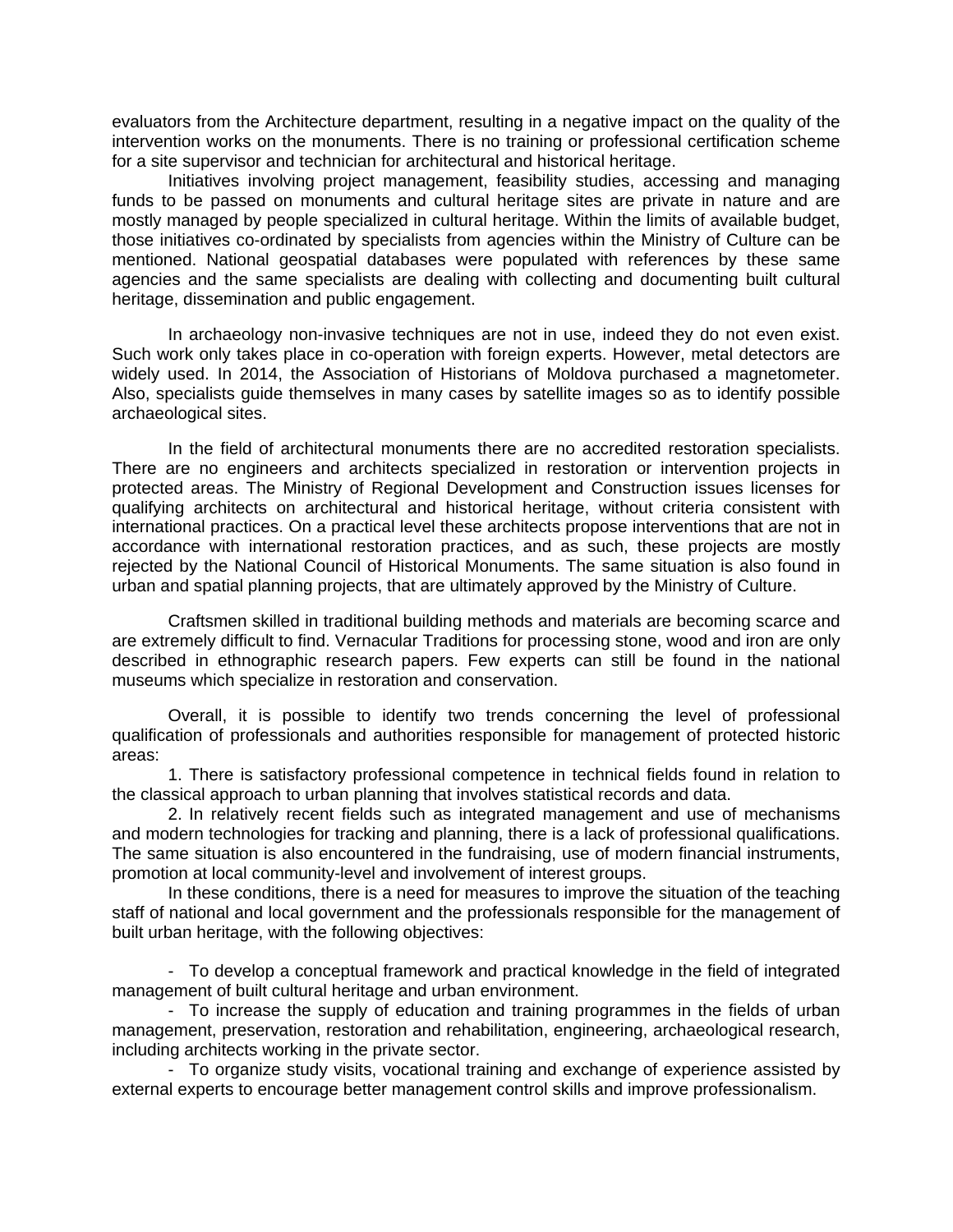- To increase the provision of consultancy services for the authorities, to strengthen administrative capacity and local economic development.

- To create partnerships between educational institutions, public authorities, businesses and the civic sector.

- To encourage the exchange of experience and technical skills in international cooperation programmes in the field of integrated urban development, rehabilitation of heritage, tourism development, etc.

#### **6. Rights of the private sector and third sector (physical and legal persons)**

In addition to tangible and intangible property, historic buildings are subject to public and private property rights.<sup>11</sup> Exercising property rights over monuments is provided by the laws of the Republic of Moldova.<sup>12</sup> National legislation stipulates very clearly that privatization of the sites of national cultural heritage is prohibited,<sup>13</sup> transactions will be declared void and liabilities will be applied under the Civil Code.<sup>14</sup> The state reserves the right of pre-emption for purchase or sale contracts of monuments,<sup>15</sup> but this stipulation has often been, violated or simply ignored. Although the national legislation in force stipulates cancellation of alienation transactions of historic monuments carried out in breach of the law,<sup>16</sup> there is no precedence in the application of this measure.

However, the legislation governs the most general status of intangible cultural heritage properties privately<sup>17</sup> owned and the principles of their use.<sup>18</sup> So, in order to maintain the integrity of the monument, the owner, regardless of its legal status, is obliged to take steps to protect it, without clearly stating the measures to be taken.<sup>19</sup> It is the duty of central and local public authorities to supervise the implementation of measures for the protection of monuments.<sup>20</sup> In this situation, historical building owners should be encouraged to exploit them without endangering their authenticity and integrity.

"(2) The right to use state monuments as intangible property shall be exercised by Parliament, district, town and village councils.

# [...]

(6) The right to use monuments that are private property shall be exercised by the owner".<sup>21</sup>

In order to prevent acts of destruction, the Monuments Protection Law binds monument owners to put insurance in place, but we have no examples of practical application of this provision:

<sup>11</sup> Article 7, Law on property, 22.01.1991.

<sup>12</sup> Article 8, Ibidem.

<sup>13</sup> Article 17(4), Law on culture. in the Official Gazette, 5.08.1999 No 83-86, p. I, Article 401.

<sup>14</sup> Article 9(2), Monuments Preservation Act No 1530-XII, 22.06.1993.

 $15$  Article 9(1), Ibidem.

<sup>16</sup> Article 9(2), Ibidem.

<sup>17</sup> Ibidem, Article 7(6).

<sup>18</sup> Ibidem, Article 9(1). Monuments which are privately owned can be sold, donated or disposed of with the compulsory notification of state bodies for the protection of monuments. On purchase-sale operations, the state has the right of preemption. See Articles 13-16.

<sup>19</sup> Ibidem, Article 13.

<sup>20</sup> Ibidem, Article 15.

 $21$  Article 7 (2), Ibidem.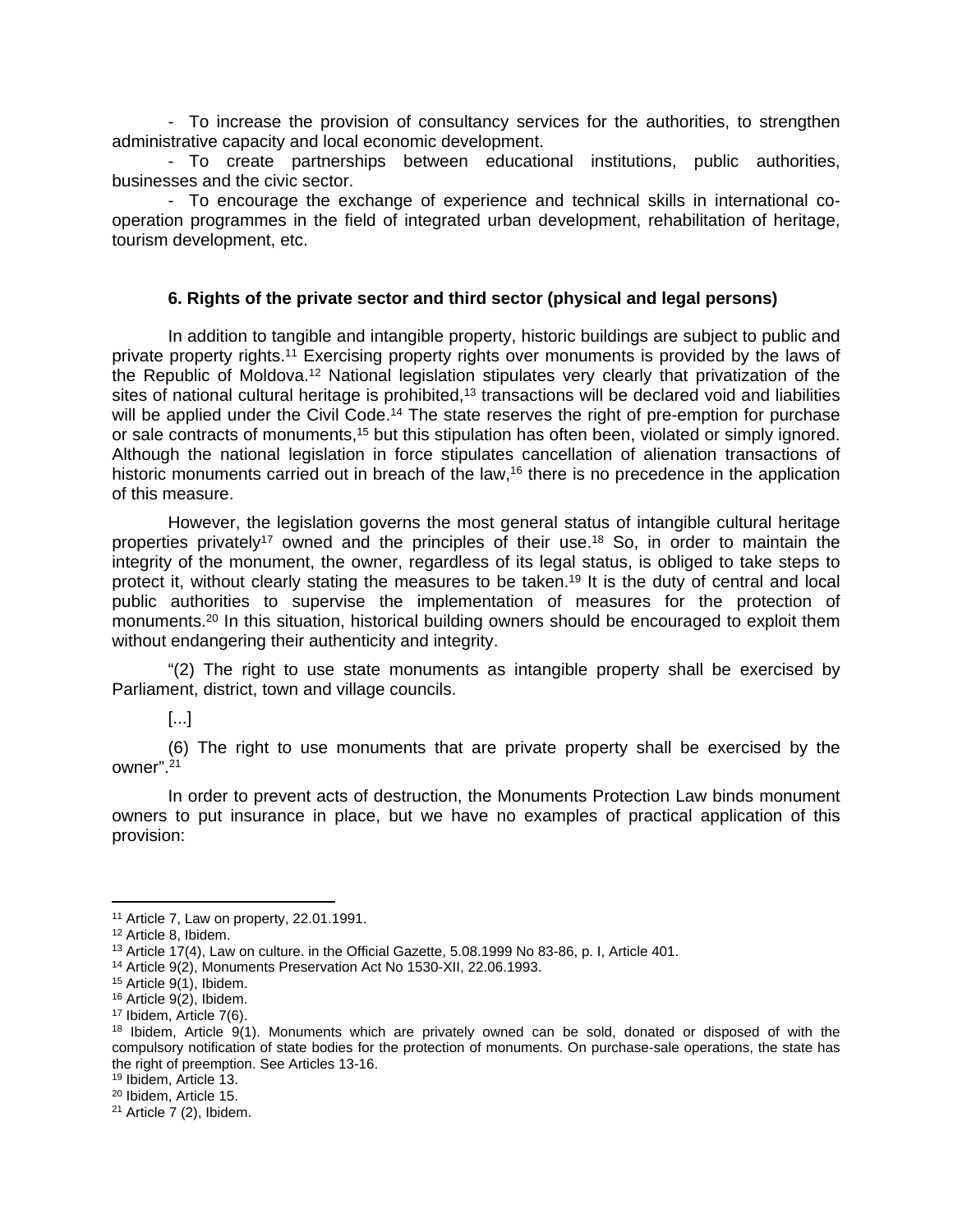"Real estate monuments owners are required to sign insurance contracts, indicating the value of the monuments and land from their protection areas established by experts."<sup>22</sup>

Most people believe that at present, it would be better if monuments were in state ownership as otherwise they are at risk of being destroyed, or the monument excluded from the economic interests of individuals and legal entities. A proof of this is the assessment campaign of architectural monuments included in the National Register of Chişinau, conducted by the Inspection Agency of Restoration of Monuments, which found that in the period 1993-2010, 77 monuments were demolished, there were illegal architectural interventions that damaged the authenticity of monuments and their protection areas in 155 cases and 17 historic buildings are in an advanced state of dilapidation.<sup>23</sup>

Moldavian laws stipulate that historical monuments, archaeological artefacts and undiscovered treasures are protected.<sup>24</sup> Natural and legal persons who discover archaeological ruins that can be defined as monuments during construction work, will have to cease their activity and notify the local authorities in the relevant territory as well as the Ministry of Culture in writing within 48 hours whereupon the asset is taken under protection and/or storage.<sup>25</sup> The landowner on whose land the archaeological remains, including human remains,<sup>26</sup> were discovered is obliged to ensure their integrity and, if necessary, to allow research and conservation activities,. However, state institutions will organize conservation and restoration works<sup>27</sup> and will compensate the landowner for damages in money or land passed into state ownership<sup>28</sup>.

*Actions needed to enhance control over privately-owned heritage sites and regulation of individual and legal initiatives in this area:*

- State institutions must ensure compliance with the law;
- information campaigns should be conducted on the rights, duties of citizens regarding cultural heritage;
- educational programmes should be promoted in this area;
- private sector organizations should be more involved in decision-making processes to strengthen public-private partnerships based on criteria of transparency and responsibility.

## **7. Financial assistance and rehabilitation agencies**

The current legislation of RM does not provide the possibility for financial support from budgetary sources or other public funds to NGOs and private owners of built cultural heritage and, respectively, for any interventions on their built cultural heritage. In order to improve this situation, the Ministry of Culture tried to establish a National Fund for the conservation/restoration of monuments by following the example of other countries (as well as the example of other ministries in the Republic of Moldova, e.g. the Ministry of Ecology, which has the *National Ecological Fund,* or the Ministry of Regional Development and Construction*,* 

<sup>22</sup> Article 39, Monuments Preservation Act No 1530-XII, 22.06.1993.

<sup>23</sup> Ion Ştefăniţă (ed.), Cartea neagră a patrimoniului cultural al municipiului Chişinău, Chişinău, 2010, p. 4.

<sup>&</sup>lt;sup>24</sup>Article 32, Land Code of the Republic of Moldova, the Moldavian Law Nr. 828-XII from 25th of December 1991. <sup>25</sup> Article 20, Monuments Preservation Act no. 1530-XII, 22.06.1993.

<sup>&</sup>lt;sup>26</sup>Article 32, Land Code of the Republic of Moldova No 828-XII, 25.12.1991.

<sup>27</sup> Article 25, Monuments Preservation Act No 2-XII, 1530.

<sup>28</sup>Article 32, Land Code of the Republic of Moldova No 828-XII, 25.12.1991.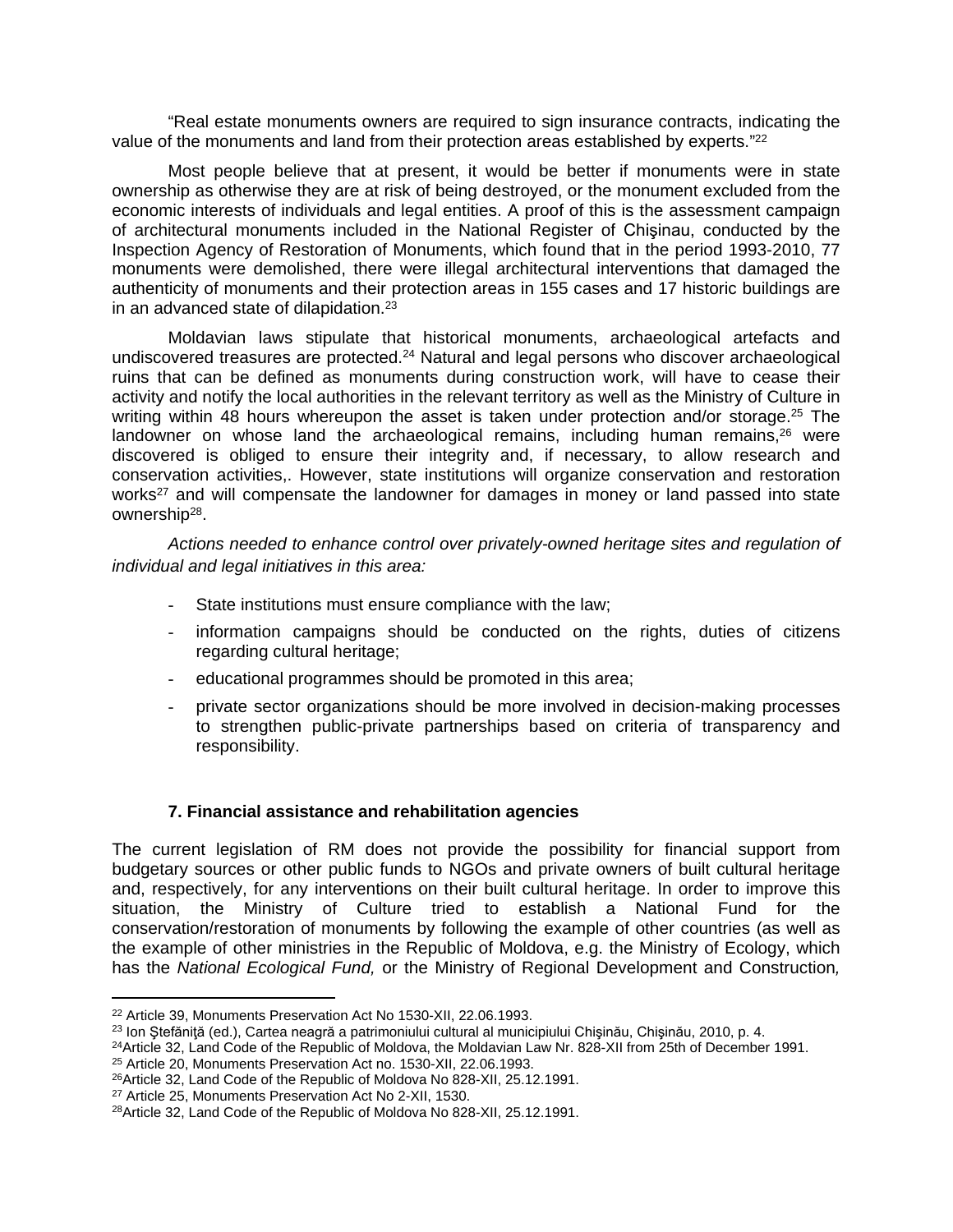which has the *National Regional Development Fund),* but the idea was not supported by the state financial institutions.

To date, no strategies have been established in RM for the recovery/refurbishment of historic towns (the built historical environment) and no funds have been set aside for recovery or refurbishment works.

No national programs have been created in RM to fund works relating to the conservation, restoration and recovery of built cultural heritage and of historical towns/protected built areas.

There are no known cases of public-private partnerships in RM connected to built cultural heritage, which can be cited as examples of good practice.

There have been a few cases of international fund-raising for conservation, restoration and recovery of built cultural heritage**.**

Under the project entitled 'Hist. Urban. Integrated revitalisation of historical towns for purposes of sustainable polycentric development' (2008-2009), funded by the European Commission and implemented by the Association Plai Resurse, intervention work was carried out on the exterior of the A. Mimi urban villa architectural monument, located in the centre of Chisinau. However, this project cannot be said to be a good example because the intervention on the monument did not employ best practice (e.g. cement plaster – rather than lime plaster – was used). As cement plaster's chemical composition and physical characteristics are inconsistent with the parameters of the historical materials used on the monument, it has already cracked and started falling off, causing ongoing damage to the original limestone plaster.

The most successful case is that of the medieval fortress of Soroca. The Regional Council of Soroca applied for and was granted EU funds under the Joint Operational Programme Romania - Ukraine - Republic of Moldova 2007-2013 for the restoration and recovery of one of the most valuable monuments of fortified medieval architecture in the Republic of Moldova: Soroca Fortress. Since RM lacks both specialised design engineers for the design of intervention work on fortified architecture monuments, and specialised civil engineering companies to conduct intervention work on built cultural heritage, the contract was awarded to a design engineering company and a civil engineering company from Romania, due to its practical experience in the relevant area.

The Law on the Protection of Monuments, as adopted by the Parliament of the Republic of Moldova in 1993, expressly provided for a series of measures to provide financial support to owners of monuments. However, the mechanism for such support has not been created. In the following years, Parliament removed all of the relevant provisions from the text of the law by successive decisions.

In order to improve this situation and bring national law in line with international good practice as regards state aid for private owners of protected built assets, the Ministry of Culture prepared a draft law on the protection of historical monuments. The draft law proposed the creation of a national fund for the conservation/restoration of monuments, to create a system to support private owners of monuments, by granting preferential grants, exemptions, aid for a share of restoration and recovery works on built assets designated as monuments, etc.

Suggestions for improvement:

- establish the legal framework required for the financial aid (in terms of taxes and duties) granted to owners and managers of built cultural heritage assets;
- increase the budget for activities relating to the protection, conservation and restoration of heritage sites.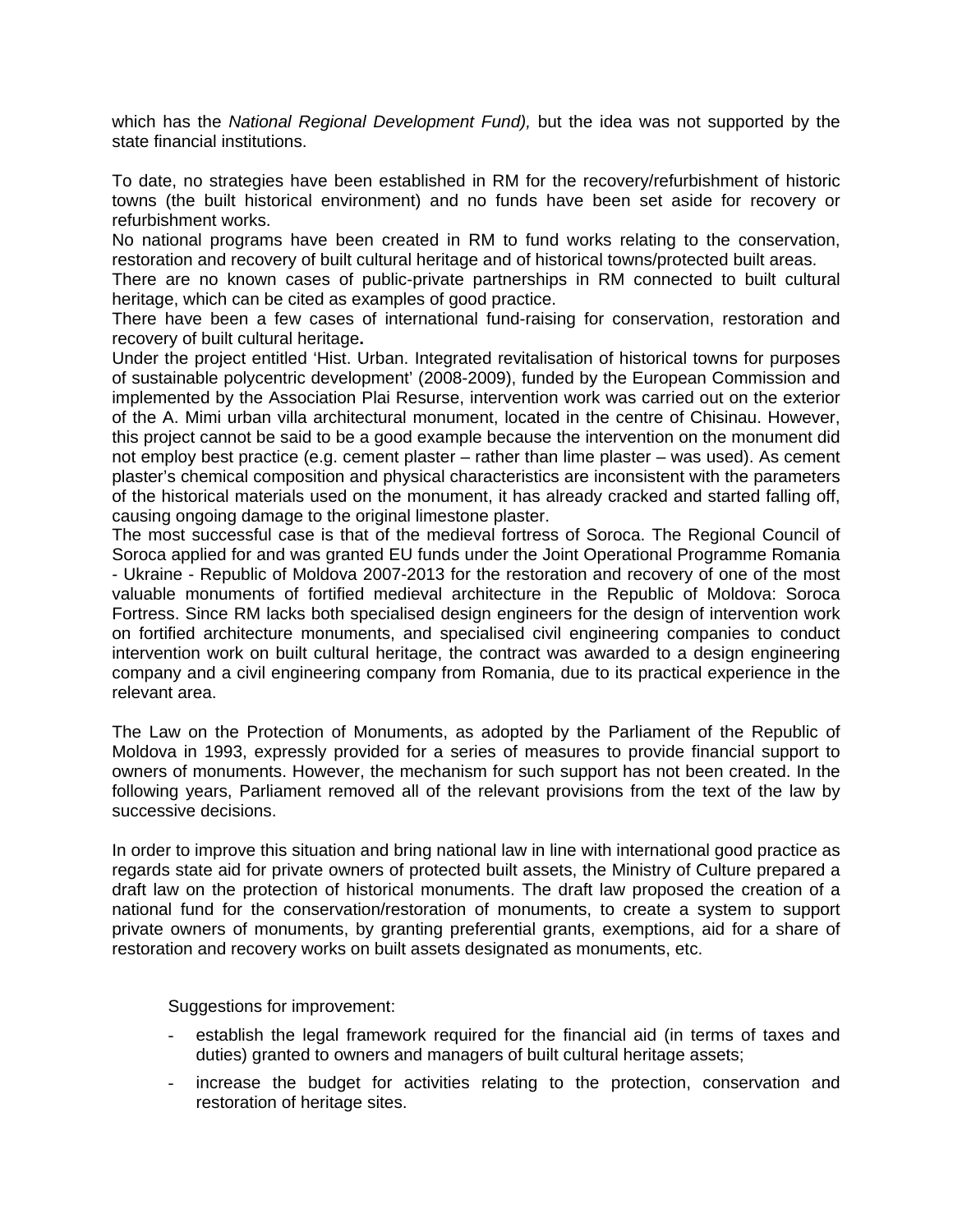- Fundraise from international programmes.

## **8. Legal texts for cultural heritage**

The Law on the Protection of Monuments was adopted in 1993. It set out to regulate the entire cultural heritage field, with an emphasis on built cultural heritage. Along with this legislation, the Parliament also adopted the Register of State-Protected Monuments in the Republic of Moldova (published only in 2010). Although the law provided for the adoption of a series of regulations meant to strengthen its practical use, virtually none of them were drafted. One of the weaknesses of this law was the very general and sometimes ambiguous provisions relating to most issues concerning the protection of cultural heritage, as well as the lack of provisions for establishing or refering to institutional instruments to ensure the practical implementation of the relevant duties of the Ministry of Culture. This fact 'enabled' the closure, in 1990, of the national service for preventive archaeology, as well as the unit responsible for keeping the Registry of Monuments, registering, inventorying, studying and conserving and restoring monuments. Generally, the entire system protecting the immoveable cultural heritage inherited following the collapse of the former USSR was destroyed and nothing new was created in its place.

In 1990, a few laws were adopted to regulate the management of certain components of moveable cultural heritage. Thus, in 1992 the Law on the Archive Fund of the Republic of Moldova was adopted, in 1994 the Law on Libraries and in 2002 the Law on museums. In 1999 the Law on Culture was adopted.

As from 2001, RM joined a series of international treaties on issues of cultural heritage, among which were 11 conventions, ratifying them under special laws (Convention for the Protection of the Architectural Heritage of Europe and the European Convention on the Protection of the Archaeological Heritage [2001], the UNESCO Convention Concerning the Protection of the World Cultural and Natural Heritage [2002]) etc. However, although they are binding regulatory acts pursuant to the provisions of the Constitution, no action has been taken to implement them.

At the end of the first decade of the  $21<sup>st</sup>$  century, the issue of recreating the national cultural heritage protection system was brought forward. On grounds of the provisions of the convention and the relevant European and international good practice, a series of laws were drafted with the purpose of regulating distinct sectors of the cultural heritage, creating/establishing the related institutional instruments. At the same time, several regulations were drafted in connection with these laws in order to ensure their effective application.

In 2010, the Law on the Protection of Archaeological Heritage was adopted.

In 2011, the Law on Public Monuments and the Law on the protection of moveable national cultural heritage were adopted.

In 2012, the Law on Safeguarding Intangible Cultural Heritage was adopted.

The Ministry of Culture has now prepared and included in the endorsement process two legal acts that will complete the series of national legislation on cultural heritage: The Law on the Protection of Historical Monuments (architecture and urban planning [historical towns]) and the Law on Graves and Commemorative War Artwork (the 1993 law on the Protection of Monuments will be repealed with the adoption of this law).

In order to ensure the effective implementation of the relevant legislation, the Ministry of Culture has planned supplementary legislation on cultural heritage protection (environmental protection, construction and spatial planning, tourism, criminal and administrative codes). These amendments are designed to facilitate the interaction between legislation in the relevant areas.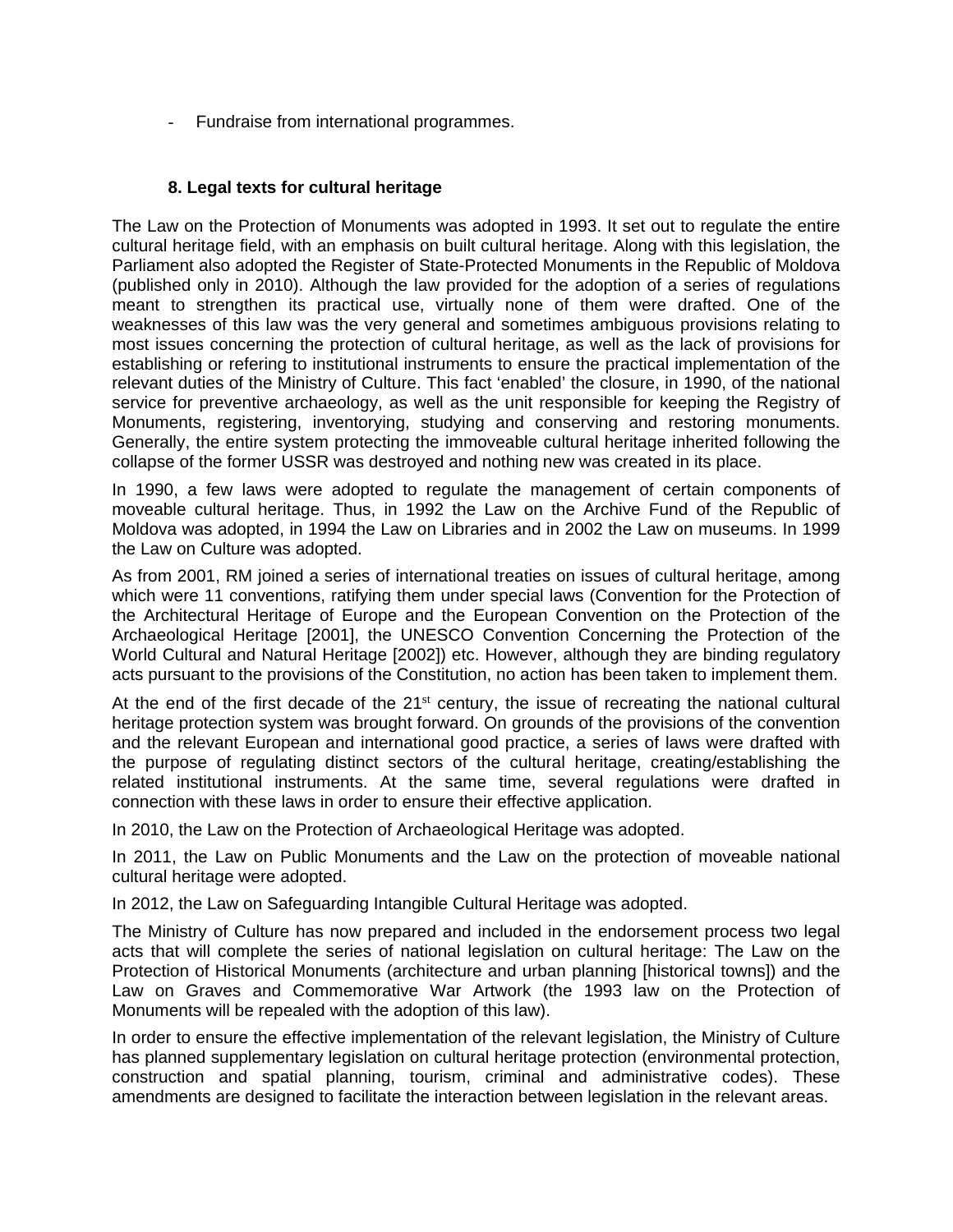All owners and managers of immoveable cultural heritage, including the religious authorities in the Republic of Moldova, are duty bound to preserve and protect the assets concerned in accordance with the relevant legal provisions. Regretfully, there are only a few examples demonstrating compliance by the authorities with the relevant legal obligations. No special legal or regulatory acts for the protection of religious cultural heritage are in place.

The relevant national legislation concerning cultural heritage protection does not classify heritage on ethnic grounds, but provides uniform protection. Chisinau Municipality is an example, as its built cultural heritage is the work of all ethnic groups who have lived in the city throughout history (which is largely without ethnic criteria) and the centuries. The architectural monuments attributable to all of the ethnic groups are listed in protection registries/logs adopted at the national and local level.

*Action required for updating and completing the legal texts concerning cultural heritage and the enforcement of current legislation and ratified conventions:*

- streamlining national legislation in accordance with the provisions of international conventions signed by the Republic of Moldova;
- preparing a mechanism to follow up on the practical implementation of the legislation for the protection of immoveable cultural heritage.

# **9. Relationship between legal texts for cultural heritage and other legal texts and policies 9.1 Spatial and Urban Planning and Strategic Environmental Assessment**

Spatial planning is has four policy areas: economic, social, ecological and cultural. Urban and spatial planning in the Republic of Moldova is carried out in accordance with the **Law on Urban Planning and Spatial Planning Principles<sup>29</sup>** including the preparation, endorsement, approval and amendment of urban and spatial planning documentation, territory, construction and arrangements management, the preparation of legislation, as well as control over the development and operation of construction and arrangements in strict compliance with the legal requirements on urban planning and territorial management.<sup>30</sup>

The purpose of urban planning, $31$  in addition to achieving a rational and balanced land use necessary for the work of municipalities, is to: set out a functional organisation of towns; to ensure a supply of housing in accordance with the requirements and development of society; to manage the aesthetics of development of the built environment and the protection of the natural environment in urban areas; to protect the population, the natural and built environment against pollution, natural and foreseeable risks; as well as, to protect, preserve and value cultural and natural monuments.

In compliance with these objectives, the authorities of the local public administration prepare urban planning and organization programmes within the limits of their competence. The direct technical management of the urban planning is the responsibility of the architecture and urban planning services of local public administration, in accordance with the law and the technical rules.

The urban and spatial planning documentation involves preparing measures to protect and use the historical, cultural and natural heritage. For this purpose, designs are developed for the location of historical, archaeological, urban planning and architectural monuments, of natural

 $^{29}$ Law No 835-XIII of 17 May 1996 on the principles of urban and spatial planning

<sup>30</sup> Ibidem, Article 2(1).

 $31$  Ibidem, Article 5 (1)(e) and (f).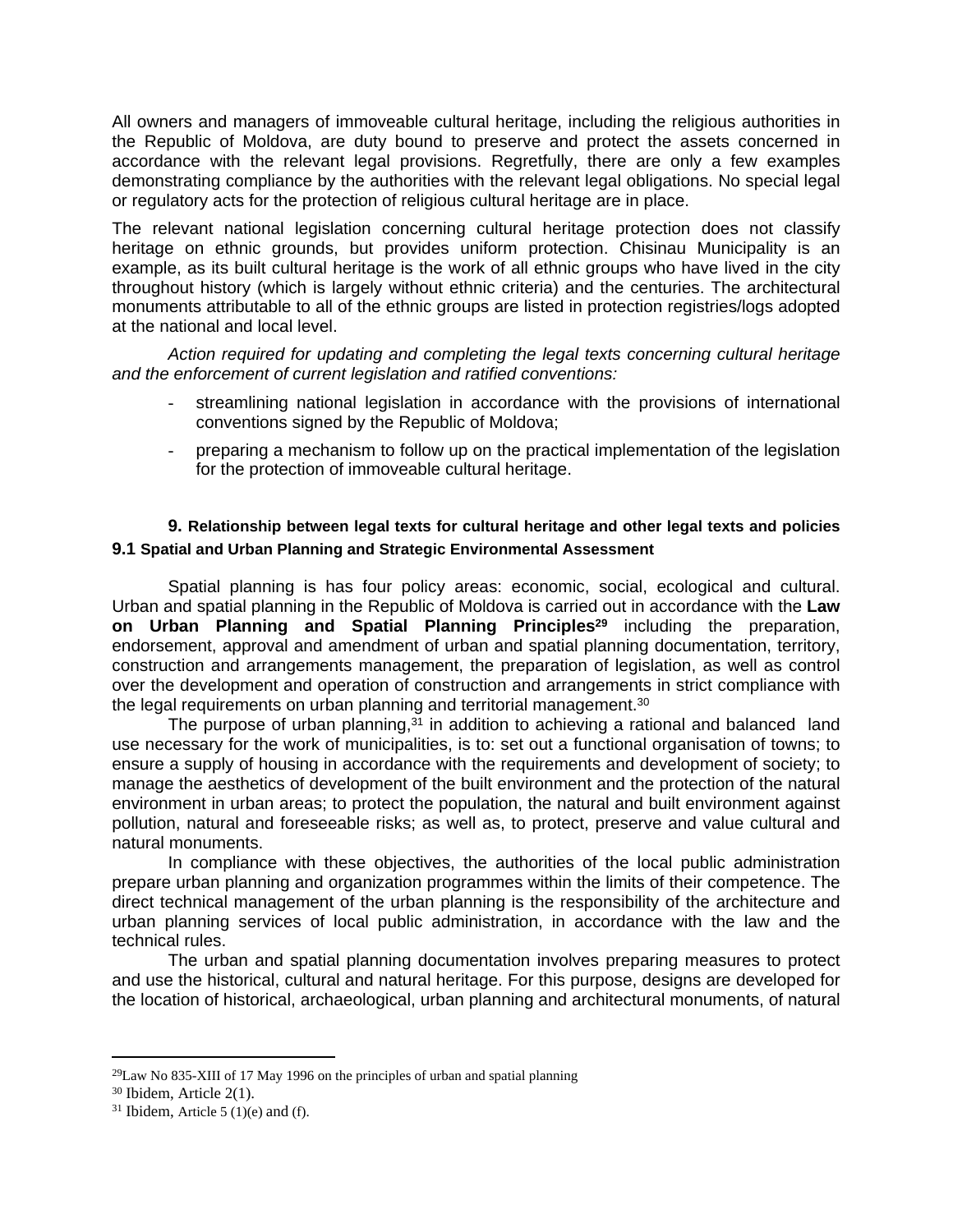areas and reserves, and for general layout, the related location and establishment plans are prepared for protection sites.

The general urban plan is prepared for the entire city, and includes all of the territories linked to territorial operation and development. It includes a guiding component and a regulatory component.

The area urban plan<sup>32</sup> is prepared for part of the territory of a city or town or for a territory and its remit is to guide the area's operations and development in a given municipality, and it also includes a guiding component and a regulatory component.

*The urban detailed plan* is the document that provides conditions on the location and development of one or several buildings with a designated use in a particular area. This documentation is prepared only on the basis of the approved master urban plan and of the design urban planning certificate.

The responsibility for the preparation and approval of local spatial plans, of urban plans and urban planning regulations lies with the local public administration authorities. The current procedure for the preparation, endorsement, expertise control and approval of urban planning documentation is difficult and it leads to a number of consequences such as:

a) difficulties in tracking the territorial, real estate, main town, transport and communication systems;

b) increasingly detrimental urban planning and environmental situation;

c) adoption of inappropriate decisions on the capitalisation of lands, construction, refurbishment, modernisation and conversion of enterprises, use of natural resources;

d) deterioration of the most important transport and communication systems;

e) deterioration of natural and built heritage;

f) expansion of unauthorised construction;

g) the lack of regional sectoral policies and, therefore, ignorance of priorities and of ways to remove malfunctions.

Thus, it is necessary to review procedures in order to streamline and prepare the urban planning documentation in accordance with the relevant modern methodology, which is indispensable given the development of European integration relations. The urban planning documentation, which is prepared in accordance with the principles of centralised planning and guidance and of the extensive development of territories has become outdated, inefficient and irrelevant given the promotion of new social and economic relations. Considering that the legal and regulatory basis for urban planning and spatial planning has been established with a decentralization of functions and delegation, there is a lack of initiative and irresponsible behaviour within the local authorities, who ultimately fail in their legal duty to provide urban areas and territories with urban and spatial planning documentation. Further work is required to prepare and apply specific measures on the provision with spatial and urban plans as well as urban planning documentation.

According to the data presented by the local authorities, 19 out of 57 municipalities currently have urban planning documentation that is either complete or pending completion, which accounts for 33% of all urban areas. Out of the 1,614 rural areas, rural planning documentation is completed or is pending preparation for 17 villages, 1% of the total (between 1952 and 1991, about 99% of villages and 100% of towns had master urban or rural plans. All of these are outdated.) The current situation of updated master urban plans in the Republic of Moldova, as well as its effects, can be deemed critical.

<sup>32</sup> Ibidem, Article 14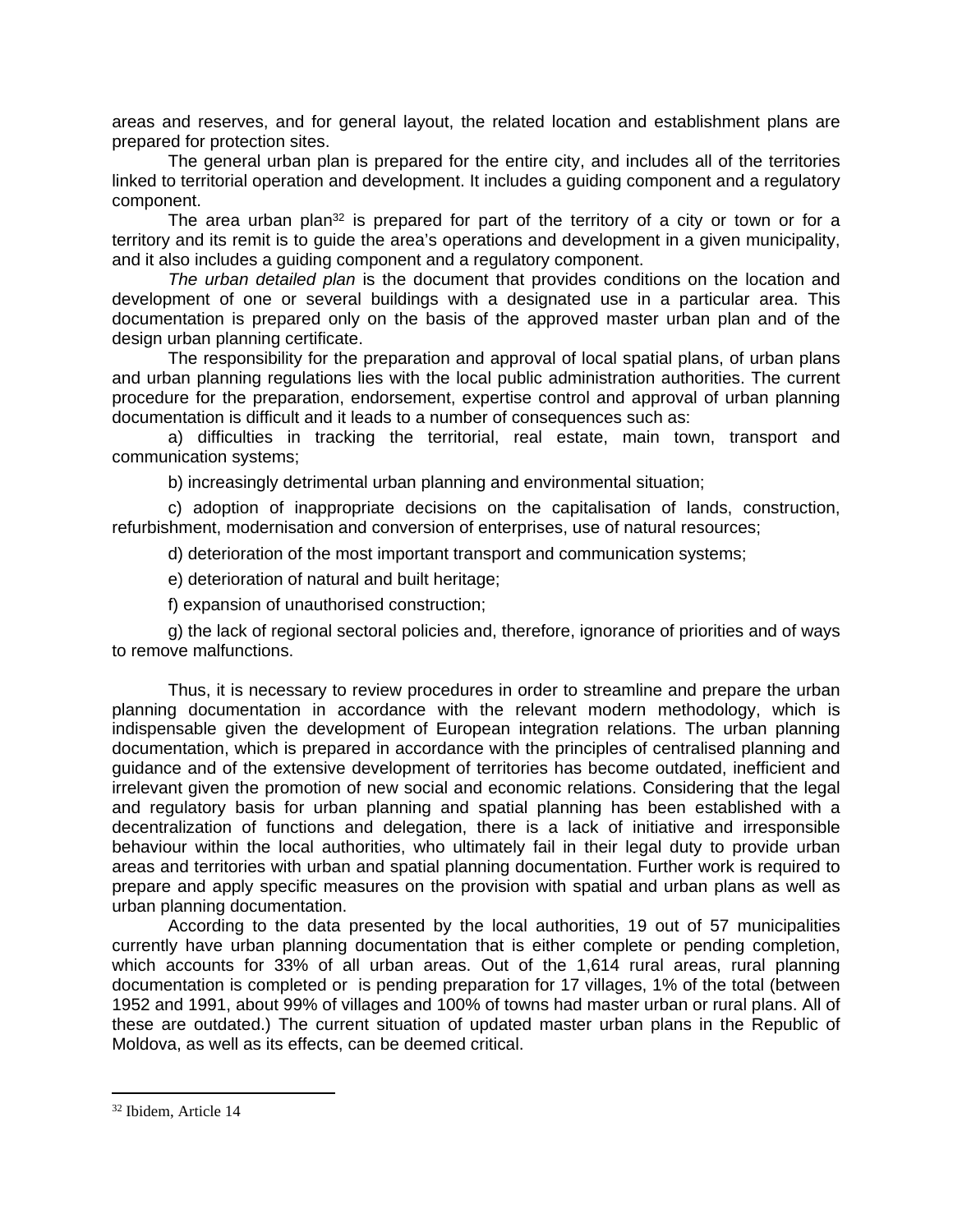In order to improve the sustainable development of towns, and stop the construction of buildings and planning decisions based on no predetermined policy or strategy, the **Mediumterm Programme for the Preparation of Urban Plans for 2013-2016** was adopted.<sup>33</sup> The responsibility for the preparation of master urban plans lies with the local authorities.

It is noteworthy that, though the Law on Urban Planning and Spatial Planning Principles (1996) provides expressly that urban planning activity includes, *inter alia*, provisions relating to the protection, conservation and valuing of cultural heritage, the National Spatial Plan (PATN) prepared in 2007 does not include provisions on immoveable cultural heritage. In the same way, most of the current urban plans for the towns of the Republic of Moldova do not include the necessary information for the sustainable development of cultural heritage assets in these towns. The complicated situation of the cultural heritage in certain areas is also noteworthy, including in Chisinau (where, in the past years, there has been a growth in illegal practices of intervention work on the protected built area of the historic centre), which has led to the deterioration, desecration and destruction of state protected architectural and archaeological heritage protected by the Republic of Moldova. A major concern is also the disregard for the legislation in force for the protection of cultural heritage by local public administration bodies and design engineers in the preparation of urban planning documentation. The master urban plan for Chisinau Municipality is an example in this respect, as this plan was approved by the Municipal Council with disregard for the negative opinions of the Ministry of Culture and Academy of Sciences in Moldova and with a lack of provisions on state-protected historical and cultural monuments, provisions on the historic nucleus of the national monument capital city, protected by the state, and solutions that are contrary to the legislation in force for the protection of national cultural heritage. The case is similar to that of the area urban plan of the historic centre of Chisinau (PUZ Chisinau).

The **Regulation on Natural and Built Protected Areas** was prepared and approved by the Government in 2000.**<sup>34</sup>** It contains: criteria for outlining natural and built protected areas in urban and spatial planning documentation; the basic requirements for the conservation and valuation of these areas; sets out the competences of relevant central and local public authorities; and, proposes special rules for sites, reserves, etc. It is binding on the central and local authorities, design engineering institutions, natural and legal persons involved in the preparation of urban and spatial planning documentation, of projects for the protected areas of natural and built heritage, management, construction, reconstruction, restoration, conservation, use or other interventions to the national or local interest areas, sites, monuments, landscapes, historical parks and gardens etc.

The need to conduct substantial studies and prepare a project for the protected area, as well as for the concomitant preparation of an Area Urban Plan (PUZ) or Detailed Urban Plan (PUD) for a territory with a rich built heritage is established under the provisions of the local urban planning regulation and is communicated to interested natural and legal persons by the Urban Planning Certificate.

The project for the protected area of natural and built heritage is prepared by the design engineering institutions, which are licensed for preparing urban planning documentation and for the restoration of historical and cultural monuments, and includes: written and drawn sections; images from archived and current materials of external views of the monument and the related spatial planning; proposals for parcelling protected areas; layout plans, the historical fact sheet of the monument; the regulation on interventions; and, proposals for evaluating the current heritage etc. The project also includes: a detailed site specific definition of the protected areas and the preparation of the fact sheet, including the natural and built heritage assets in the area;

<sup>&</sup>lt;sup>33</sup>Government Decision No. 493 of 4 July 2013 concerning the Medium-term Programme for the Preparation of Urban Plans for 2013-2016.

<sup>&</sup>lt;sup>34</sup>Regulation on natural and built protected areas, as approved by Government Decision No. 1009 of 5 January 2000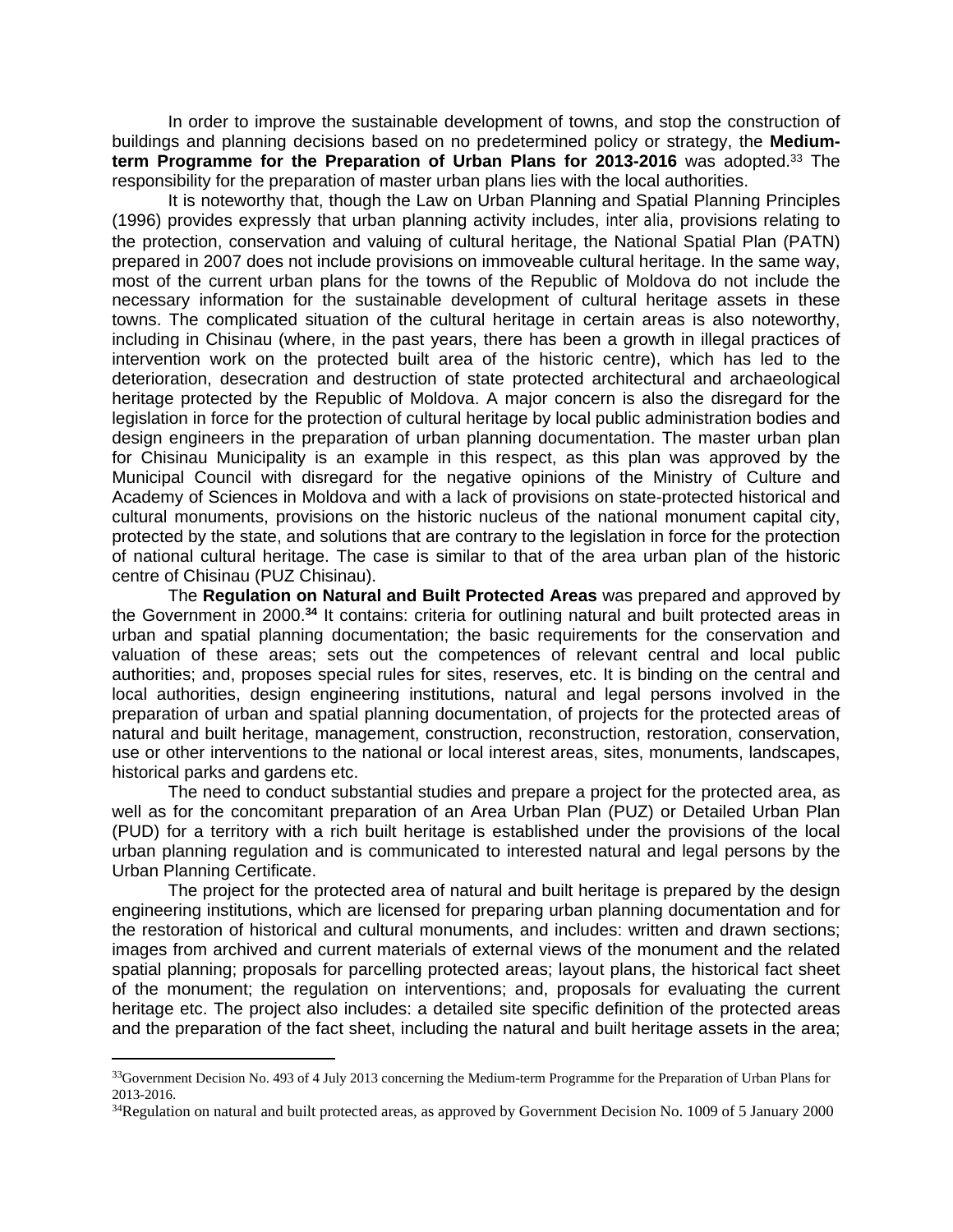the existing heritage deterioration factors; the heritage importance level (local, national, international); the establishment of restrictions or facilities in the area and the means to capitalise on the existing potential; the establishment of rules for various degrees of protection; the impact of that area protection policy on neighbouring areas; and, various other sections. However, since 2000, no protected built area project has been prepared.

As there has been no law in place demonstrating the potential benefits of protecting and exploiting cultural heritage in society, including the political environment, there is a general lack of understanding of its role in the sustainable development of cities and ways of supporting this role.

There is no legislation in the Republic of Moldova on strategic environmental assessments that take into account (within the meaning accepted in the relevant European policy documents) the immoveable cultural heritage by impact assessments. More specifically, built cultural heritage is mostly underestimated or even neglected owing to a lack of specialists with the relevant expertise of relevant modern regulatory documents and methodologies, and modern development areas are placed directly over the historical areas with consequences for the built cultural heritage. There are no construction guidelines in the Republic of Moldova for protected built areas or for the recovery of historical buildings and archaeological sites.

Urban and spatial plans do not usually include all the assets subject to protection (including their buffer areas) and they are not accompanied by specific and adequate regulations on their protection, safeguarding and use, as is the common practice of European countries with a tradition in the protection of urban cultural heritage.

Immoveable cultural heritage is only partially reflected in the historical and cultural reference plans and in the master urban plans (the respective assets being approached more like an impediment to development than a potential asset for sustainable development.)

Cadastral documents indicate neither immoveable cultural heritage assets, nor details concerning the characteristics of protected assets.

Upon ratifying the CoE's architectural and archaeological heritage conventions, RM undertook to ensure that architectural heritage protection be included among the critical objectives of urban and spatial planning and ensuring that this requirement is taken into account in the preparation of spatial and urban plans. However, these obligations remain mostly unimplemented. These aims are not reflected in the national legislation in force. Since the legislation concerned does not include provisions on the principles of protection and sustainable development of the architectural historical environment of towns or of immoveable cultural heritage, international good practice was not considered as the basis for the preparation and implementation of specific urban policies.

Thus, RM does not have an urban policy based on internationally recognized principles for the protection/exploitation of historical towns and protected built areas.

Architects working with urban plans do not have sufficient academic grounding in urban planning and the management of historical towns/protected built areas and are not being trained in this area.

**Actions likely to improve integration between spatial planning and immoveable cultural heritage protection mechanisms**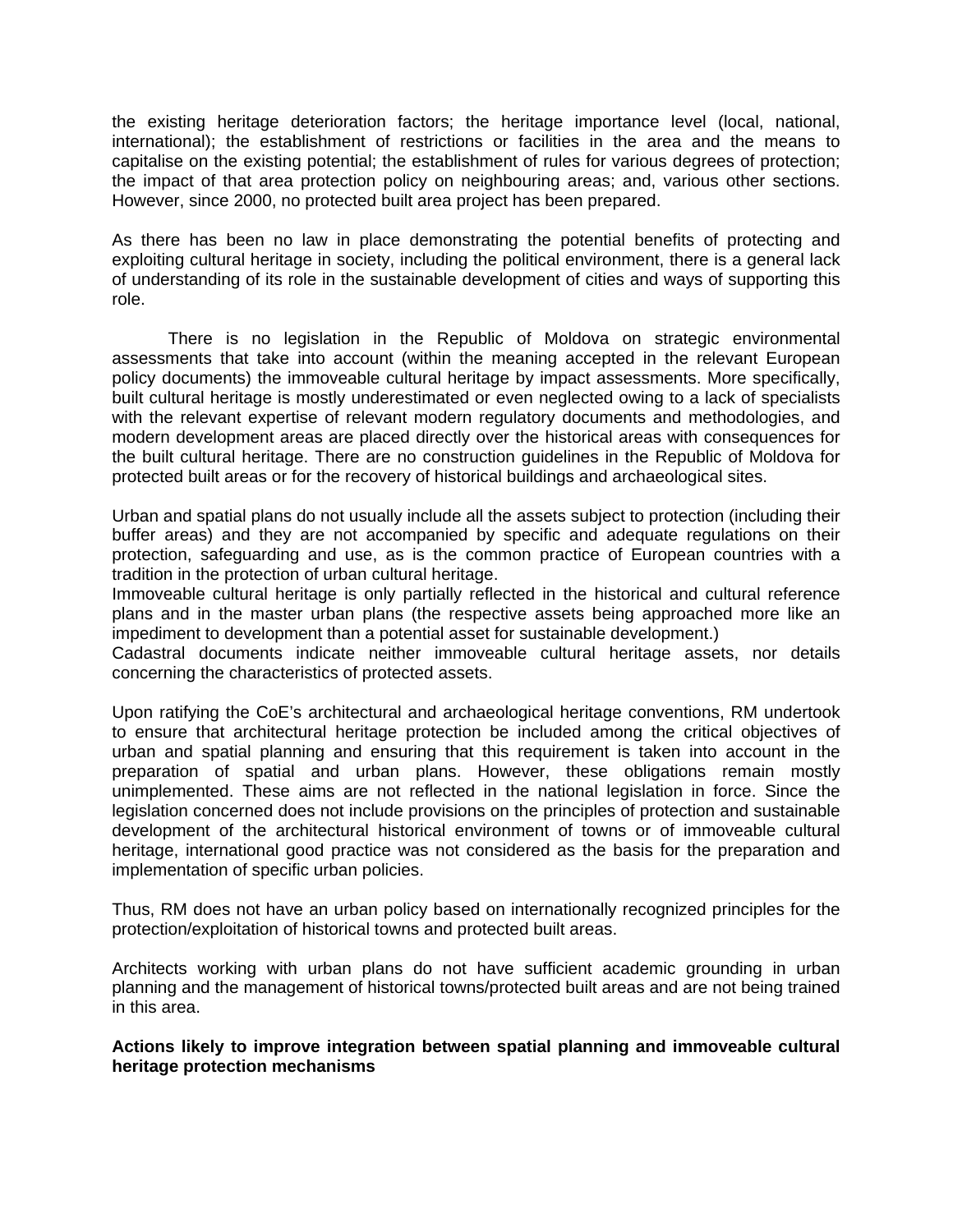**1.** Ensuring legislative and institutional consolidation of the national cultural heritage protection system to adopt relevant European standards and establish the necessary legislative requirements for safeguarding the immoveable cultural heritage of the Republic of Moldova. Setting up a system of documenting and record-keeping for immoveable cultural heritage.

**2.** Including updated provisions in the national legislation on civil engineering and urban and spatial planning in accordance with European and international good practice on immoveable cultural heritage, the protection and sustainable development of protected built areas.

**3.** Preparing the concept of a national spatial plan and of regional plans including unequivocal and adequate principles on immoveable cultural heritage.

**4.** Issuing a temporary moratorium on the design and construction of new buildings, on the modification of the historical street network, change in the urban configuration and purpose of parks and squares, and on the demolition of the historical buildings included in the historical centre of Chisinau and in the related protection area until the master urban plan of Chisinau has been revised and supplemented in accordance with the legislation in force on the protection of the cultural heritage and the requirements of relevant documents of UNESCO and the Council of Europe, which were ratified by the Republic of Moldova.

**5.** Ensuring that embankment or digging work in the historic centre of Chisinau City and in the monument protection areas across the country is co-ordinated by the Ministry of Culture and under the supervision of a qualified archaeologist.

**7.** Setting up the institutional system for the preparation of frameworks for protecting cultural heritage and improving the certification system granting rights to all categories of civil engineering specialists to carry out interventions on built cultural heritage. Co-operating with ministries of culture in countries with extensive experience of heritage protection or with other international organisations in order to facilitate exchanges between specialists, organising courses, Master's degree studies, doctoral studies, etc.

**8.** Preparing civil engineering regulations on the technical expertise needed when dealing with monuments; on the method of preparation and framework content of the design documentation for the restoration of monuments; on the execution of restoration work and others.

**10.** Technical expertise, inventory and documentation of built cultural heritage. Establishing the Cadastre of Immoveable Cultural Heritage.

The provisions of the CoE architectural and archaeological heritage conventions, ratified by our country, must be implemented. These state that cultural heritage should become an essential element of urban policies in the Republic of Moldova and that this aim should be considered in all the preparatory stages of urban planning documentation.

Urban planning policy's approach to historical towns and protected built areas needs to be established in line with European documents and good practice in the area of immoveable cultural heritage. Measures to ensure the protection/management of historical sites, towns and built protected areas should be integrated into national legislation on urban and spatial planning development and on cultural heritage. The cadastral legislation must be amended to include cultural heritage assets in the reference documentation (Creation of the Cadastre for Cultural Heritage Immoveable Assets).

Specialists must be trained in urban planning and the management of historical towns/protected built areas.

European documents and good practice on the protection and exploitation of urban cultural heritage need to be implemented. It is necessary to stop viewing historical towns as a number of separate historical buildings, but rather a whole or single urban body with spatial, structural, volumetric and style features that need to be perpetuated and recovered (the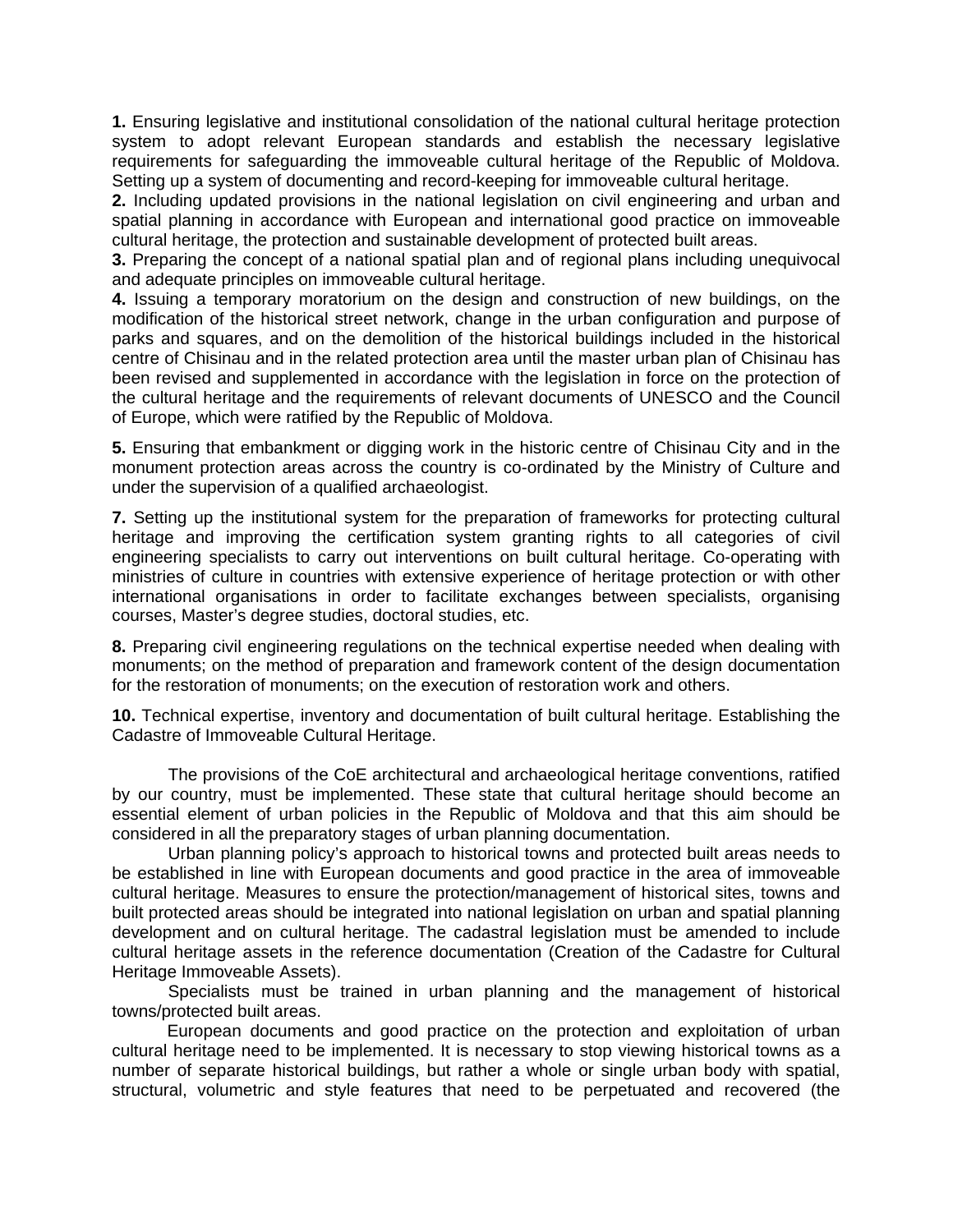historical-architectural environment). For this purpose, legislation underpinning urban planning management in the Republic of Moldova should be amended.

## **9.2 Construction, Building, Development and Infrastructure provision**

The urban planning certificate for design and the construction permit are prepared by the local public administration in accordance with the provisions of the **Law on the Authorisation of Construction Works.<sup>35</sup> The urban planning certificate** for design is prepared based on the urban and spatial planning documentation by the local architecture and urban planning bodies attached to the local public administration.<sup>36</sup>

The permit for construction works in cities and towns is granted based on the urban planning documentation and the permit for construction works in national parks, natural reservations and in other protected areas of national interest, which are designated in accordance with the law, is granted in accordance with the legislation in force with the opinion of the Ministry of Regional Development and Construction, the Ministry of Culture and the Ministry of the Environment.<sup>37</sup>

The permit for construction work in areas including built cultural heritage of national interest is granted following the opinion of the Ministry of Culture and based on the area and detailed urban plan prepared for those areas.

The permit for construction work in areas including built cultural heritage of local interest, which are declared and designated by a local public administration decision, is granted following the opinion of the Ministry of Culture in accordance with the Regulation.<sup>38</sup>

A permit for construction work intended for research, conservation, restoration or exploitation of historical monuments is granted, in accordance with the Regulation,<sup>39</sup> in compliance with the opinion of the Ministry of Culture in accordance with the legal requirements.

A permit for demolition of an architectural and historic monuments in accordance with the legal<sup>40</sup> provisions, the applicant shall obtain the positive opinion of the Ministry of Culture and an archaeological expert's opinion concerning the likelihood of archaeological artefacts, issued by the National Archaeological Agency.

Considering the excessive number of procedures and permits required in the Republic of Moldova for construction work (mentioned in the '*Doing Business 2015*' report prepared by the World Bank) it is not currently propitious to introduce a new form of authorisation – such as a heritage permit – in addition to the construction permit for development works.

According to the '*Doing Business 2015*' report, the Republic of Moldova has gone down 5 places in the ranking in effective management of construction permits compared to the previous year and is ranked at 175 out of 189 economies. In order to obtain all the necessary documents, the business operator must go through 27 procedures, which is double the European average, and the process lasts for not less than 247 days. This report is in many cases used as an argument removing notification of the Ministry of Culture, citing the excessive number of procedures and permits required for the authorisation of construction.

With the changes made in 2013 to the Law on the Authorisation of Construction Work, on the endorsement of design briefs and design documentation by the National Council of Historical Monuments attached to the Ministry of Culture, when interventions are planned on historical, art and architecture monuments or in built areas listed in the Register of State-

<sup>35</sup> Law No. 163 of 9 July 2010 on the authorisation of construction works

<sup>36</sup> Ibidem, Article 4(1)

<sup>&</sup>lt;sup>37</sup> General Urban Plan Regulation, as approved by Government Decision No. 5 of 5 January 1998

<sup>38</sup> Ibidem, Section 32.

<sup>39</sup> Ibidem, Section 33.

 $40$  Ibidem, Article 17(1)(f) and (g)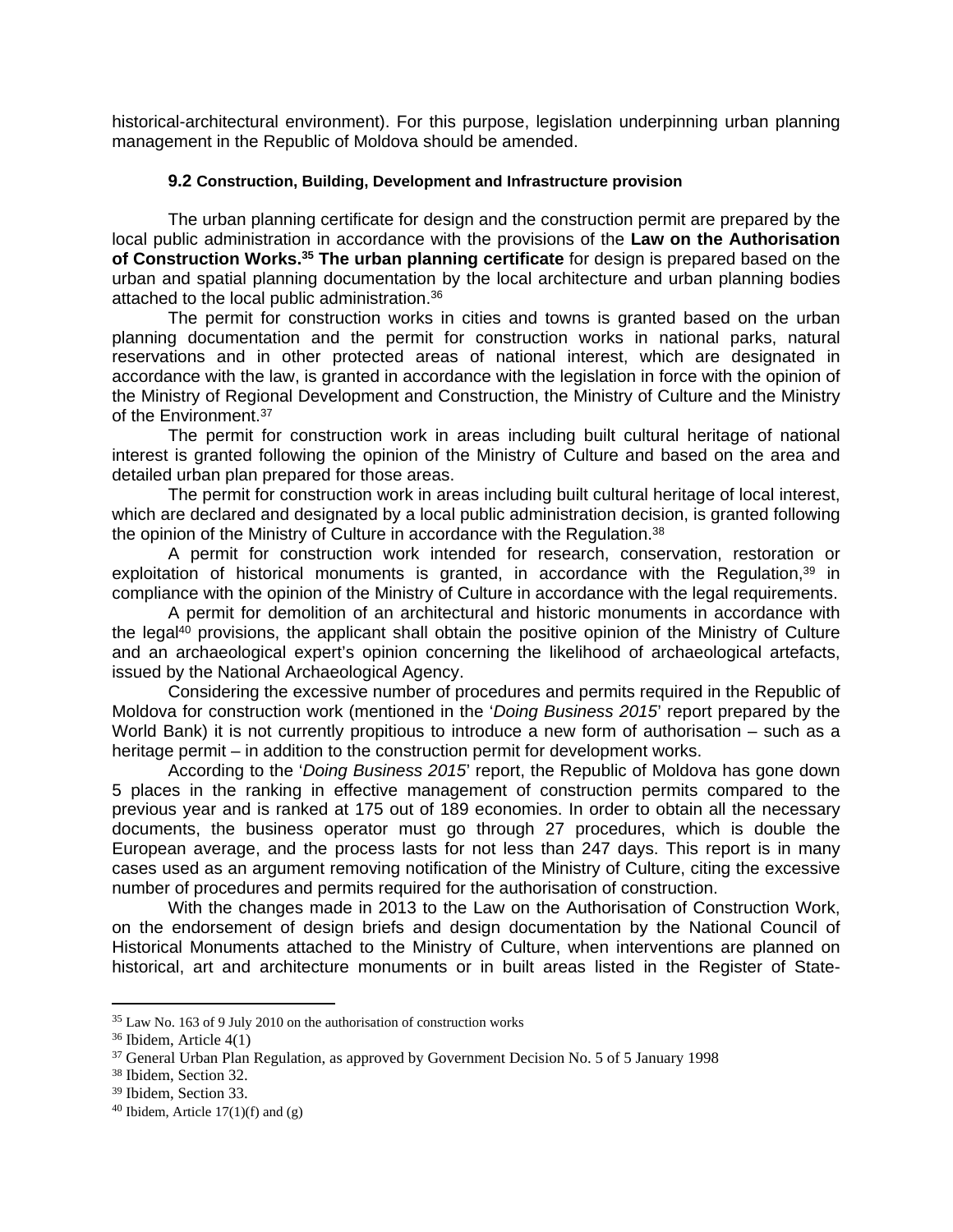protected Monuments of the Republic of Moldova, the investor or beneficiary must obtain an archaeological expert's opinion and an archaeological relief certificate from the National Archaeological Agency. These documents are mandatory in order to obtain the urban planning certificate and the construction permit.

The current legislation does require that special impact assessment studies – focused on the potential impact on built or archaeological cultural heritage, on cultural landscapes or on the historical - cultural environment of historical towns – are conducted prior to large construction or infrastructure projects.

#### **In order to improve the integration between authorisation procedures and ensure the protection of the heritage assets from damaging developments, the following actions should be undertaken:**

1. The Ministry of Culture should prepare a regulation on intervention work in areas with protected monuments.

2. The legislation on the authorisation of construction and intervention work on built cultural heritage should be improved and brought in line with similar EU legislation.

3. Unequivocal and sufficient responsibility should be introduced in the criminal and administrative codes for actions causing damage to immoveable cultural heritage assets, including clerks issuing permits that flaunt cultural heritage legislation.

4. In order to meet the obligations already undertaken under international law, such as the Convention for the Protection of the Architectural Heritage of Europe (Granada), the deliberate or negligent destruction and impairment of national cultural heritage must be counteracted using strong preventive protective measures such as **expropriation for purposes of public utility of endangered national cultural heritage** or, in cases described by criminal law, even by extreme measures such as forfeiture of the endangered national cultural heritage.

#### **9.3. Other Laws**

National legislation in force in the area of investment, taxes, duties, reimbursement, expropriation, human rights and education do not make any reference to built cultural heritage.

Article 8 of the Law on Property provides that the exercise of property rights over monuments is established by the legislation of the Republic of Moldova.

Article 221 of the Criminal Code of the Republic of Moldova refers to built cultural heritage, providing for a series of fines for the intentional destruction or damaging of monuments, but it does not require that the damage caused to the monument be repaired. Article 74 of the Contravention Code of the Republic of Moldova refers to built cultural heritage, providing for a series of symbolic fines for breach of the monument protection rules. The case law of the Republic of Moldova has no examples of application of the provisions of these codes.

Article 59 of the Land Code of the Republic of Moldova provides for restrictions on historicalcultural land including built cultural heritage as regards the performance of activities contrary to the special purposes of these assets. Since such provision does not exist in the legislation on cultural heritage and it does not explain the special parameters of these lands (the meaning of special purposes), and since the contravention and criminal codes do not provide for the application of penalties for breach of these special purposes of the lands, the provision in the land code is unenforceable.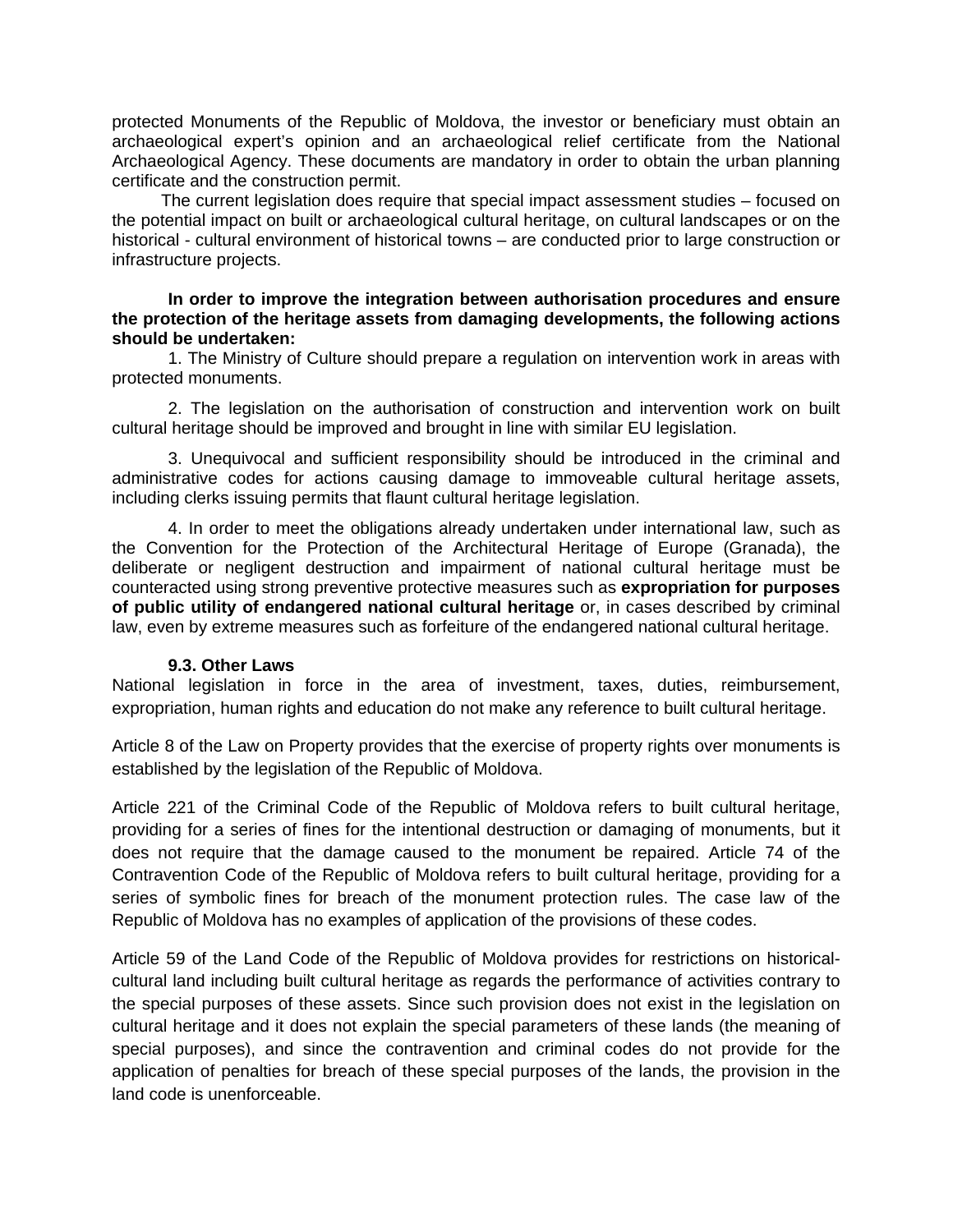The law on the organisation and development of tourist activity refers to monuments as a 'touristic resource'. At the same time, no responsibilities have been established in connection with the protection of 'touristic resources' for organisers of tourist activities (tour-operators).

Current legislation in the area of cultural heritage do not contain the provisions (or they are ambiguous, allowing for interpretations) required to set up a national co-ordinated and integrated regulatory system in the reference field.

Accurate and very clear provisions need to be established in national legislation on built cultural heritage with a subsequent introduction of the necessary references in the related legislation of other ministries in order to establish a reliable national regulatory system in this field.

*Other actions required to improve the co-ordination and integration procedures:*

- the creation of a regulatory framework fostering sponsorships in the protection of immoveable cultural heritage;
- the creation of a regulatory framework in order to sustain, in terms of taxes and fees, good-faith owners of historical monuments;
- the creation of a synergy of all of the national legislation referring to immoveable cultural heritage.

## **10. Inventories, documentation systems and the planning process**

As regards the number of cultural and natural sites and areas with priority in protection and funding, the Government has not drawn up such a list to date. However, out of the total of 15,000 cultural sites, the *Cultural-natural* site *"Orheiul Vechi Reservation"* is distinguished by the government as having a special status as the most important cultural site in the Republic of Moldova, and its nomination for inscription on the World Cultural Heritage List of UNESCO is currently being prepared.

In addition to the 5,206 sites listed on the national register, a series of monuments of local and regional importance are included in local (regional and municipal) registers. The Law on the Protection of Monuments requires that the state institutions in charge have a systematic methodology in place to monitor and review the state of historic monuments. The inspection and assessment of the actual state of architectural monuments inscribed in the register was only begun by the Monuments Inspection and Restoration Agency in April 2010:<sup>41</sup>

'State bodies for the protection of monuments are bound to review on a systematic basis the state of monuments in order to prepare reasoned scientific programs for restoration and conservation work and to ensure timely material and document performance of works'.<sup>42</sup>

The register of state-protected monuments was approved by the Parliament of the Republic of Moldova in 1993 but was only published in the Official Gazette in February 2010.<sup>43</sup> Non-publication of the national register for 17 years deprived historical monuments of the right

<sup>41</sup> Although the agency was set up early in 2006 as part of the Ministry of Culture, its activity has become visible only after 2010.

<sup>42</sup> Article 30, Monuments Preservation Act No. 1530-XII, 22.06.1993.

<sup>43</sup> Official Gazette of the Republic of Moldova, No. 15-17, 2010.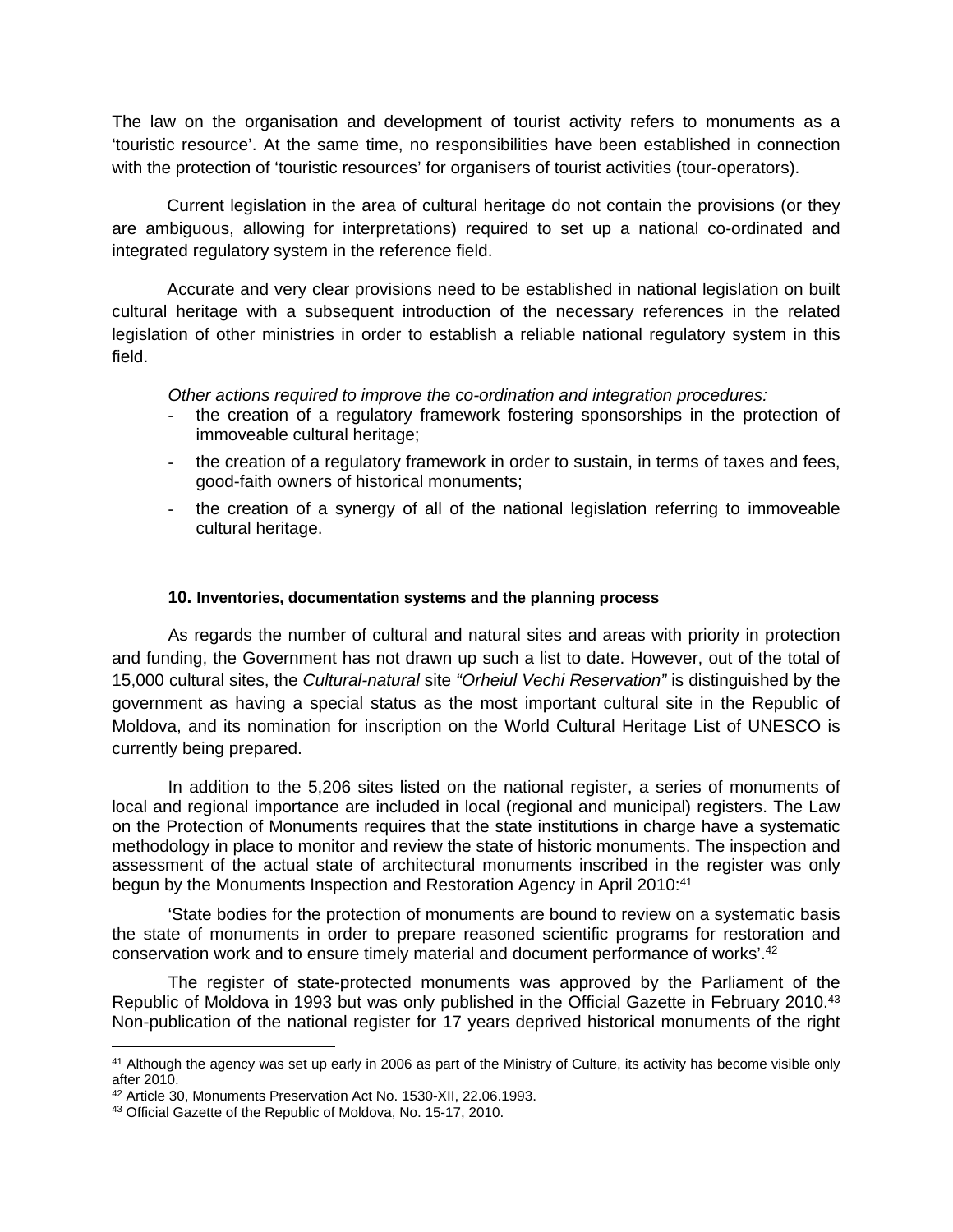to state protection because the status of protected monument only applied to monuments registered in the Register of State-protected Monuments of the Republic of Moldova:

'(1) Monuments are artwork or sets of artwork of historical, artistic or scientific value, which are testimony to the evolution of civilizations on the territory of the Republic and to its spiritual, political, economic and social development and which are inscribed in the Register of State-protected Monuments of the Republic of Moldova."<sup>44</sup>

The provisions of Section 2 are contrary to those of Section 1 in the same article because they provide for the fact that all the monuments located on the territory of the Republic of Moldova are part of its cultural and natural heritage and that they are protected by the state. Both common citizens and representatives of state institutions found themselves in a state of confusion. In most cases to avoid taking responsibility for damage to or destruction of cultural assets, they used the argument that the monument was not inscribed in the Register or that the Register was not published in the Official Gazette and, therefore, it did not have any legal force. Moreover, Article 14 of the Monuments Preservation Act requires that owners of cultural assets comply with the law of the Republic of Moldova on the protection of monuments only if those assets are entered in the register of monuments:

'Owners with any title deed possessing, using or keeping monuments of a historical, artistic or scientific value, which are recorded or inscribed in the register of monuments are obliged to comply with the provisions of this law, this requirement being included in the title deeds, sale-purchase or rental agreements.'<sup>45</sup>

Besides laws, there is also a list of regulations intended to enforce the regulatory provisions and to regulate the legal relations between various branches with an impact on cultural heritage.<sup>46</sup> The *General Urban Planning Regulation, as* approved by Order No. 5 of the Government of the Republic of Moldova on 5 January 1998, is a pertinent example. Or, the *Regulation on natural and built protected areas* in 2001, which reasserts the provisions according to which the administrative status for the protection of the built heritage can only be established when it is included in the register of monuments:

'In the case of built heritage, the system of protected areas shall be established for the monuments included in the Register of State-protected Monuments of the Republic of Moldova and in the monument registers of administrative - regional establishments.'

The municipalities of towns and the regional councils are obliged to prepare and administer the registers of monuments of local importance, these documents form the basis for the cultural heritage preservation and urban and regional development. The legislation requires that councils allocate some of their annual budgets to maintain, preserve and restore the sites included in the register. However, most of the councils do not prepare registers and do not set aside resources in their local budgets for this purpose.

*The Law on Architectural Activity* sets out the general legal framework for all architectural activities, provides for the responsibility of central and local administrative bodies for architecture and urban planning, ensures copyright for architects and provides for their main tasks, rights and obligations:

<sup>44</sup> Article 1(1), Monuments Preservation Act No. 1530-XII, 22.06.1993.

<sup>45</sup> Article 14, Monuments Preservation Act No. 1530-XII, 22.06.1993.

<sup>46</sup> The Regulation on natural and built protected areas, as approved by Government Decision No. 1009 of 5 October 2000, the General Urban Planning Regulation, as approved by Government Decision No. 5 of 5 January 1998, Regulation on urban planning certificates and construction permits or permits for demolition of constructions and arrangements, as approved by Government Decision No. 360 of 18 April 1997.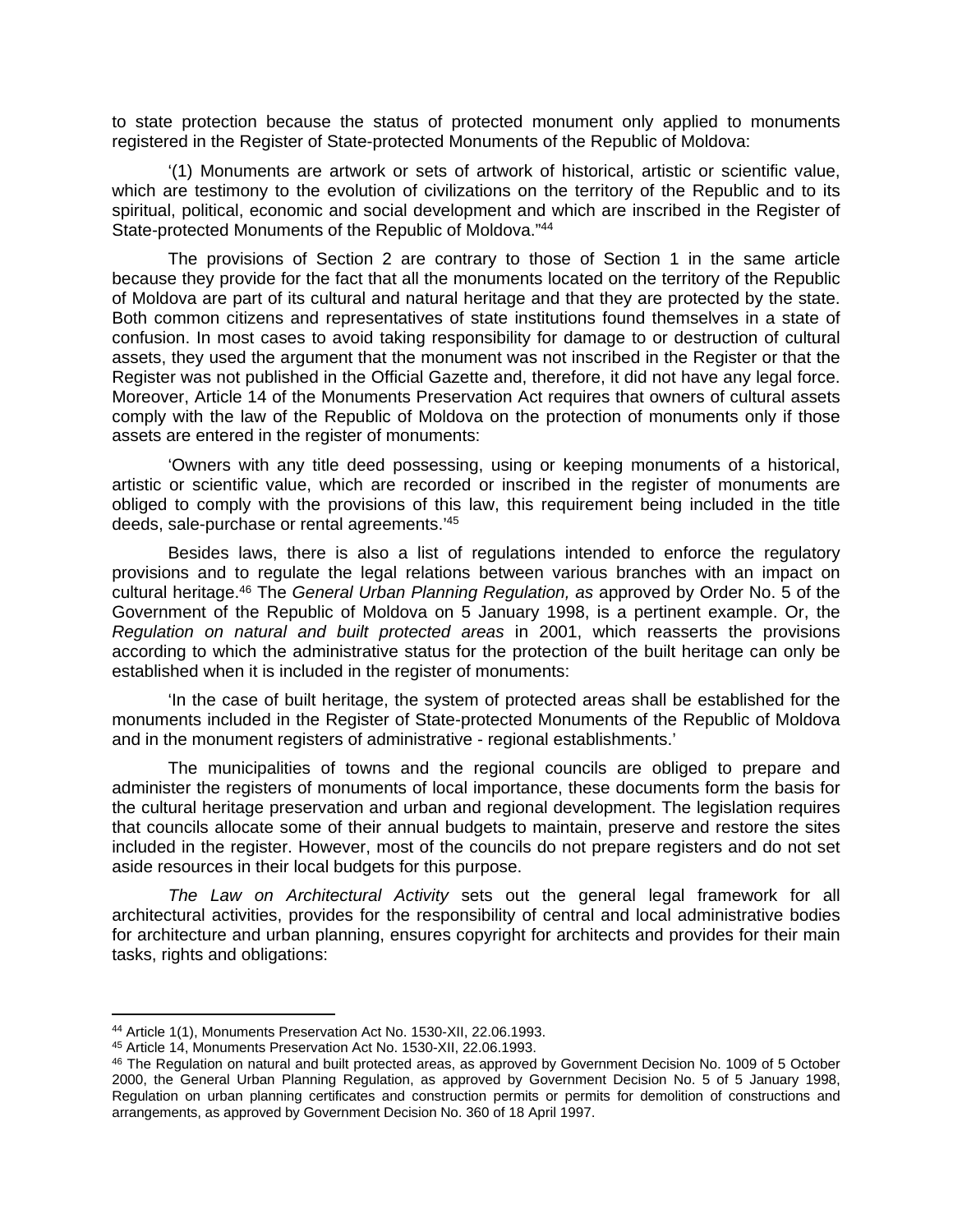'The State shall ensure that pertinent conditions are established for the performance of the architectural activity through:

a) support of scientific research in the area of architecture and urban planning;

b) attraction of investment for the design and construction of architectural artworks;

c) professional training and recycling of staff active in the field of architecture and urban planning;

d) protection of copyright and provision of the architect's freedom of creation;

e) the promotion of competitions, including international ones, for the creation of artworks with great urban and architectural value;

f) support for the activity of professional public creation organisations of architects;

g) mention of architects for special merit in architecture and urban planning;

h) development of other measures for national architecture development.<sup>147</sup>

In addition to general legislation on the protection of cultural and natural heritage, there is also a set of laws regulating the regional and urban planning process directly concerning historical towns or their cultural heritage.<sup>48</sup> Thus, the *General Urban Planning Regulation* of 1998 imposes the obligation to closely follow the regulation requirements on all the local public administration authorities, design institutes, specialised design, engineering and marketing services, legal and natural persons, including those from abroad, which are involved in urban planning activities. It also provides for the following in connection with cultural and natural heritage:

'31. A permit for construction work in areas including built cultural heritage of national interest shall be granted in accordance with the legislation in force, with the opinion of the Ministry of Culture and based on the area and detailed urban plan prepared for those areas.

32. A permit for construction work in areas including built cultural heritage of local interest, which are declared and designated under a local public administration decision, shall be granted with the opinion of the specialised services subordinated to the authorities referred to in Section 31.

33. A permit for construction work intended for research, conservation, restoration or exploitation of historical monuments shall be granted, in compliance with the legislation in force and with the opinion of the Ministry of Culture under the legal requirements.

34. A permit for construction work in areas current built up shall be granted only provided that maximum maintenance is ensured for buildings, installations and useful green areas, including cultural heritage buildings.'

Thus, the law sets out very clearly the main facets of urban planning, in particular as regards central areas of historical value or other specially-designated areas, for which the urban planning certificate can be issued only after co-ordination with the Ministry of Construction and Regional Development and, where appropriate, with the Ministry of Culture and the Ministry of the Environment.<sup>49</sup>

Architectural and urban planning bodies under the remit of local public administration will be involved in:

<sup>47</sup>Article 3 of the Law on the architectural activity, No. 1350-XIV, 27.02.2001.

<sup>48</sup> General Urban Planning Regulation, Government Decision No. 5 of 5 January 1998. in the Official Gazette No. 14, 26.02.1998. **Framework-regulation on the activity of local architectural and urban planning bodies, Government Decision** No. 499, 30.05.2000. In Official Gazette No. 065, 08.06.2000.

<sup>49</sup> General Urban Planning Regulation, Government Decision No. 5 of 5 January 1998. in the Official Gazette No. 14, 26.02.1998.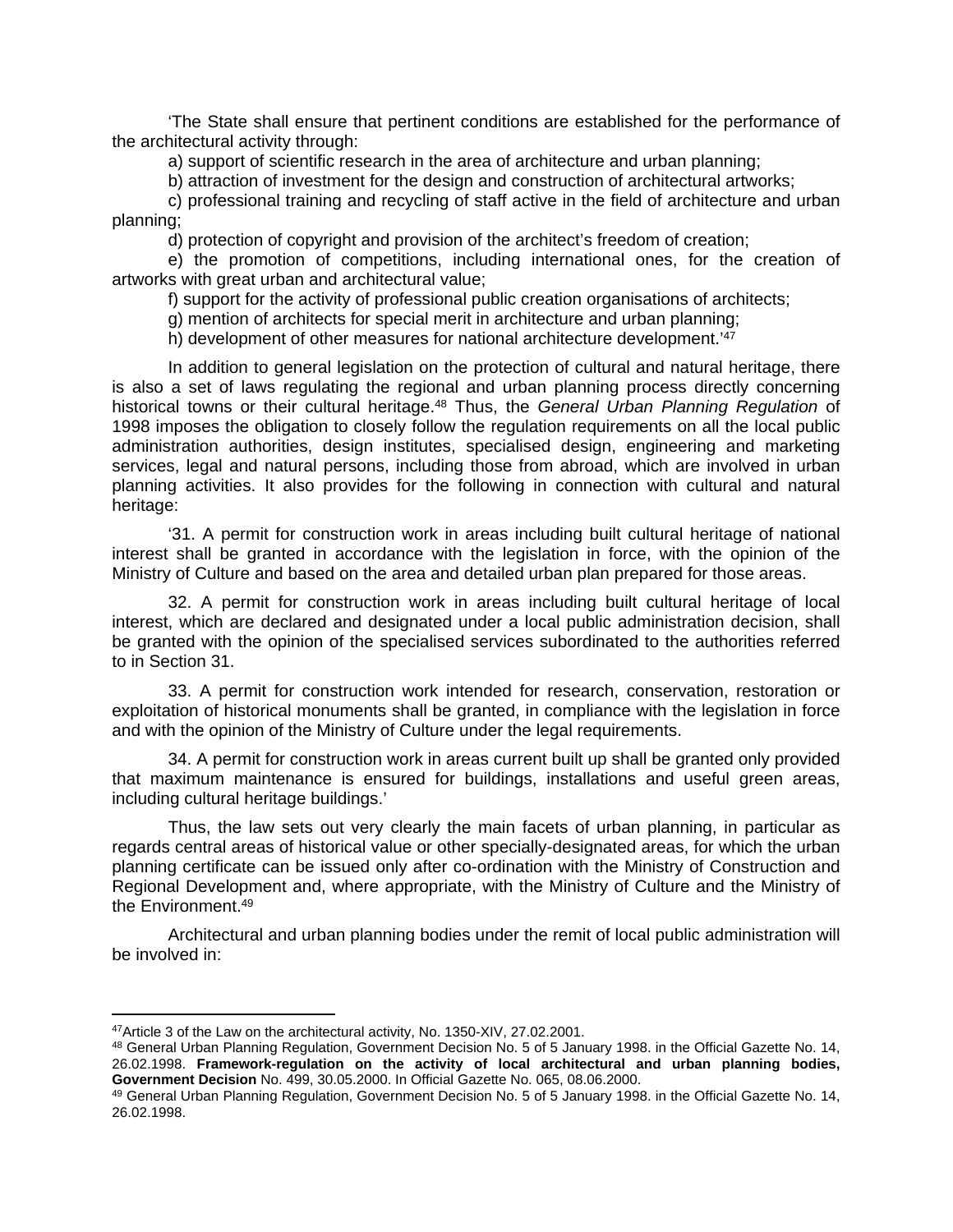'i) keeping records of the cultural heritage of the administered territory for its use, protection and preservation, checking compliance with legislation in the protection areas of historical monuments as part of their exploitation;

j) approving the technical documentation for the performance of investigation, design, restoration, conservation, reconstruction and adaptation works;

k) developing measures together with the state and local bodies for the protection, restoration, operation and conservation of historical, cultural and architectural monuments.'<sup>50</sup>

In fact, all the towns and cities must have an urban plan and a spatial plan: Soroca, Balti, Cahul are useful examples of this. The urban and development plan of Chisinau City was prepared with the participation of the Urban Design Institute.

In parallel, state bodies **must consult with the local population in the preparation**  and approval of the spatial and urban planning documentation.<sup>51</sup> In 2004, the Government of the Republic of Moldova approved an action plan following its findings on the unstable situation of urban planning and in order to implement an efficient and sustainable policy for urban and spatial planning, however, to date, little has been done to complete it.<sup>52</sup>

#### **11. Forms of immovable heritage protection**

Moldavian national legislation defines the moveable and immoveable monuments by using general terms such as archaeological artefacts alongside specific terms such as tumuli, famous rocks, isolated ancient tombs, fortifications, ancient roads etc. as well as architectural references. Thus, the legislation includes the following immoveable assets:

'… natural items of a geological, biological, zoological, anthropological, archaeological, historical ethnographic value, buildings, constructions, cemetery monuments, monumental and architecture artworks, tumuli, famous rocks, isolated ancient tombs, fortifications, ancient roads, old bridges and medieval aqueducts.'<sup>53</sup>

Furthermore, the term '*architectural site units'* is outlined in the law, under the section of monumental units and there is an attempt to draw up a list of its components. The following are deemed monumental units in the form of immoveable assets:

'natural territories and landscapes, archaeological complexes and sites comprising earth fortifications, non-fortified settlements (fortification sites, ancient settlements, sites of primitive men, vaults, caves, tumulus units, necropolises, archaeologically valuable strata), monument complexes with a historical, archaeological or memorial value (memorials, cemeteries) including anthropological artifacts, earth works, famous rocks, isolated ancient tombs, ancient defensive ditches, ethnographic objects, complexes and reserves of urban and rural architecture (towns, town centers, neighborhoods, squares, streets, fortifications, monastical complexes, manors, parks, natural landscapes with architectural objects)'<sup>54</sup> .

<sup>50</sup> P. 15, **Framework-regulation on the activity of local architecture and urban planning bodies, Government Decision** No. 499, 30.05.2000. In Official Gazette No. 065, 08.06.2000.

<sup>51</sup>**Regulation on consulting with the local population in the preparation and approval of the spatial and urban planning documentation. Government Decision** No. 951, 14.10.1997. In Official Gazette No. 076, 20.11.1997.

<sup>52</sup>Action Plan for compliance with the provisions of Law No. 835-XIII of 17 May 1996 on the principles of urban and spatial planning and of other related legal and regulatory acts. Government Decision **No. 633, 08.06.2004. In Official Gazette No. 096, 18.06.2004.**

<sup>53</sup> Article 2(2), Monuments Preservation Act No. 1530-XII, 22.06.1993.

<sup>54</sup> Ibidem, Article 2(3).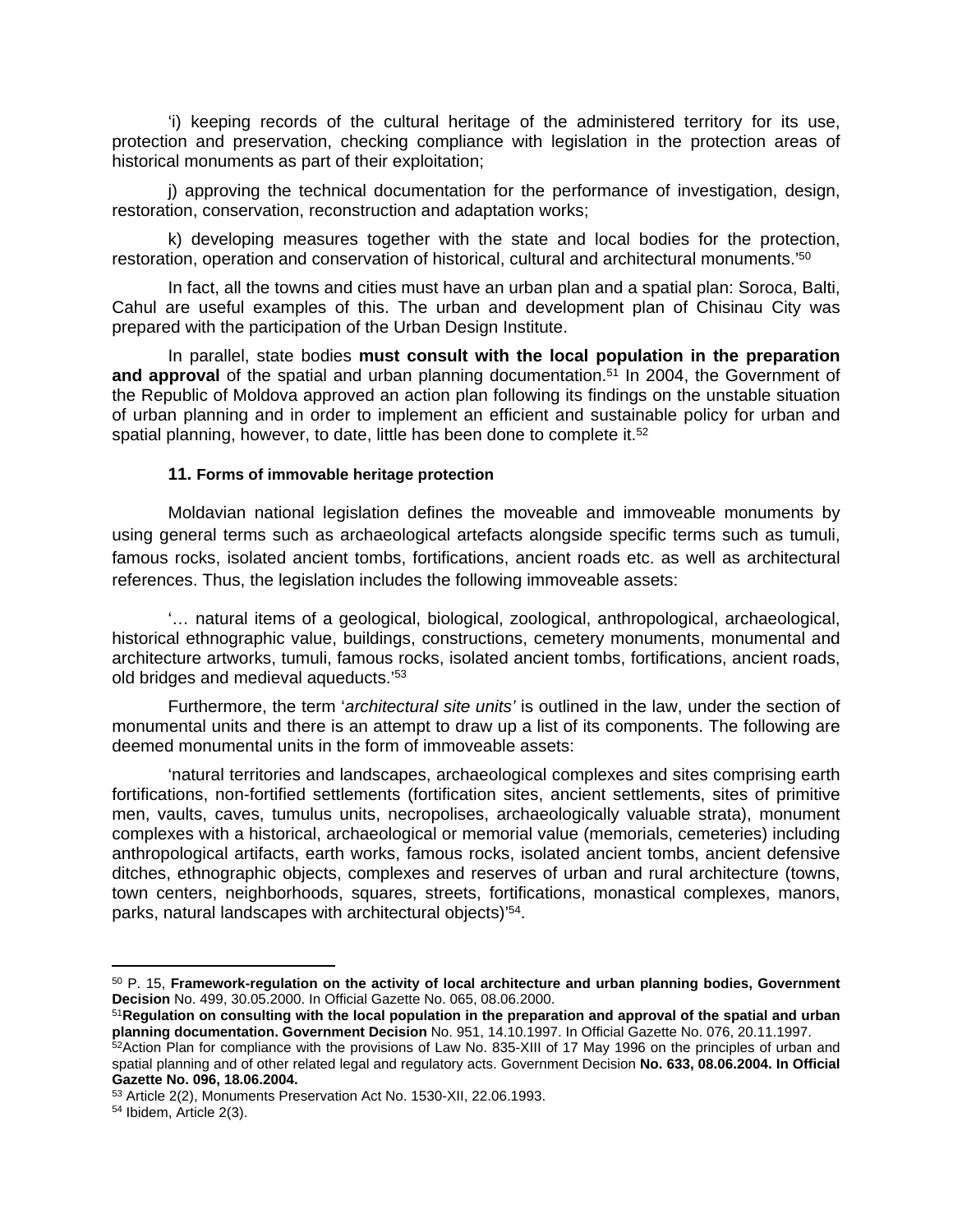Thus, the legislator provides a mixture of terms under the same article of the law without outlining their meaning. The same combination is found in the definition of moveable monuments, where the law includes a general list of archaeologically valuable artefacts, including, between brackets, phrases such as '*tools of historical value,'<sup>55</sup>* which is superfluous in this context. It is an omission to indicate the term, with an inappropriate generalisation thereof.

Historical monuments are categories into two main groups according to their importance; national and local. They are either integrated into a specific historical context, isolated or grouped. The built component is the essential element of architectural heritage.<sup>56</sup> At the same time, cultural assets, including historical monuments, are protected by law together with a strip of land around them (protection area or buffer), where activities that negatively impact on the monument's protected status are restricted.<sup>57</sup>. In accordance with the official rules, if any activities are being planned in the protection area (conservation, restoration, demolition etc.) the Ministry of Culture must first be consulted.

 *What current problems exist in the designation and listing process or regarding activities which should be controlled in relationship to protected architectural or archaeological heritage assets and how can they be resolved? What actions can be taken to encourage rehabilitation of heritage resources for the benefit of society?* 

*Actions to settle inventory issues and to encourage the rehabilitation of heritage resources to the benefit of the society:*

- Updating the national monuments preservation register;
- Preparing a national programme on the promotion and sustainable use of immovable heritage;
- Developing management plans for each immoveable heritage site;
- Encouraging and involving the private sector in projects related to the protection and recovery of cultural sites.

### **12. Education, awareness-raising and consultation mechanisms**

Public consultation is an important component of heritage management. As such, it is mandatory in the preparation and approval of all the urban and spatial planning categories, with the exception of the national spatial plan and the detailed urban plans affecting the public domain.<sup>58</sup>

The organisation and processes for public consultations are established by the **Regulation on local public consultation in the preparation and approval of spatial and urban planning documentation.<sup>59</sup>**

<sup>55</sup> Ibidem, Article 2(4).

<sup>56</sup> T. Nesterov, Study on the Situation of Historical Towns in the Republic of Moldova, Chişinău, 2007, p. 30.

<sup>57</sup>Article 59 of the Land Code of the Republic of Moldova, No. 828-XII of 25 December 1991, as republished in the Official Gazette, No. 107 of 4 September 2001.

<sup>58</sup>Article 27 of Law No. 835-XIII of 17 May 1996 on the principles of urban and spatial planning

 $59$ The Regulation on local public consultation in the preparation and approval of the spatial and urban planning documentation, as approved by Government Decision No. 951 of 14 October 1997.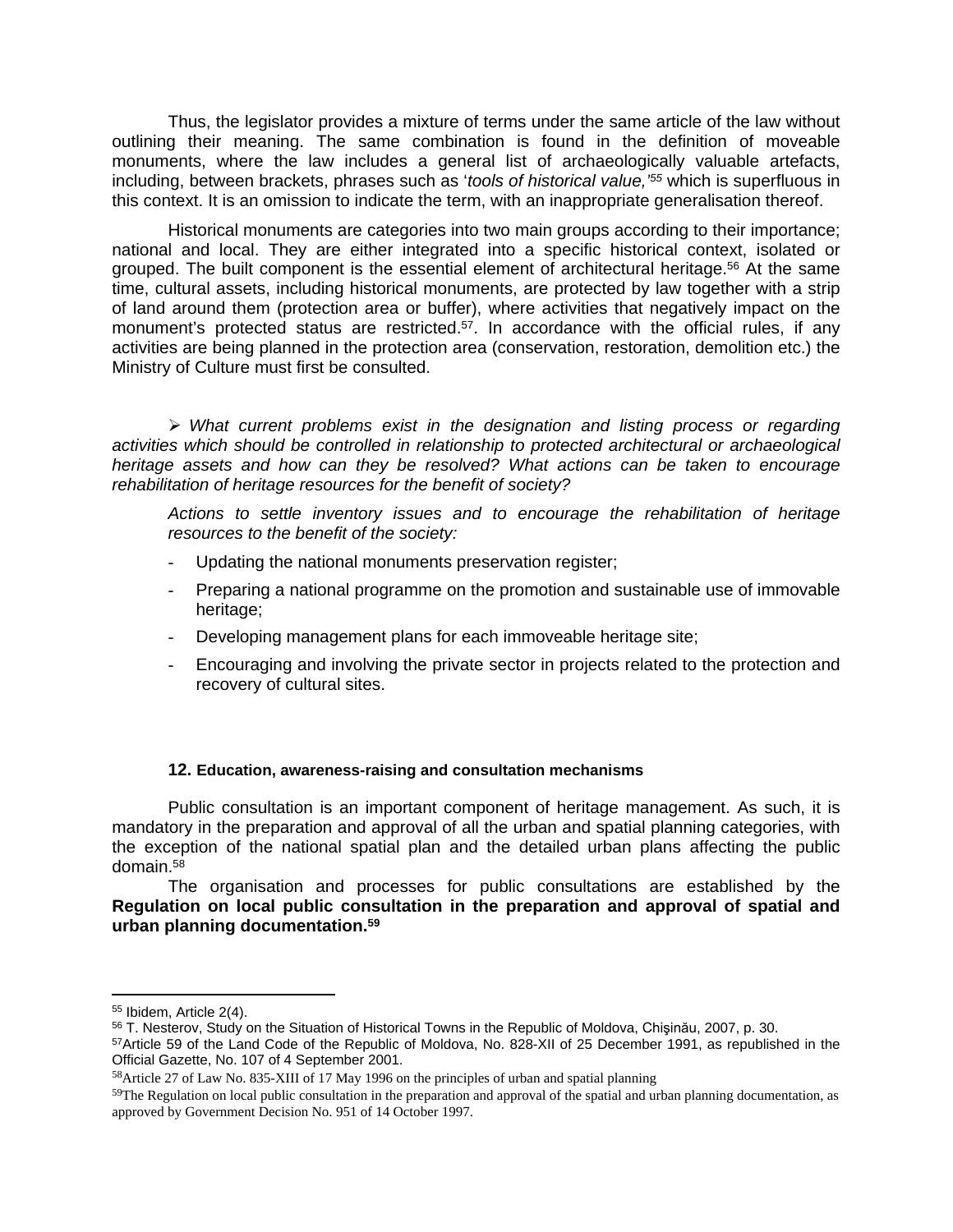Consultation is differentiated according to the size and importance of the urban and spatial planning documentation, according to the procedures defined by the Regulation.<sup>60</sup> Consultation is designed to determine public attitude to planning documents being prepared, the expressed proposals and the accepted solutions, as well as urban sociology studies supporting project solutions.

Urban sociology studies take up to 60 days depending on the type of document being prepared. They are annexed in the plan's justification studies and are supporting documents.

In order to organise a public consultation, the local public authority sets up under an internal decision a public examination board including councilors or, as appropriate, specialists in decentralised bodies of ministries and departments, of other related regional structures and representatives of the public. The board acts according to public principles.

The responsibility for the organisation of public consultation lies with the local public administrative authorities whose mandate it is to approve the respective plan, as provided for by the law in force.

The main consulting institutions for the protection of the cultural heritage are the National Council of Monuments, the National Council of Public Monuments and the National Archaeological Committee as structures of the Ministry of Culture. One of the institutions providing scientific consulting services is the Academy of Sciences in Moldova.

In the preparation and development of cultural policies, the Ministry of Culture consults with a series of Government ministries (Ministry of Justice, of Economy, Finances, Constructions and Regional Development, Environment etc.), the Academy of Sciences of Moldova, universities with a historical and cultural profile, local public administration, civil society etc. For example, in order to update the register of state-protected monuments, proposals are welcome from any state or private organisation, NGOs or even physical persons. They are then integrated into a draft law that may be submitted to the Parliament by the Government, the President of the country or a group of deputies. The same procedure must be followed for the removal of any site from the register.

As regards construction permits, they are issued by the Ministry of Construction but, when they refer to cultural heritage sites or areas, they must consult with the Ministry of Culture. This is also valid for the approval of architectural projects and the local public administration has to consult with the Ministry of Culture and may issue the permit only after having received the opinion of the National Council of Historical Monuments. Unfortunately, there is not any state body with the power of *veto* over acts that are contrary to the permit release procedure. Such cases may only be settled in court, but first, prosecution bodies must be notified to establish the circumstances and to qualify the case under civil and criminal legislation.

The National Council of Historical Monuments is also the main advisory body of the Ministry of Culture for projects relating to the reconstruction, restoration or demolition of cultural heritage buildings. It comprises 14 members. The council reviews the intervention projects on historical monuments in two stages. In the first, the brief or concept of the proposed intervention is reviewed and, if the opinion is positive, it justifies the issue of the urban planning certificate by the local public administration authorities (legal act for the design process). At its second stage, the project is subject to a review and the positive opinion of the council provides the legal basis for the issue of the construction permit by the local public authorities. However, in practice this procedure is frequently circumvented with the tacit consent and participation of local public authorities. Such issues (non-compliance with the legal provisions on the protection, preservation and exploitation of cultural heritage) are monitored by the Monuments Inspection and Restoration Agency attached to the Ministry of Culture.

<sup>60</sup> Ibidem, Chapter 1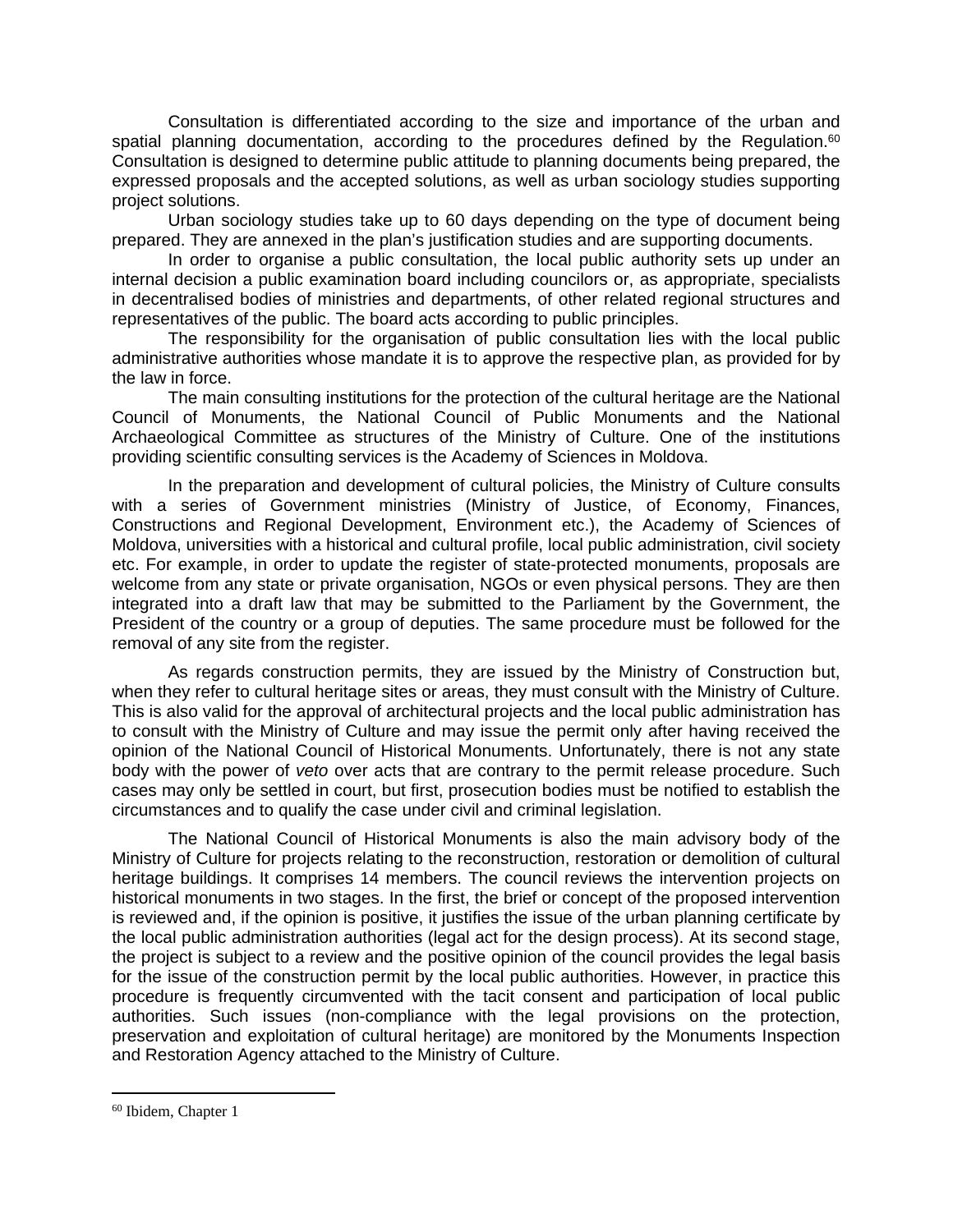To give an example, several public institutions were consulted in the preparation of the urban plan for Chisinau Municipality, including the Cultural Heritage Institute of the Academy of Sciences, private institutions and even independent experts. However, the final result was unexpected and specialists opinions concerning the protection of the built and archaeological cultural heritage were not taken into account. This is why the issue of a proper drafting of a new urban plan for Chisinau is still relevant.

The absence of a tradition for protecting cultural heritage in Moldova hinders consultation mechanisms and the consultation and decision-making cycle is often not followed, which ultimately leads to the damage or destruction of cultural heritage sites. Private, group and party interests together with a corrupt system are all factors that affect the decision-making to the detriment of the historical heritage.

Unfortunately, public involvement in the national level consultation process is weak in most cases, partly as draft urban and spatial planning consultation documents are sizable and understood only by specialists in the field. The presentations made by specialists at consultation events to raise public awareness are too general and do not allow for more active involvement in debates. Thus, such consultations become a formality. Practically no public consultations are conducted by local public administrations, especially for works on cultural heritage sites of national importance. This can lead to the deterioration of the heritage, with the exception of those sites with a strong public resonance and sites championed by public organisations.

## **13. Enforcement, Sanctions and Penal Measures**

## **Authorisation/permit procedures**

## *Archaeological heritage*

Moldavian legislation requires that anyone wishing to perform archaeological excavation submit a request for a special permit. The Archaeological Committee of the Ministry of Culture is authorised to assess archaeological projects and recommend that the Ministry of Culture issue permits to persons or archaeologists with the requisite qualifications. Thus, the permit is the sole document required to conduct archaeological excavations on sites (including work on human remains). The members of the Archaeological Committee are entitled to supervise and control such works. The permit for archaeological investigations is a legal document intended to prevent illegal excavations. It requires that the holder use adequate methods and techniques for scientific investigation. After the excavation, researchers are obliged to submit a written report to the Archaeological Committee, including a description of the place and period of the dig, the methodology, results etc. The report should be accompanied by plans, images, pictures and other illustrative material. It should be peer-reviewed by two qualified archaeologists before being submitted to the committee. In accordance with national rules and international standards, archaeologists must publish the results of archaeological excavations as soon as possible. The results of archaeological research should be made public within five years of the excavation. In most cases, this rule is not observed because established archaeologists retain their monopoly on the publication of results.

In the event that archaeological remains are discovered as a result of agricultural or construction activities, the developer (both a natural or legal person) must stop work and notify the competent bodies of the local public administration or the Ministry of Culture. After the archaeologists' intervention and the issue of the archaeological relief certificate, work may be continued or ceased if archaeology of national importance has been discovered.

## *Architectural heritage*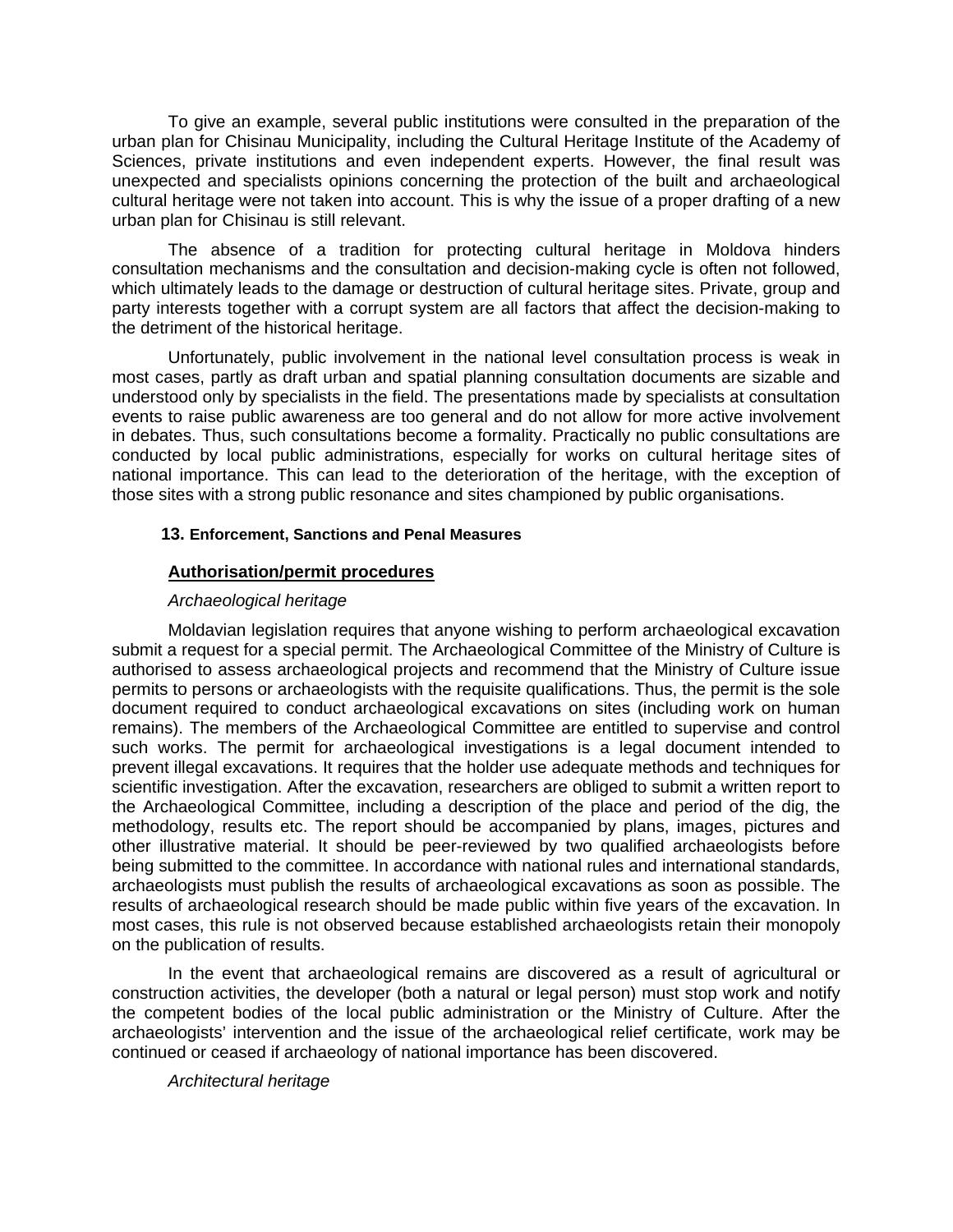The main supporting institution to the Ministry of Culture in issues relating to permits in the field of architectural heritage is the National Council of Historical Monuments. The latter meets twice a month and determines whether there is need for intervention on any stateprotected historical monument (including its protection area). Any intervention is reviewed in two stages. The Council first reviews and approves the concept design brief and then, in a subsequent meeting, debates and approves the developed and technical design.

In the case of the capital city, any projects that have potential impact on historical buildings that are not classified as monuments, historical buildings classified as monuments or plots of land included in the historic centre, considering their legal status as monuments, must be submitted to the National Council of Historical Monuments at the design brief stage and then in the project execution stage for endorsement, the construction permit being issued only afterwards. However, if the historical building is classified as a monument (inscribed in the municipal register of monuments) but is not located in the historic centre of the capital, intervention projects are reviewed only by the local public authority. In fact, the legal procedure for endorsing intervention work performed in the historic centre is ignored by local authorities.

## **Penalties**

Unfortunately, the sentence for breach of the legal provisions is applied to a lesser extent and the application of penalties is rare. The national law includes, however, a series of provisions on illegal actions leading to the deterioration or destruction of historical monuments. Thus, anyone who damages a monument or a protected area is required by law to restore it to its initial condition and, if this is not possible, to pay damages; any official person or employee found guilty of destruction will be held liable for pecuniary damages under the law.<sup>61</sup>

The Contravention Code of the Republic of Moldova provides that:

'Any breach of the rules on the protection and use of historical and cultural monuments, of monuments included among the natural heritage or state-protected sites, as well as of artefacts or documents of a historical or cultural value shall be subject to the penalty of a fine from 40 to 70 contravention units applied to the natural person or with non-remunerated community work from 40 to 60 hours, with a fine from 100 to 200 contravention units applied to the legal person.'<sup>62</sup>

The same code states very clearly that, for the issue of urban planning certificates and construction or demolition permits leading to a breach of the law and of the legal documents in the construction field or affecting cultural, historical and architectural heritage, the responsible party(ies) are be subject to: a penalty from 60 to 100 contravention units applied to the natural person); 100 to 200 contravention units on the responsible person; 300 to 400 contravention units on the legal person concerned with or without deprivation of the right to perform any activity for a period of three months to one year in all of the three cases.<sup>63</sup>

*The Criminal Code of the Republic of Moldova* provides for special sentences for the destruction or deterioration of historical or cultural monuments and natural sites:

'Intentional destruction or deterioration of historical and cultural monuments or of natural elements taken under the protection of the State shall be subject to penalty with the application of a fine from 500 to 3 000 contravention units or with non-remunerated work to the benefit of

<sup>61</sup> Ibidem, Article 53.

<sup>62</sup> Article 74 of the Administrative Contravention Code No. 218, 24.10.2008. In the Official Journal No. 3-6, Article 15, 16.01.2009.

<sup>63</sup> Ibidem, Article 177(g).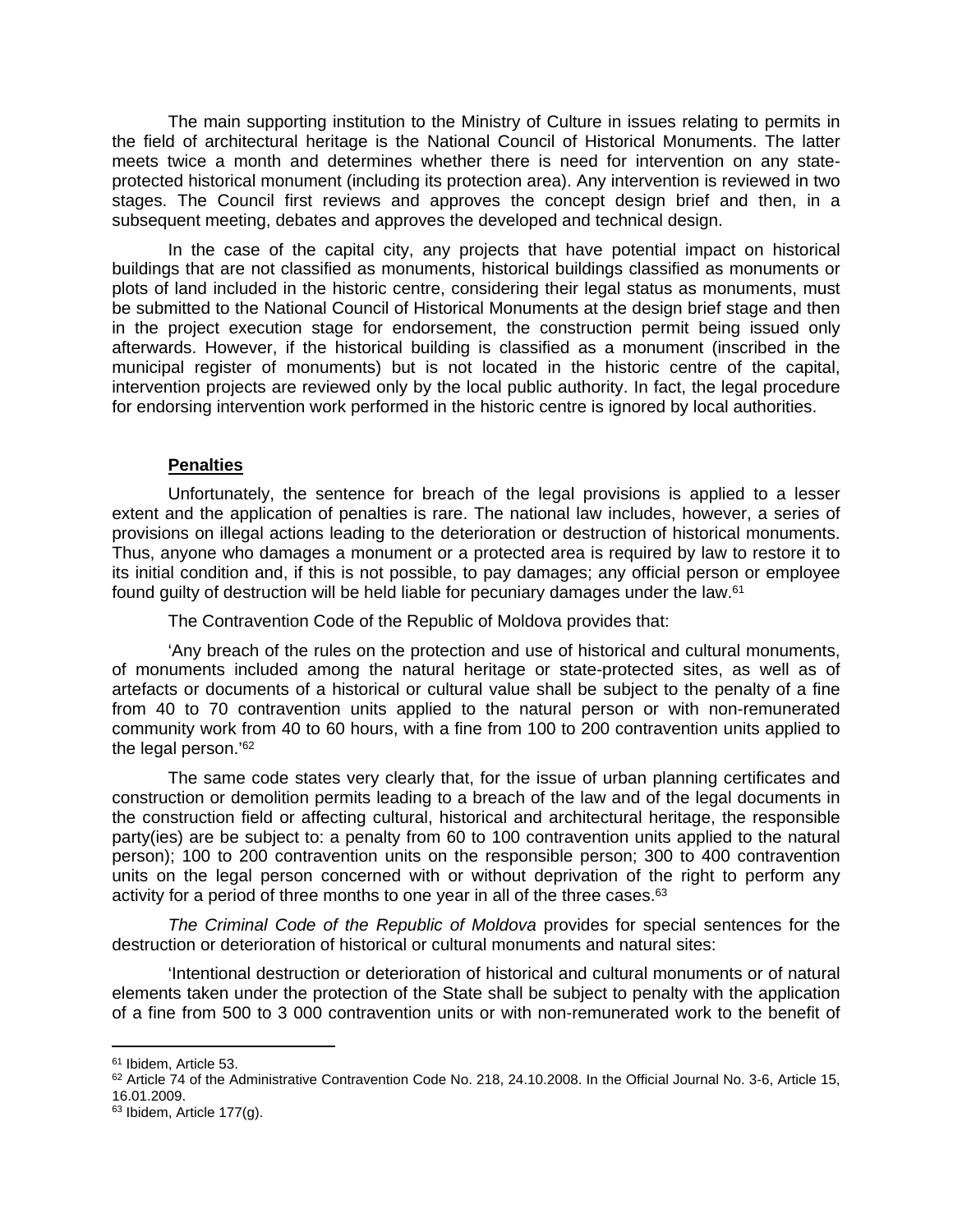the community from 180 to 240 hours, and legal persons shall be subject to a penalty with the application of a fine between 3,000 to 5,000 contravention units with deprivation of the right to perform a certain activity."<sup>64</sup>

Regarding desecration of tombs:

'(1) The desecration of a tomb, of a monument, of an urn or of a dead body by any means, as well as taking possession of items found in or on the tomb shall be subject to penalty with the application of a fine from 200 to 500 contravention units or with non-remunerated work to the benefit of the community from 180 to 240 hours or with imprisonment of up to 1 (one) year.

(2) The same acts committed:

a) by two or several persons;

b) on grounds of social, national, racial or religious hatred shall be subject to a penalty with the application of a fine from 400 to 600 contravention units or with non-remunerated work to the benefit of the community from 200 to 240 hours, or with imprisonment up to 5 (five) years,'<sup>65</sup>

The law on the protection of monuments obliges those who caused damage to a monument to restore the monument to its initial condition or, if this is not possible, to cover the costs of the damage.<sup>66</sup>

'An owner, with any legal title deed, who has been found guilty of having degraded the monument shall be deprived of his right of possession to the property or use thereof under legal requirements.'<sup>67</sup>

The Monuments Protection Act provides explicitly that liability is primarily held by the Ministry of Culture and the owners of cultural assets:

'(1) The Ministry of culture and owners shall be held liable in the event of damage, loss, sale without notification, deterrence of works for safeguarding, protecting, preserving and restoring the monuments.'<sup>68</sup>

Trafficking of heritage items, including archaeological artefacts is treated modestly by Moldavian law. In most cases, the term of cultural assets is used and there is no indication of what this category includes, as the term is classed with other categories of assets in the context of smuggling. Article 248 of the Criminal Code on smuggling outlines in paragraph 1 that items pertaining to cultural - historical heritage are included in the category of 'merchandise, items and other large-size valuables, circumventing customs control or concealing such valuables', and in paragraph 4, it provides that 'crossing the customs border of the Republic of Moldova with the cultural valuables, circumventing customs control or concealing from it by hiding in places specially prepared or adjusted for this purpose, as well as non-return of the cultural valuables removed from the country to the customs territory of the Republic of Moldova if such return is mandatory shall be subject to penalty with imprisonment from 3 to 8 years and legal persons shall be subject to penalty with the application of a fine from 5,000 to 10,000 contravention units with deprivation of that legal person's right to carry out a certain activity or with the liquidation thereof'. Thus, crossing the borders with cultural assets and circumventing customs control, as

 $64$  Article 221. The Criminal Code of the Republic of Moldova. The value of a contravention unit is 20 lei.

<sup>65</sup> Ibidem, Article 222, Desecration of tombs.

<sup>66</sup> Article 53 of the Monuments Protection Act No. 1530-XII, 22.06.1993.

<sup>67</sup> Ibidem, Article 54.

<sup>68</sup> Ibidem, Article 55(1).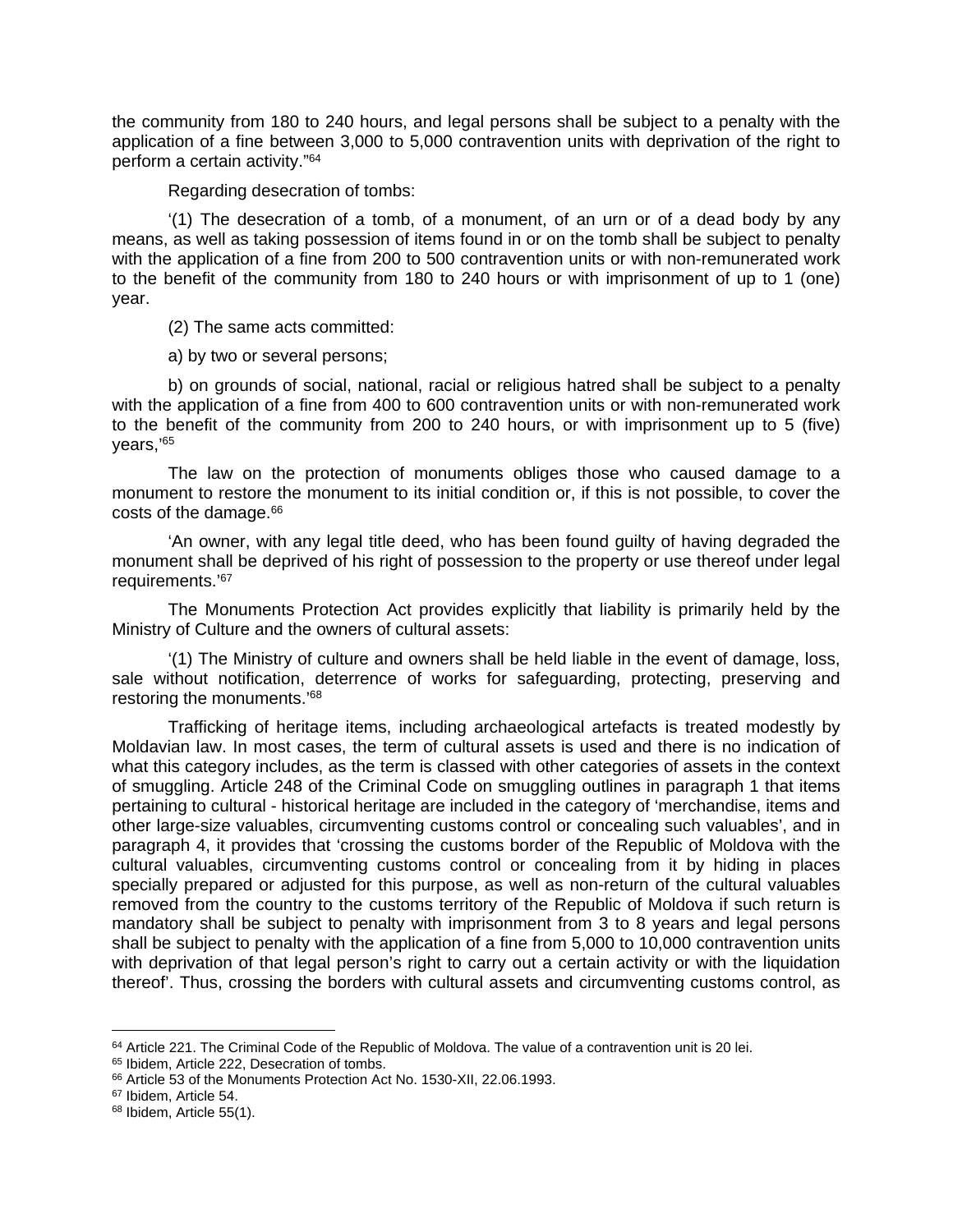well as the non-return of the cultural assets taken abroad is deemed to be smuggling and punishable in accordance with national legislation.<sup>69</sup>

Illegal trafficking of cultural valuables is an interesting and current issue. If the cultural heritage becomes the property of the state as a 'treasure', as defined in the Civil Code, those using metal detectors or any other instruments commit a breach of the code by 'theft' from the property of the state, sale of the property of the state and theft of 50% of the property of land owners and sale of the property to other persons. *The Criminal Code of the Republic of Moldova* approaches the issue of theft and sale of foreign property in Chapter 6, *Offences against heritage*, such breaches being punishable according to the size of the offence by the application of a fine or detention.<sup>70</sup> The example of robbery and illegal trafficking in archaeological artefacts is proof of how national laws are breached (Administrative Contravention Codes, Criminal Code, Customs Code, Monuments Protection Act etc.). Another issue is fighting such phenomena. Unfortunately, officials fail to take action in order to stop such breaches, even if they are aware of these cases.

*Required action to improve the enforcement and penalty mechanisms:*

- the promotion of draft laws in the Parliament on the amendment of the Criminal Code and of the Contravention Code as regards the application of penalties in the cases of breach of rules on the protection of cultural heritage;
- the implementation of a national educational and informational programme on responsibility for the protection of cultural heritage;
- involving state institutions actively and responsibly in order to fight the phenomenon of destruction and deterioration of heritage assets.

## **14. Conclusions and proposed actions**

COMUS follows the "Pilot Project for the Rehabilitation of Cultural Heritage in Historic Towns", as part of the "Kyiv initiative Regional Programme", which Moldova participated in between 2009 and 2011. During the COMUS Inception Phase, two reference documents were produced (Assessment Report and Political Note) to evaluate the existing legal and institutional frameworks and to determine priorities and actions required to improve existing laws, policies and administrative mechanisms related to urban management and rehabilitation. In response to the inclusive approach promoted within the project, the present Assessment Report thoroughly presents the situation of heritage and encompasses other related fields, particularly focusing on the built heritage of historic towns.

Moldova adopted various international conventions related to heritage conservation, particularly the Council of Europe Framework Convention on the Value of Cultural Heritage for Society (2005), the European Cultural Convention (1954), the Convention for Protection of the Architectural Heritage of Europe (1985), the European Convention on the Protection of the Archaeological Heritage (1992), and the European Landscape Convention (2000). By adopting this set of instruments, Moldova expressed its ambitions to connect to European trends and values, within which heritage protection occupies a leading place. The recently adopted

<sup>69</sup>Article 224, Customs Code of the Republic of Moldova, No. 160-162, 23.12.2000. In Official Gazette No. 1201.

<sup>70</sup> The Criminal Code of the Republic of Moldova.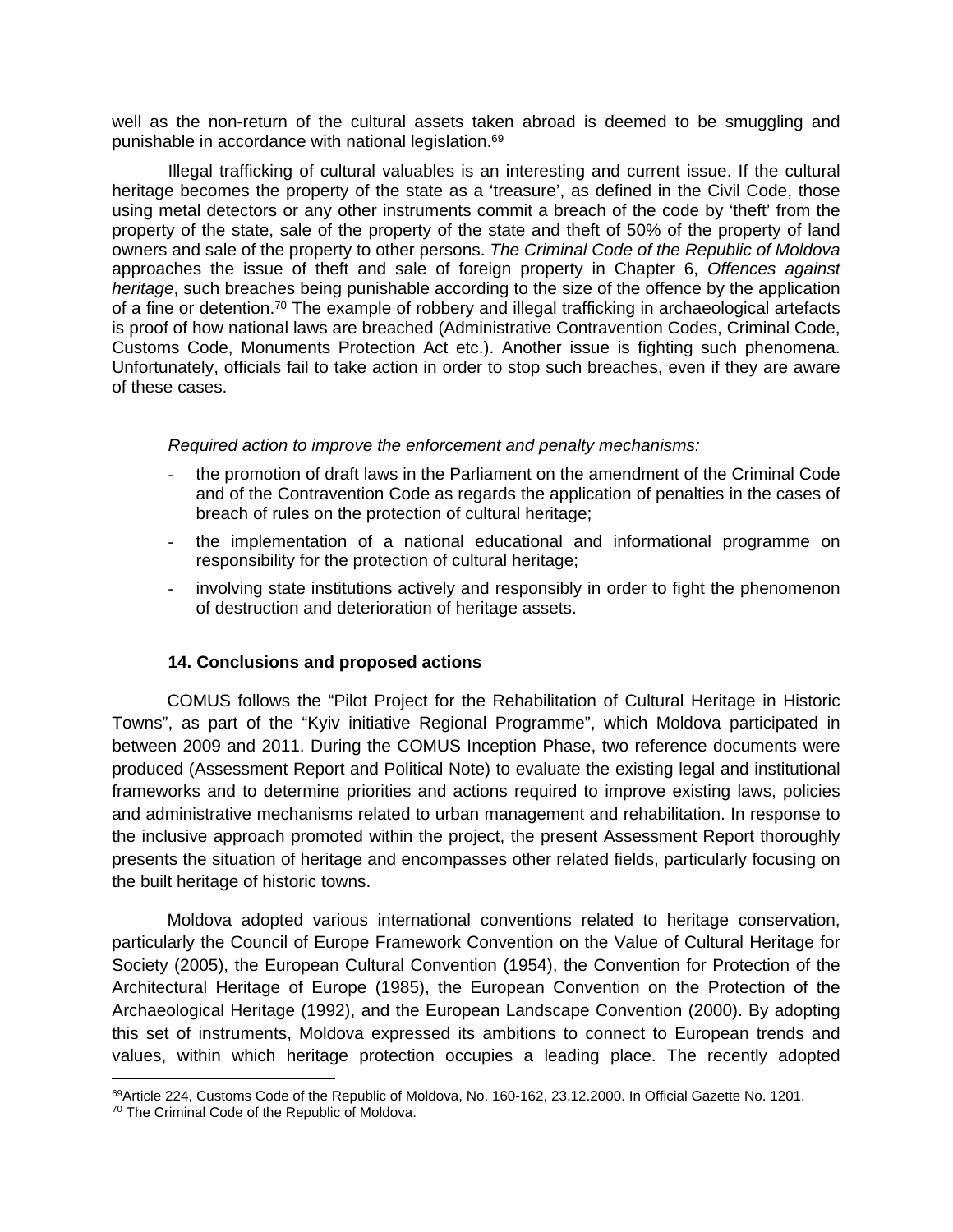Strategy for Culture "Cultura 2020" is a manifestation of this ambition; it is the first document adopted in Moldova to mention heritage conservation as one of its main national objectives. Conservation and enhancement of the national heritage are also on the list of medium-term policies included within the Government Activity Program of the Republic of Moldova for 2015- 2018. Among the general actions to be carried out to achieve this objective, both documents point to the need to finalize the legal and institutional frameworks for heritage restoration and conservation and to create a market for this area.

The existing national legal framework needs serious improvement in order to ensure heritage enhancement, both in terms of policies and regulations for heritage and construction, but also in related fields such as land use, tourism, urban planning, economics and so on. As heritage management is not all about the competence of the Ministry of Culture, an integrated approach based on inter-ministerial and cross-sectorial co-operation is necessary for updating existing laws and for proposing new ones, thus creating a coherent legal system which will truly contribute to the sustainable development of our heritage resources. Meanwhile, the expertise of all the institutions involved with heritage or protected areas that are responsible for the practical implementation of the state policy in the field of built heritage should be clearly defined.

Staff resources in the area of heritage conservation, restoration and protection are quite poor. Although there are architects and technicians with the legal right to design interventions on monuments and within historic areas, their practical knowledge and skills base is nonexistent when professional intervention on historic buildings and sites are concerned. In many cases, heritage resources are perceived as obstacles to economic progress and are not usually considered when new development plans are created. Usually heritage professionals are not involved in elaboration of development plans. It is necessary to train qualified staff to develop integrated policies related to economic development, land use, natural and cultural enhancement of historic towns. The conceptual and practical skills of specialists working with heritage management should be improved by introducing education and training programmes for architects, archaeologists, engineers, restorers, including those working in the private sector. Training events and exchange of experiencem facilitated by external experts, will help to change perceptions gradually and will improve management and control skills for authorities and professionals.

Following the problems described above, a few actions have been identified to be undertaken by national institutions to overcome the situation and to strengthen the role of heritage in national policies:

*1. To adjust the national legal framework for urban cultural heritage according to relevant international conventions adopted by Moldova, by involving all related national stakeholders;*

The laws for protection of historic monuments, sites and immoveable heritage should be enhanced and elaborated according to international standards and values, which Moldova claims to achieve. The legislation and regulations must also be adjusted for building construction and urban planning and development by considering heritage buildings and sites important resources for sustainable urban development.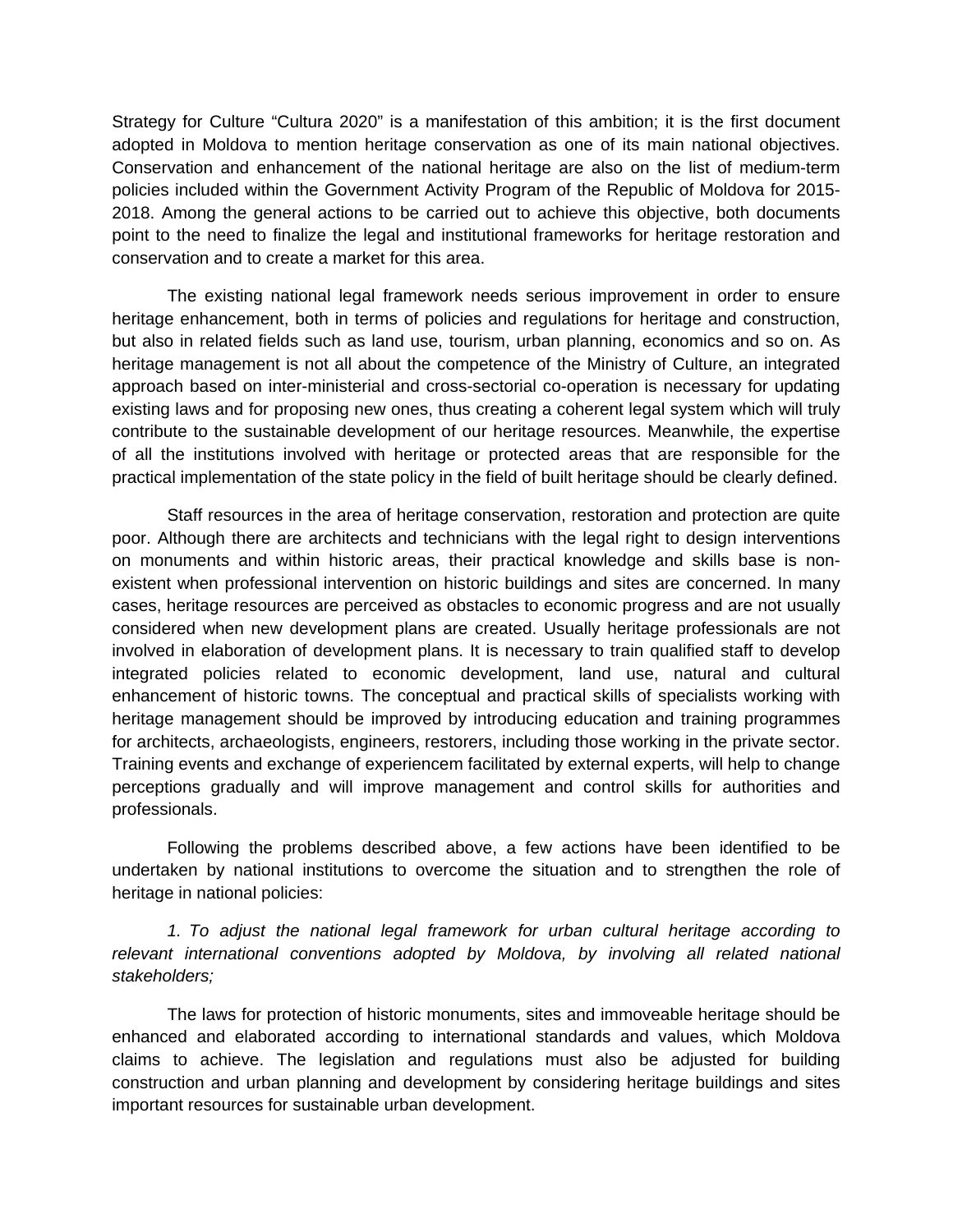*2. To enhance the institutional framework for heritage by establishing effective management bodies and by increasing operational capacities of the responsible authorities on national and local level.*

Defining responsibilities on national and local level is the key factor for coherent management of heritage resources. A national institution should be set up for the implementation of the state policy for built cultural heritage (record-keeping, inventory, research, restoration technologies, etc.). On a local level, historic towns should be provided with special teams tasked with managing heritage assets.

*3. To create and implement more efficient control mechanisms of economic, tourism, housing, infrastructure and land planning activities in heritage protected areas.* 

The current legislation contains discrepancies in various fields as regards sustainable use of heritage assets and penalties for inappropriate interventions or usage of these resources. Laws and policies of related areas, such as economy, tourism, regional development and so on, should contain special provisions for activities in historic buildings and sites, thus ensuring proper control over these activities.

*4. To enhance inter-ministerial co-operation for supporting joint projects that will ensure the role of heritage in strategic objectives of the other institutions.* 

Strengthening inter-ministerial collaboration, including preparation of joint strategies, is important for the sustainable protection and regeneration of protected built areas in historic towns. In this way, the importance of immovable cultural heritage will be increased in local and regional urban development policies and in sectorial policies. It is necessary to provide local public administrative authorities with the means to prepare and adopt management plans that sustain the regeneration of the existing historic urban fabric with a medium- or long-term outlook for urban development.

*5. To create financial mechanisms for sustaining private initiatives for the rehabilitation of historic buildings and heritage protected areas.* 

The current law in the Republic of Moldova does not provide for financial support from public resources for restoration projects initiated by the private sector. It is recommended that a national fund for the restoration and conservation of monuments be established. This would secure funding for the preparation of regeneration plans for historic towns and the rehabilitation of monuments. Support for owners of historical monument buildings is also possible through joint funding initiatives from public and private sources. This method raises awareness of the business sector and attracts private investments for heritage regeneration projects.

*6. To strengthen professional capacity in both public and private sectors, by sustaining conceptual and practical knowledge of integrated urban management of heritage protected areas.*

The Republic of Moldova does not have a strong foundation of professionals in the area of design and practical intervention work on immoveable cultural heritage. The professional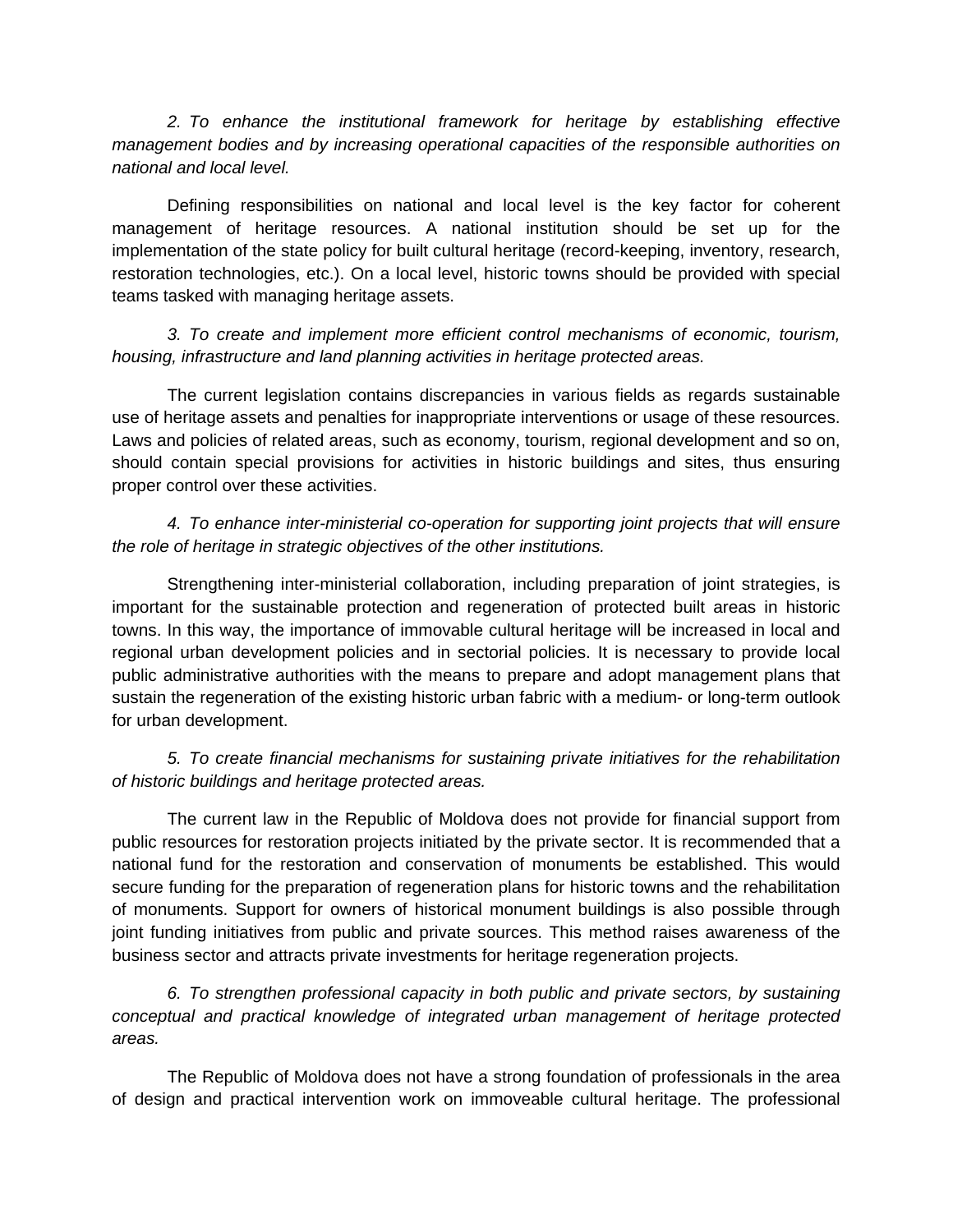capacity of the staff in the public administration and of specialists should be strengthened by creating a conceptual and practical base of knowledge and skills in the integrated management of protected urban areas. This involves the preparation of educational and training programmes for architects, archaeologists, engineers, restorers, including those in the private sector. Training and the experience of exchange, assisted by external experts, will bring about a change in mentality and allow both authorities and professionals to acquire better management and control skills.

*7. To create inventory and classification mechanisms for monuments. To introduce modern tools and digital databases that can be easily accessed and updated according to Council of Europe standards for architectural and archaeological ensembles.*

A national system for documentation, evidence, conservation and protection of cultural heritage should be created.

*8. To introduce public debate and awareness-raising in the process of drafting and approval of urban planning documentation for heritage sites in order to ensure public and private sector participation in the decision-making processes.*

Urban planning documentation for heritage areas should be elaborated with the obligatory involvement of professionals in heritage protection and regeneration. The existing public consultation and awareness mechanisms in the preparation and approval of urban planning documentation are most likely formal in nature, they do not ensure the real involvement of civil society in decision-making. Efficient information campaigns should be introduced ensuring the involvement of the civic sector, business entities and residents. Awareness-raising should not be limited to the recognition of the importance of a monument, instead it should be focused on its use in close connection with its architectural or natural context, including its role in economic development and public services. Information technology and social media are extremely efficient in raising young people's awareness, familiarizing them with the European perception of the meaning of cultural values.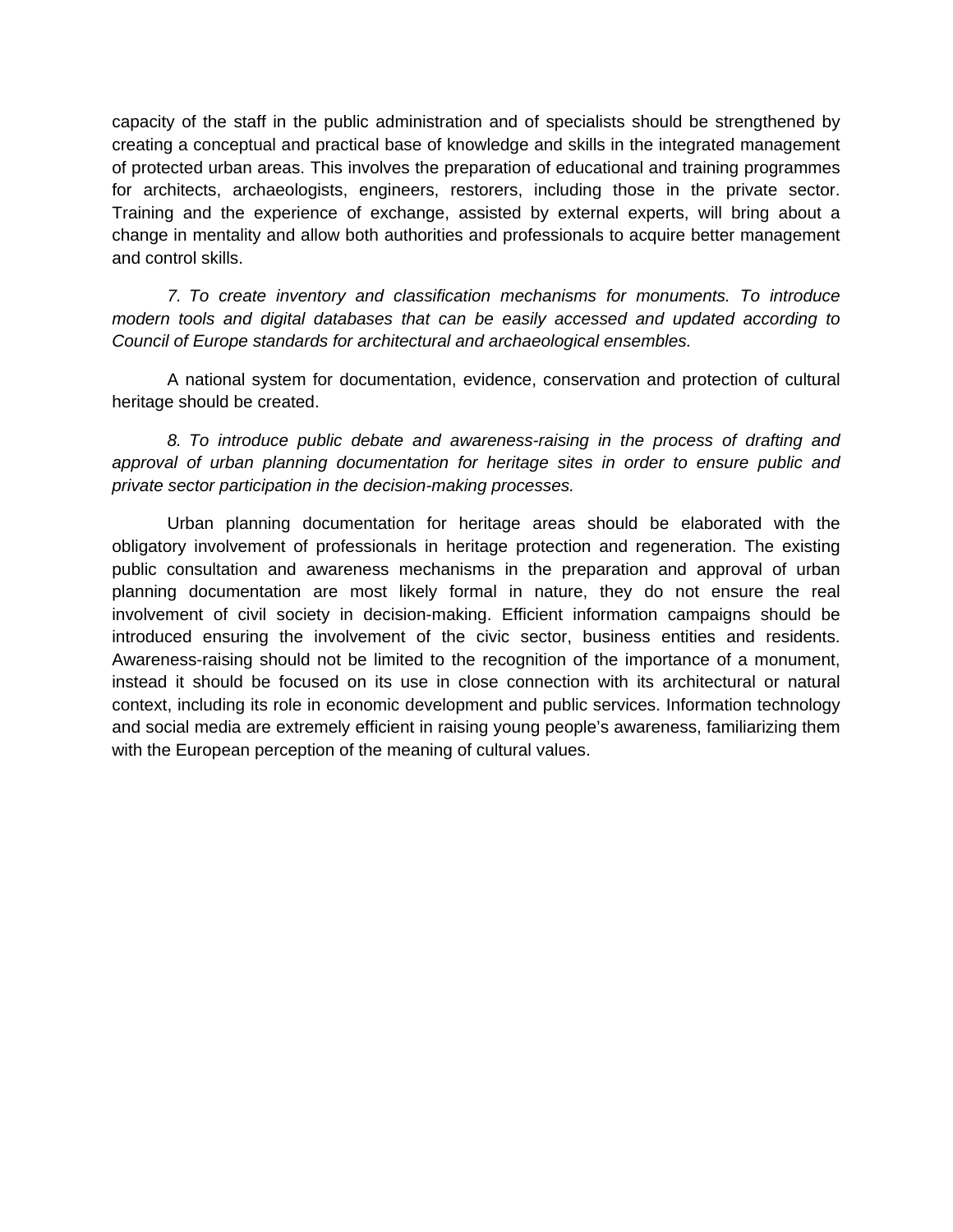

## **ATTACHMENT 1. The structure of Ministry of Culture of the Republic of Moldova**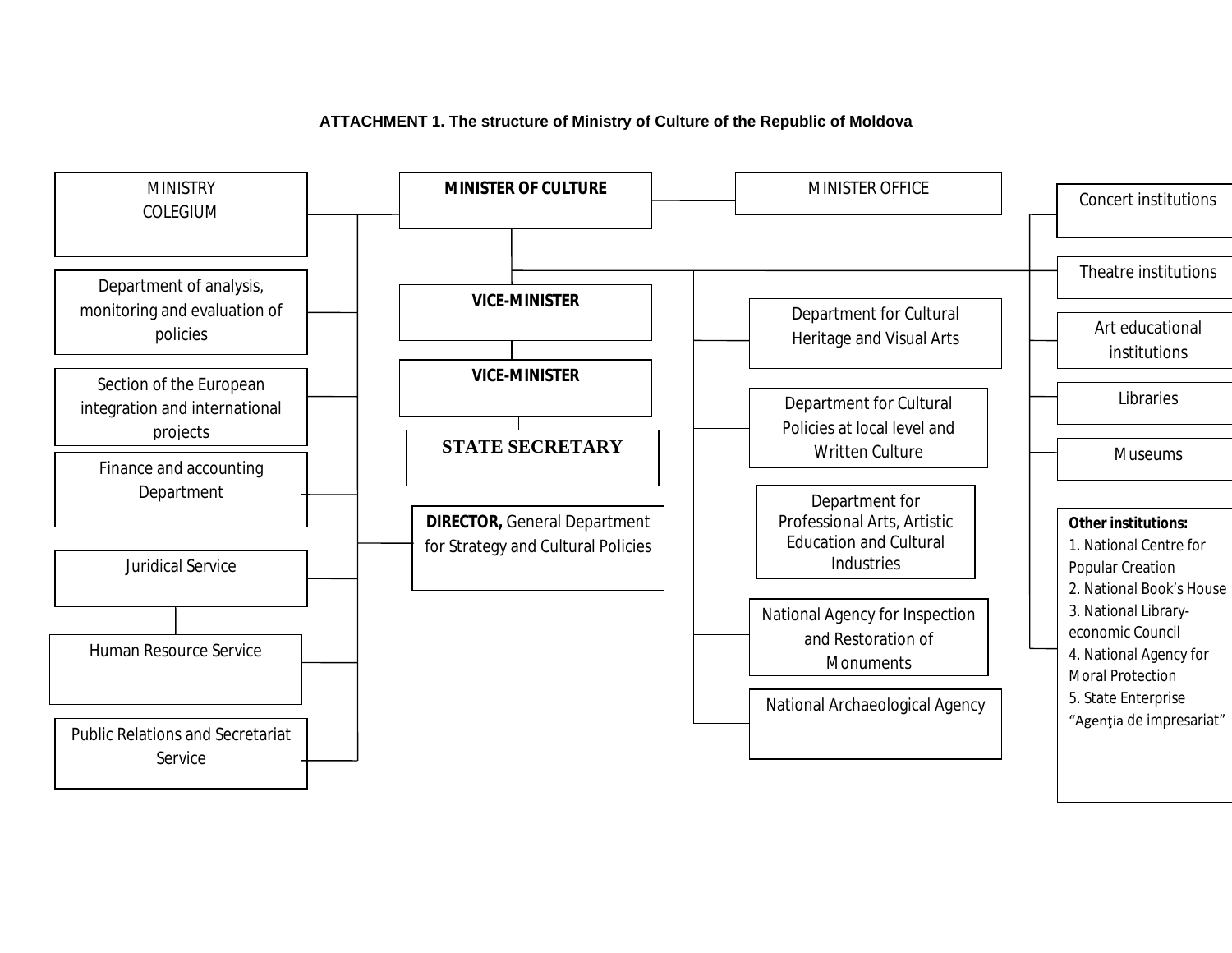### **ATTACHMENT 2. Policy and legal framework for culture**

#### **1. List of ratified international conventions**

- European Cultural Convention, Paris, 1954, ratified by the Parliament of the Republic of Moldova on May 24, 1994<http://conventions.coe.int/Treaty/en/Treaties/Html/018.htm>
- European Convention for the protection of the archaeological heritage adopted at Valetta on January 16, 1992, ratified by the Parliament of the Republic of Moldova, December 2001 <http://conventions.coe.int/Treaty/en/Treaties/Html/143.htm>
- Convention for the protection of the architectural heritage of Europe of October 3, 1985, ratified by the Parliament of the Republic of Moldova on December 21, 2001 <http://conventions.coe.int/Treaty/en/Treaties/Html/121.htm>
- European Convention of landscape, adopted in Florence, 2000, ratified on 14.03.2002 <http://conventions.coe.int/Treaty/en/Treaties/Html/176.htm>
- Convention concerning the protection of the cultural and natural heritage (UNESCO, Paris,1972) ratified by the parliament of the Republic of Moldova in June 6, 2002, Law no. 1113- XV from 06.06.2002<http://whc.unesco.org/en/conventiontext/>
- Convention concerning the protection and promotion of diversities of cultural expression, Paris, 20.10.2005, 27.07.06 [http://www.unesco.org/new/en/culture/themes/cultural-diversity/diversity](http://www.unesco.org/new/en/culture/themes/cultural-diversity/diversity-of-cultural-expressions/the-convention/convention-text/)[of-cultural-expressions/the-convention/convention-text/](http://www.unesco.org/new/en/culture/themes/cultural-diversity/diversity-of-cultural-expressions/the-convention/convention-text/)
- UNESCO convention concerning the safeguarding of immaterial cultural heritage, adopted in Paris, 2003, ratified on 24.03.2006<http://www.unesco.org/culture/ich/index.php?pg=00006>
- Convention-plan of European Council concerning the value of cultural heritage for society, adopted in Faro, 2005, ratified on 01.12.2008 <http://conventions.coe.int/Treaty/EN/Treaties/Html/199.htm>
- UNESCO convention over the measures that follow to be taken for the prohibiting and impeding unlawful operations of import, export and property transfer of heritage goods, Paris, 4.11.1970, adhered on 14.09.2007 [http://portal.unesco.org/en/ev.php-](http://portal.unesco.org/en/ev.php-URL_ID=13039&URL_DO=DO_TOPIC&URL_SECTION=201.html)[URL\\_ID=13039&URL\\_DO=DO\\_TOPIC&URL\\_SECTION=201.html](http://portal.unesco.org/en/ev.php-URL_ID=13039&URL_DO=DO_TOPIC&URL_SECTION=201.html)
- The Convention for protecting cultural goods in case of armed conflict, along with Regulations of executing, adopted in Hague, on May 14, 1954 and the Protocol I at the Haga Convention, 1954, adhered on 09.12.1999 [http://portal.unesco.org/en/ev.php-](http://portal.unesco.org/en/ev.php-URL_ID=13637&URL_DO=DO_TOPIC&URL_SECTION=201.html)[URL\\_ID=13637&URL\\_DO=DO\\_TOPIC&URL\\_SECTION=201.html](http://portal.unesco.org/en/ev.php-URL_ID=13637&URL_DO=DO_TOPIC&URL_SECTION=201.html)

#### **2. National culture legislation (laws; regulative acts, sector specific regulations)**

Source:<http://justice.md/>(Romanian and Russian)

- Law concerning the archivist state Fund, no. 880-XII, 22.01.92
- Law concerning the protection of monuments, no. 1530-XII, June 22,1993
- Law on libraries, nr. 286-XIII, adopted in 1994
- Law of culture, no. 413-XIV, May 27, 1999, in Monitorul Oficial of the Republic of Moldova, no. 83-86, August 5, 1999 <http://www.wipo.int/wipolex/en/details.jsp?id=9931>
- Law concerning museums, no. 1596-XV, December 27,2002
- Law concerning popular art, no. 135-XV, March 20, 2003, in Monitorul Oficial no. 84 -86, May 16, 2003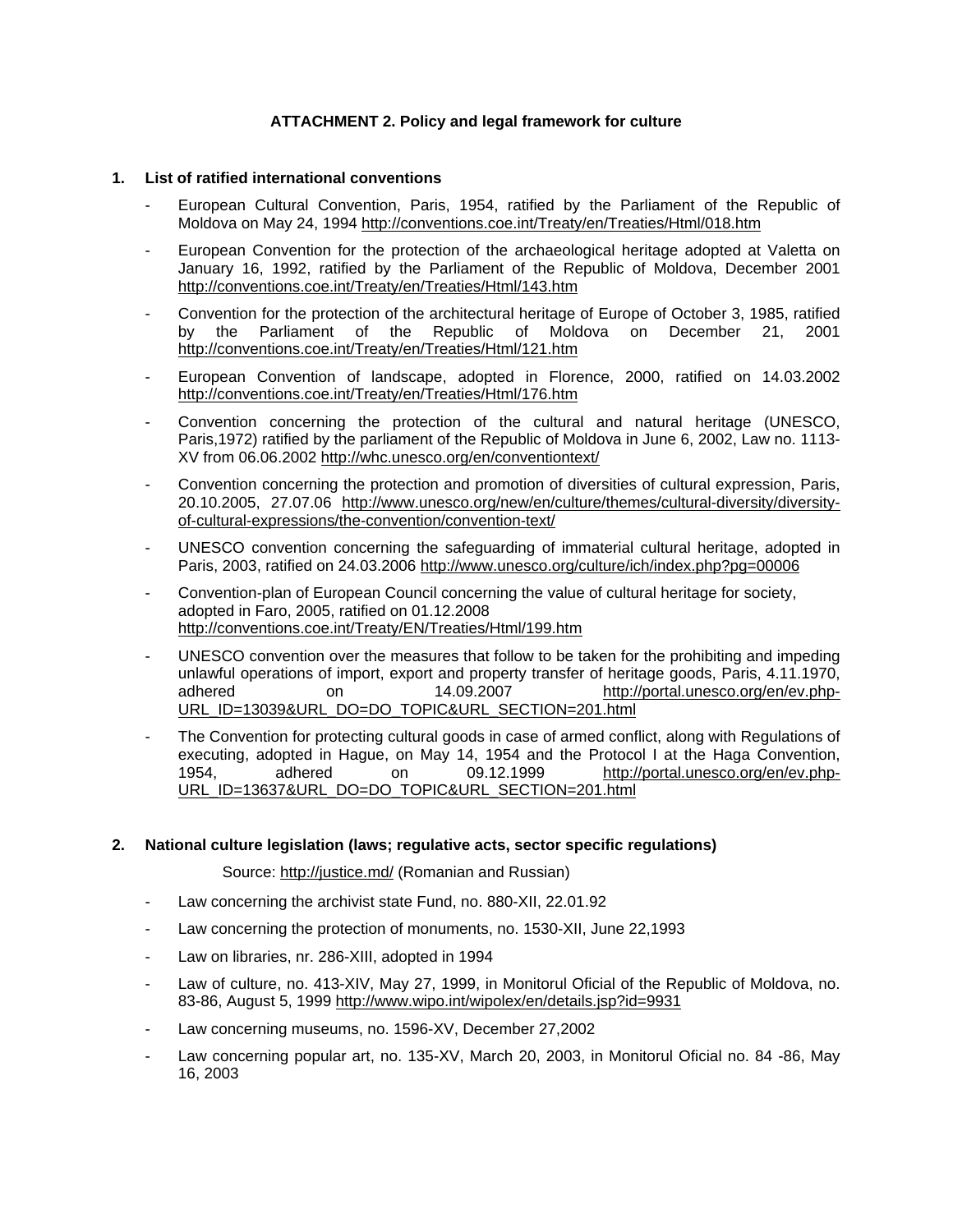- The Law on preservation archaeological heritage (no. 218, 17 September 2010). In: Monitorul Oficial al Republicii Moldova, Nr. 235-240, Anul XVII (376-3773), 3 decembrie 2010, Art. 738, pag. 8-17.
- Law on Protection of Public Forum Monuments, November 2011
- Law on the Protection of Intangible Cultural Heritage, 5 December 2011
- The Decision of the government of the Republic of Moldova no. 1111 of 11.09.2003 concerning the Rules of the state register of mobile cultural heritage; Rules for the organization and functioning of the national museum; Rules concerning the conservation of mobile cultural heritage.
- The Law on the protection of the intangible cultural heritage of the Republic of Moldova, 29.03.2012
- The Government Decision no. 230, Creation of the National Agency of Archaeology, 12.04.2012,<http://lex.justice.md/viewdoc.php?action=view&view=doc&id=342932&lang=2>
- The Informatization Program of Culture, 2012, <http://lex.justice.md/viewdoc.php?action=view&view=doc&id=344020&lang=2>
- The public policy *Improvement of the activity of the theatral- concert institutions based on performance,* 6 April 2012, aproved by the Inter-ministerial Committee for the Strategic Planning, [http://www.mc.gov.md/sites/default/files/ppp-\\_ministerul\\_culturii\\_final.pdf](http://www.mc.gov.md/sites/default/files/ppp-_ministerul_culturii_final.pdf)
- the policy *Improvement and modernization of museum activities*, approved within the Assembly of the Collegium of the Ministry (Order Nr. 251 from 08.11.2012). of the Collegium of the Ministry (Order Nr. 251 from 08.11.2012), <http://www.particip.gov.md/libview.php?l=ro&idc=498&id=748>
- Program on decentralization of cultural sector, 2013.
- Regulation on the organization and functioning of the National Council of Historical Monuments, approved by the Government Decision no.73 of 31.01.2014.
- the Strategy for Development of Culture "Culture 2020", approved on 09.04.2014 by the decision of Government nr. 271
- The Law On Cinema, on 03.07.2014, published on 1 August 2014 in *Official Gazette*, <http://lex.justice.md/viewdoc.php?action=view&view=doc&id=354075&lang=2>
- Annual cultural grant contest for NGO's of the Ministry is presented on the web-site <http://www.mc.gov.md/ro/content/concurs-proiecte-culturale-2015>

- Law no. 163 from 09.07.2010 regarding the authorization of the execution of the construction works

- Regulation on the consultation of the population in the elaboration and approval of the land and urban planning documentation. Government Decision no. 951, 14.10.1997. In the Official Gazette no. 076, 20.11.1997.
- Framework Regulation on the Activity of Local Authorities for Architecture and Urbanism, Government Decision no. 499, 0.05.2000. In the Official Gazette no. 065, 08.06.2000.
- Action plan to ensure compliance with the provisions of Law no. 835-XIII of May 17, 1996 on the principles of urbanism and landscaping and other related legislative and normative acts. Government Decision no. 633, 08.06.2004. In the Official Gazette no. 096, June 18, 2004.

## **3. Overall culture policies and/or sectorial strategies**

- National Strategy for Cultural development "Cultura 2020", adopted on 29.01.2014
- The Tourism Development Strategy "Turism 2020", adopted on 19.05.2014